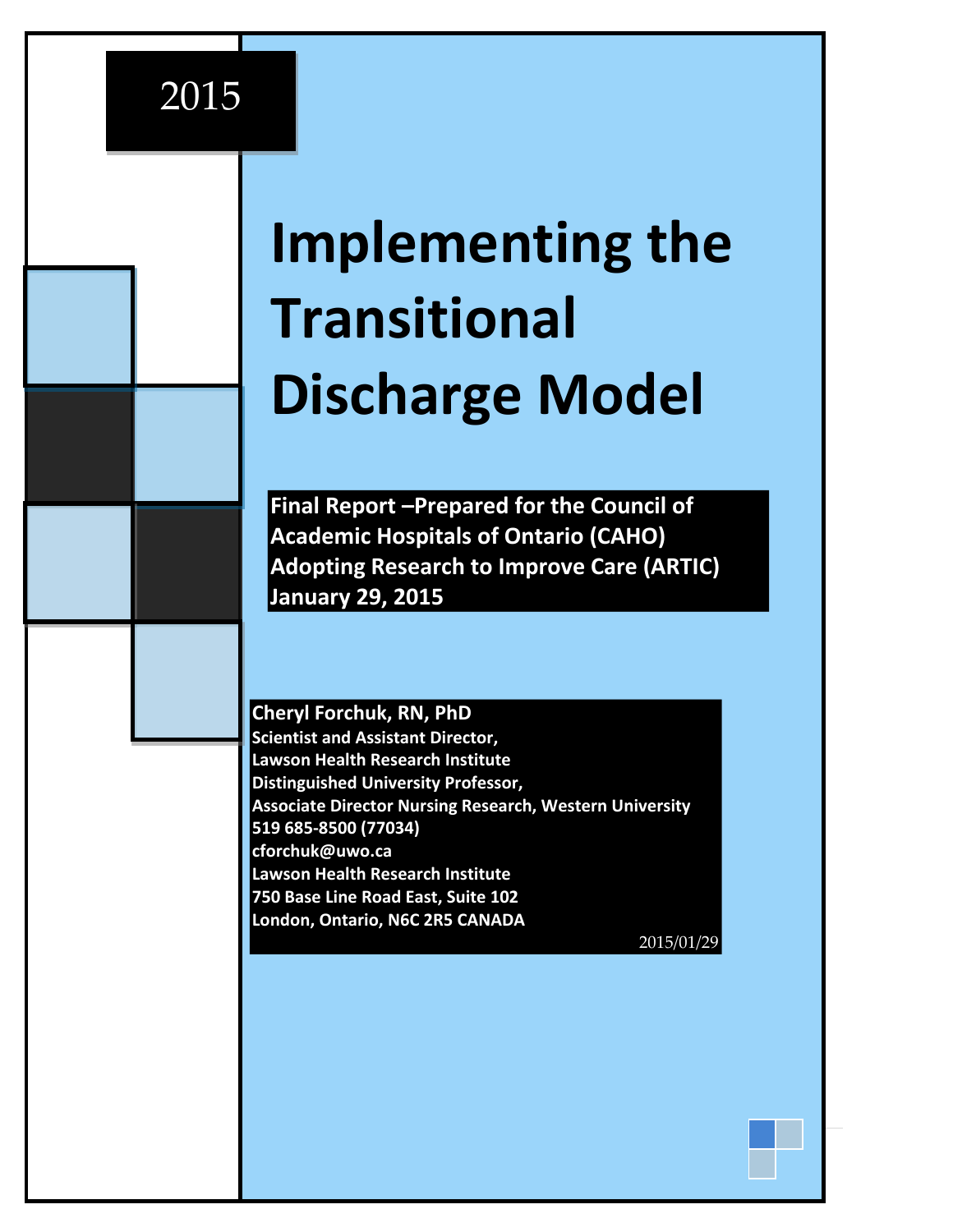#### **Project Research Team Research Staff**

**Deborrah Sherman,** Executive Director Ontario Peer Development Initiative

**Robbie Campbell**, MD. FRCPC Chief Psychiatrist, Assessment Program Regional Mental Health Care London

**Raymond Cheng***,* BA Ontario Peer Development Initiative

**Deborah Corring**, PhD Program Director Regional Mental Health Care London

**Mary-Lou Martin**, RN, MScN, MEd Clinical Nurse Specialist St. Joseph's Health Care Hamilton

**Jill Mustin-Powell**, RN, BA Program Director Regional Mental Health Care London

**Liz McIntosh**, RN, BA Coordinator Regional Mental Health Care London

**Catherine Glover**, BSc, OT (Reg). MPA Director of Mental Health Care Program London Health Sciences Centre

**Jeffrey Reiss**, MD, MSc, FRCPC, DABPN, DFCPA, DFAPA Citywide Site Chief, Mental Health Care Program London Health Sciences Centre

**Rani Srivastava**, RN, PhD Chief of Nursing & Professional Practice Centre for Addiction and Mental Health

**Emilia Krzyminski**, CYC, BSW, MSW Research Coordinator-Hospital Liaison Lawson Health Research Institute–London

**Sommer Froats**, RN, BScN Research Coordinator - Consumer Survivor Liaison Lawson Health Research Institute–London

**Tony O'Regan**, RN, BSc, MSc, Cert ED Research Support Staff Lawson Health Research Institute–London

**Laura Warner**, BSc, MSc Epidemiologist Lawson Health Research Institute–London

#### **CAHO**

**Michelle Grouchy**, BHSc, MPP Program Manager, ARTIC Council of Academic Hospitals of Ontario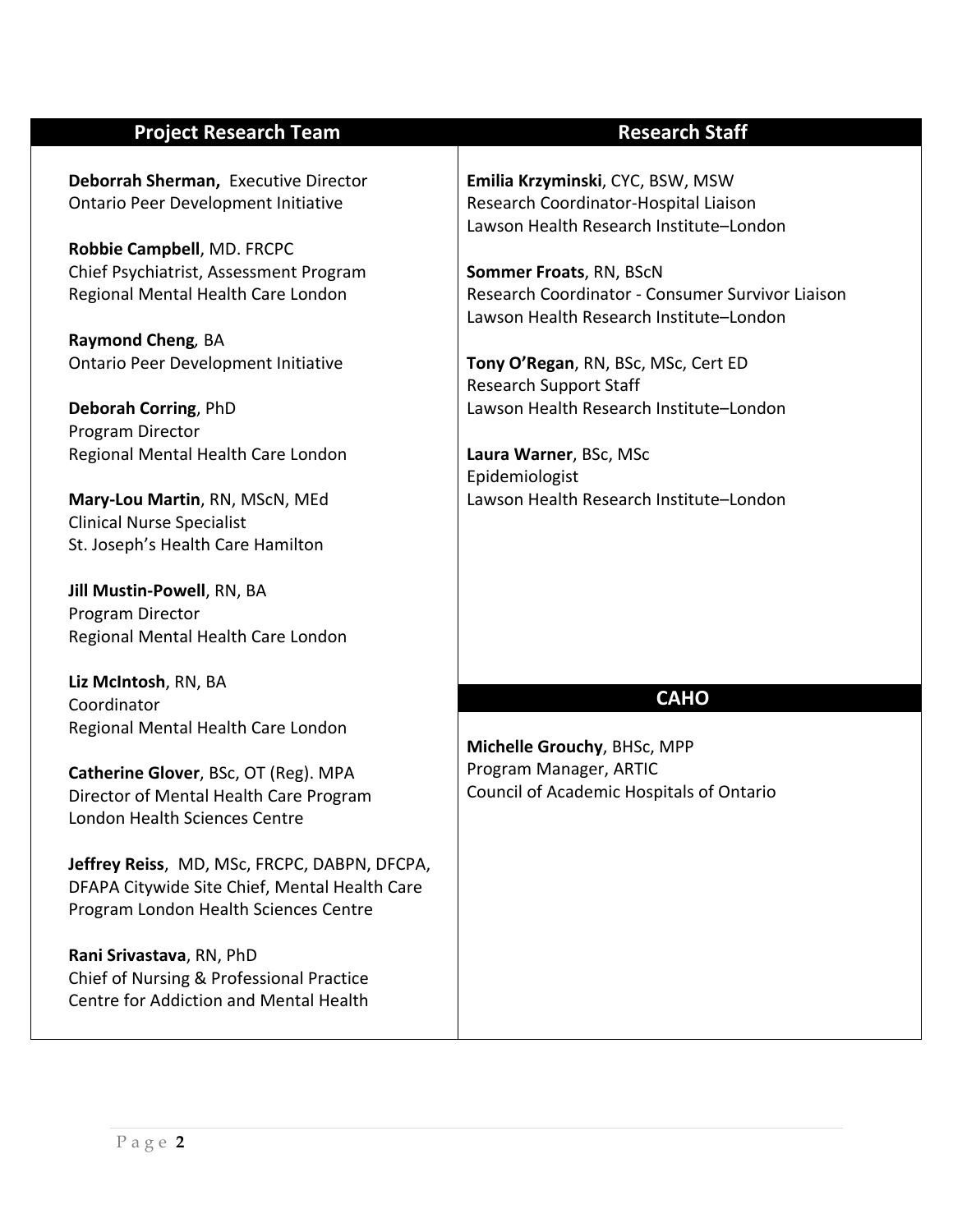## **TABLE OF CONTENTS**

|                                                                                                                        | - 5 |
|------------------------------------------------------------------------------------------------------------------------|-----|
|                                                                                                                        |     |
| Implementation of CAHO TDM ARTIC project                                                                               |     |
| Table 1- Participating Hospitals and CSIs/Peer Support Programs__________________6                                     |     |
|                                                                                                                        |     |
|                                                                                                                        |     |
|                                                                                                                        |     |
|                                                                                                                        |     |
|                                                                                                                        |     |
|                                                                                                                        |     |
| <b>FULL REPORT</b>                                                                                                     | 11  |
|                                                                                                                        |     |
|                                                                                                                        |     |
|                                                                                                                        |     |
|                                                                                                                        | 15  |
|                                                                                                                        |     |
|                                                                                                                        |     |
| Table 3 - Initial implementation plan for Peer Support _________________________17                                     |     |
| <b>Hospital Sites</b>                                                                                                  | 17  |
|                                                                                                                        |     |
| Table 5 - Implementation plan utilized by bridging staff _______________________                                       | 19  |
| Table 6 - General implementation strategies for hospital and peer support sites 20                                     |     |
|                                                                                                                        |     |
| <b>RESULTS AND INTERPRETATIONS</b>                                                                                     | 22  |
|                                                                                                                        | 22  |
|                                                                                                                        |     |
| Table 8 - Sample characteristics (Client Focus Groups) __________________________ 23                                   |     |
|                                                                                                                        | 24  |
|                                                                                                                        |     |
| Current Level of Social Support including friends and family support _________________26                               |     |
| Figure 1. Histogram of total scores from the Personal Resource Questionnaire 27                                        |     |
|                                                                                                                        | 27  |
| Satisfaction with Service <b>Commission Control</b> and Control and Control and Control and Control and Control and Co | 27  |
|                                                                                                                        | 27  |
| Table 10 - Degree of implementation across all sites ___________________________                                       | 28  |
| Quality of Life                                                                                                        | 28  |
| Table 11- Average scores across all domains of the Quality of Life Inventory 20                                        | 29  |
|                                                                                                                        | 29  |
|                                                                                                                        | 30  |
|                                                                                                                        | 31  |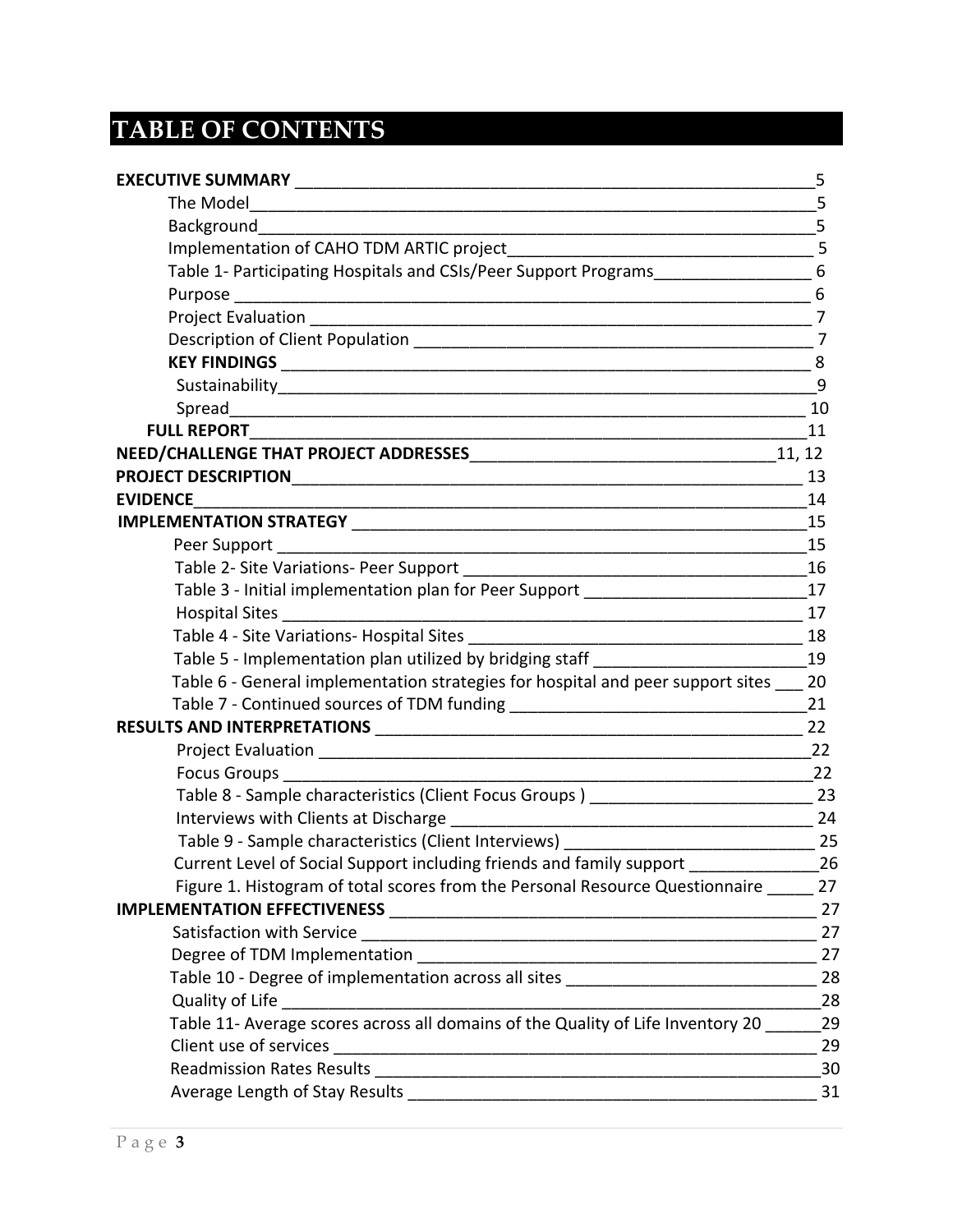|                                                                                  | 31         |
|----------------------------------------------------------------------------------|------------|
|                                                                                  | 32         |
|                                                                                  | 32         |
| Table 13- Cost of TDM implementation and expected savings ______________________ | 33         |
|                                                                                  | 34         |
|                                                                                  | 34         |
|                                                                                  | 34         |
|                                                                                  | 35         |
|                                                                                  |            |
|                                                                                  | 37         |
|                                                                                  | 37,38      |
|                                                                                  | 39, 40     |
|                                                                                  | 41, 42     |
|                                                                                  | 43         |
|                                                                                  | 43         |
|                                                                                  | 43         |
|                                                                                  | 43         |
|                                                                                  | 44         |
|                                                                                  | 45         |
| <b>References</b>                                                                | 46, 47, 48 |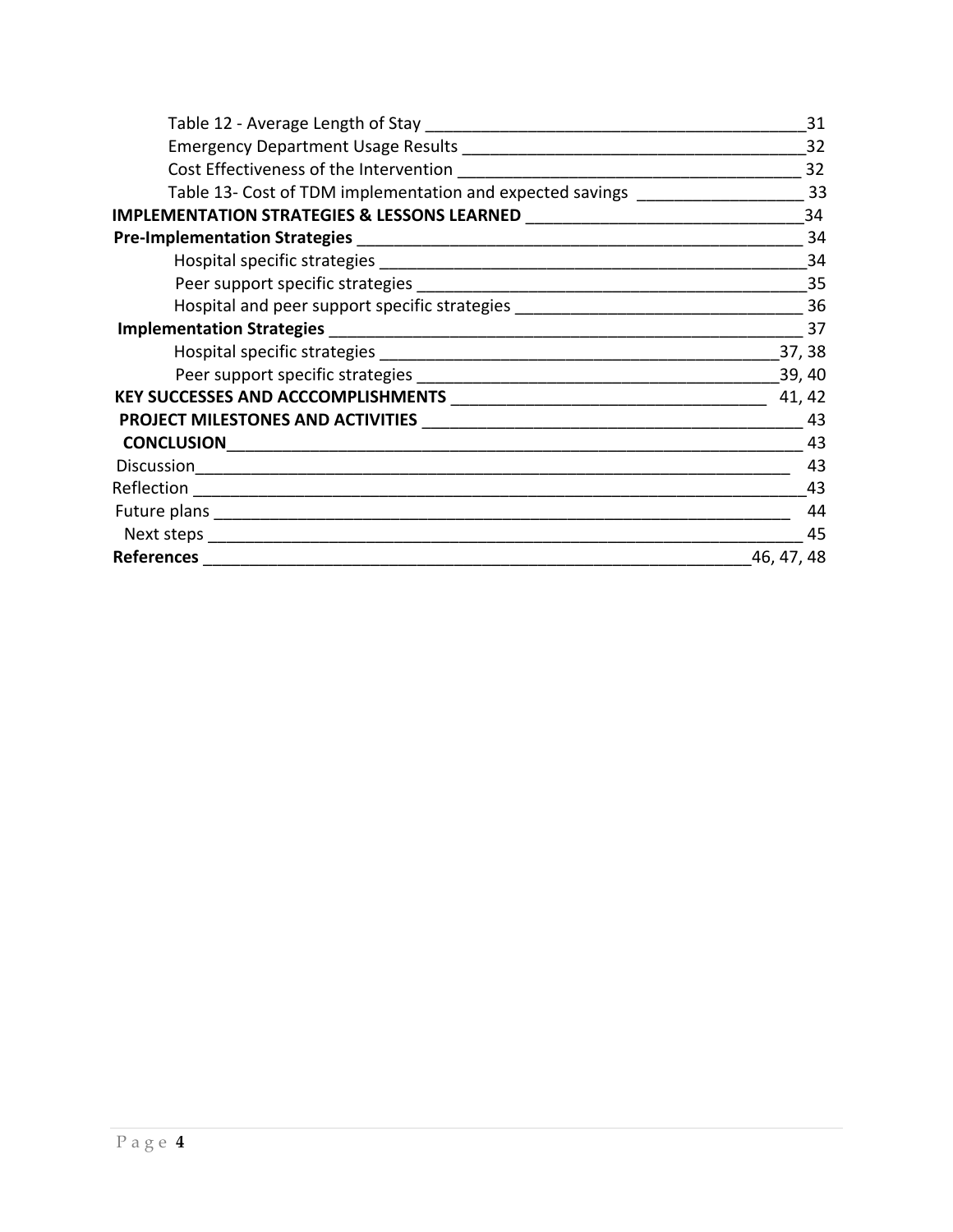#### **EXECUTIVE SUMMARY**

In 2013, The Council of Academic Hospital of Ontario (CAHO) awarded funding to *Implementing the Transitional Discharge Model (TDM)* as part of their Adopting Research to Improve Care (ARTIC) program. Principal Investigator, Dr. Cheryl Forchuk, based out of Lawson Health Research Institute in London, Ontario, led this two year-project.

#### **The Model**

The purpose of TDM is to support the successful discharge and community re-integration of people diagnosed with a mental illness discharged from psychiatric facilities. The principles of the model are based on the provision of therapeutic relationships to ensure a safety net exists for clients throughout the discharge and community reintegration processes.

#### **TDM has two components:**

**1)** an overlap of hospital and community staff until a therapeutic relationship is established with the community care provider

**2)** peer support from someone with the lived experience of mental illness who has successfully made the transition to community

#### **Background**

Developed through a participatory action project started in 1992, this made in Ontario model has already been proven in Canadian and International contexts to significantly improve the discharge process. Published results from previous Ontario TDM projects found: 116 day average reduction in length of stay resulting in savings of 12 million dollars, an average savings of \$4,400 in usage of emergency room services per person in the year after discharge for those receiving the TDM compared to those not receiving the TDM (Forchuk, Martin, Chan & Jensen, 2005), and improved quality of life and social relations (Forchuk et al., 1998). Internationally, Scottish parliament declared TDM a best practice after demonstrating a significant reduction in readmission rates (Reynolds et al., 2004).

#### **Implementation of CAHO ARTIC TDM ARTIC project**

TDM was implemented at 9 hospitals across Ontario. A key partnership was with the Ontario Peer Development Initiative (OPDI). OPDI acts as a provincial voice for 48 Consumer/Survivor Initiatives and Peer Support Programs across Ontario. Hospital staff and peer supporters worked together to implement TDM on both acute and tertiary care wards. Implementation strategies varied across all sites; however, the principles of the model focusing on relationships to bridge the discharge process remained the same. Table 1 outlines the participating hospitals and partnering Consumer/Survivor Initiative or Peer Support Program.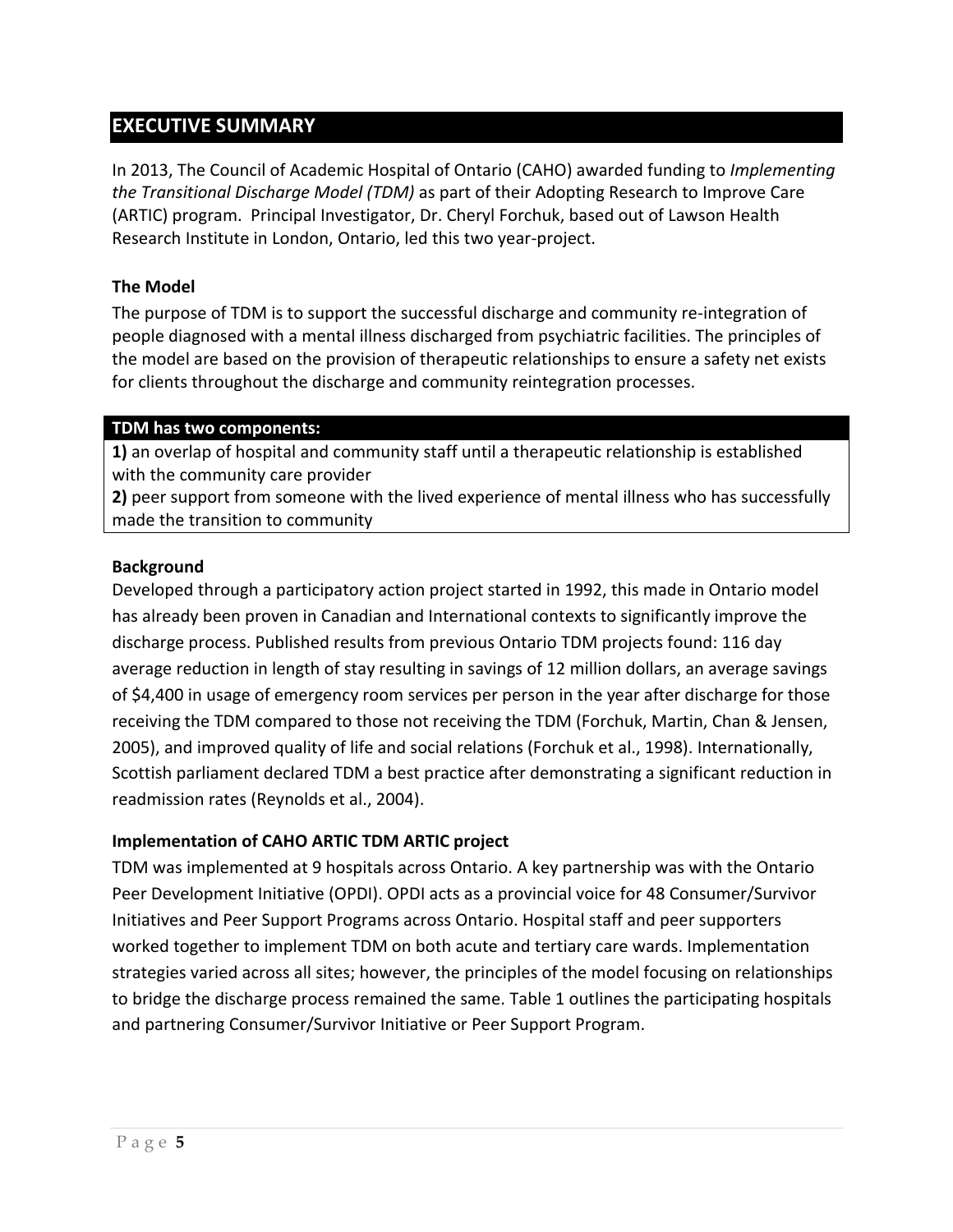**Table 1-** Participating Hospitals and CSIs/Peer Support Programs

| <b>Participating Hospitals</b>                | <b>Participating Consumer/Survivor Initiative</b><br><b>Organizations/Peer Support Programs</b> |
|-----------------------------------------------|-------------------------------------------------------------------------------------------------|
| <b>Centre for Addiction and Mental Health</b> | <b>Centre for Addiction and Mental Health Internal Peer</b>                                     |
|                                               | Support (Toronto)                                                                               |
| Hôpital Montfort                              | Psychiatric Survivors of Ottawa                                                                 |
| <b>London Health Sciences Centre</b>          | Connect for Mental Health Inc. (London)                                                         |
| <b>Providence Care</b>                        | Mental Health Support Network South East Ontario                                                |
| <b>Baycrest</b>                               | Krasman Centre (Richmond Hill)                                                                  |
| St. Joseph's Healthcare Hamilton (SJHH)       | Patient and Family Collaborative Support Services (SJHH),                                       |
|                                               | Hamilton                                                                                        |
| St. Joseph's Health Care London               | Can-Voice (London)                                                                              |
| Thunder Bay Regional Health Sciences          | People Advocating for Change through Empowerment                                                |
| Centre                                        | (Thunder Bay)                                                                                   |
| <b>Ontario Shores (Non-CAHO hospital)</b>     | <b>CMHA Durham (Oshawa)</b>                                                                     |

#### **Purpose**

The purpose of the current CAHO ARTIC TDM project was to examine the effectiveness and sustainability of implementing TDM at 9 hospitals across Ontario. The TDM project provided an opportunity to understand and refine implementation strategies for the model.

#### **CAHO TDM ARTIC project specifically assessed the following:**

- Description of client population
- Client use of services including readmission rates and length of stay
- Cost effectiveness of intervention
- Implementation effectiveness of TDM specifically assessing the enablers and barriers to implementation.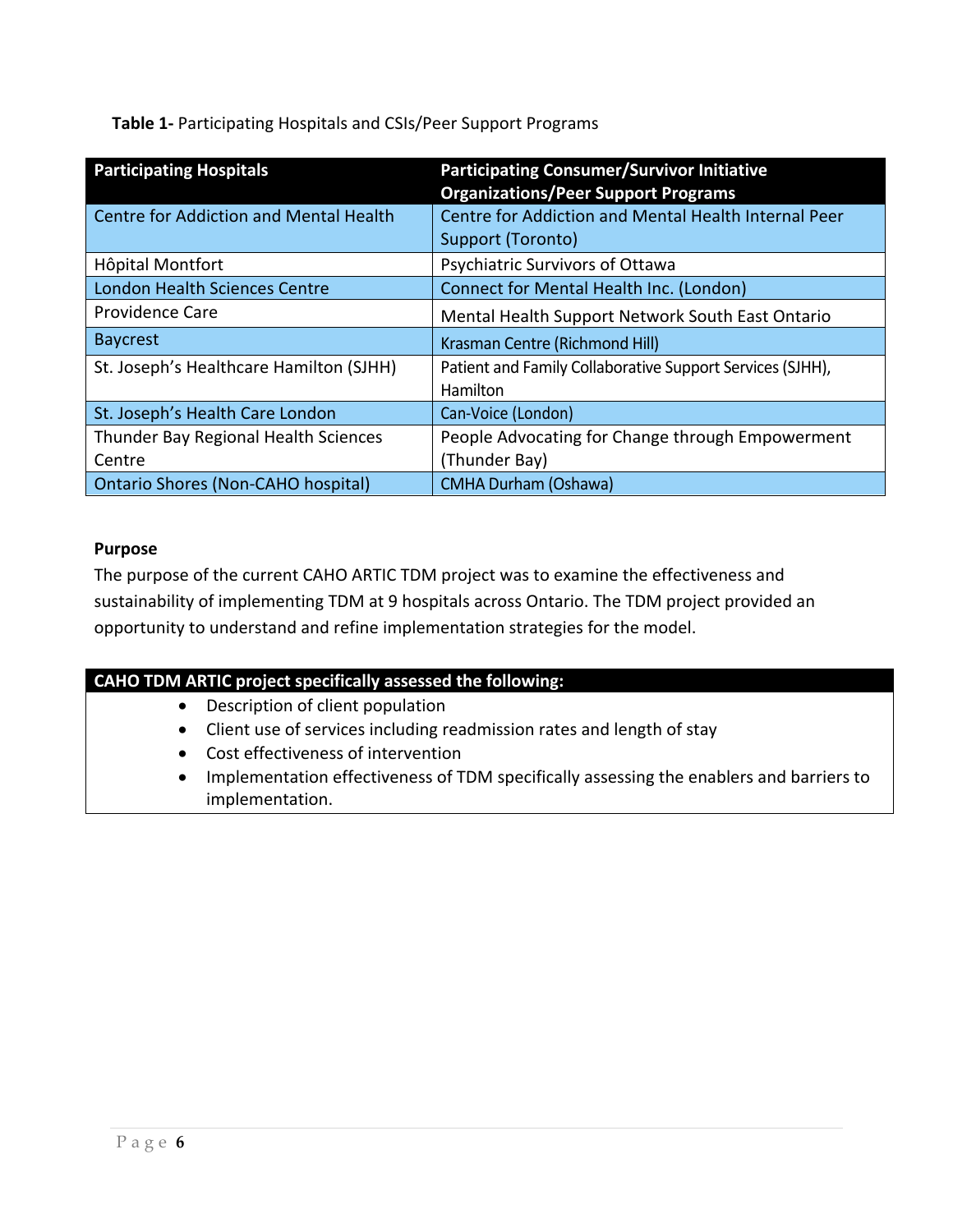#### **Project Evaluation**

In order to test the effectiveness and sustainability of the TDM, the project team gathered data through four main sources:

|              | 1. Focus groups with clients, hospital staff, and peer supporters at six months and one year |
|--------------|----------------------------------------------------------------------------------------------|
|              | post-implementation. This included:                                                          |
| $\bullet$    | 87 clients                                                                                   |
| $\bullet$    | 216 hospital staff                                                                           |
| $\bullet$    | 66 peer supporters                                                                           |
|              | 2. Interviews with 370 clients at discharge                                                  |
|              | 3. Hospital administrative data                                                              |
| 4. ICES data |                                                                                              |

A 4th data source, provincial administrative data held at the Institute for Clinical Evaluative Sciences (ICES), will also be analyzed to capture individual participants' use of health services (readmissions, emergency room visits, outpatient visits). This data will also be used to determine the cost effectiveness of the intervention by calculating the change in readmissions, emergency room visits, and physician visits for the six months period prior to implementation and post-implementation.

#### **Description of Client Population**

Among the 370 individual clients who were interviewed, and the 81 clients who filled out a demographic form during focus groups, key demographic information is summarized:

#### **Description of Client Population (includes interviews and focus groups)**

- Average age was middle aged for both (interview: 42.2 years, focus groups: 44.2 years)
- Roughly equal distribution of males and females for both interviews and groups
- Majority were Caucasian descent for both (interview: 76.9%, focus groups: 62.0%)
- For interviews, almost half had completed high school (43.6%), with slightly less (39.5%) having completed community college or university
- For focus groups, more than half had completed community college or university (60.0%), with less having completed high school as their highest level of education (27.6%)
- The prevalent psychiatric diagnoses for both interviews and focus groups were consistent: mood disorders (interview: 52.2%, focus groups: 54.3%); anxiety disorders (interview: 24.6%, focus groups: 38.3%); and schizophrenia or schizoaffective disorders (interview: 22.4%, focus groups: 25.9%).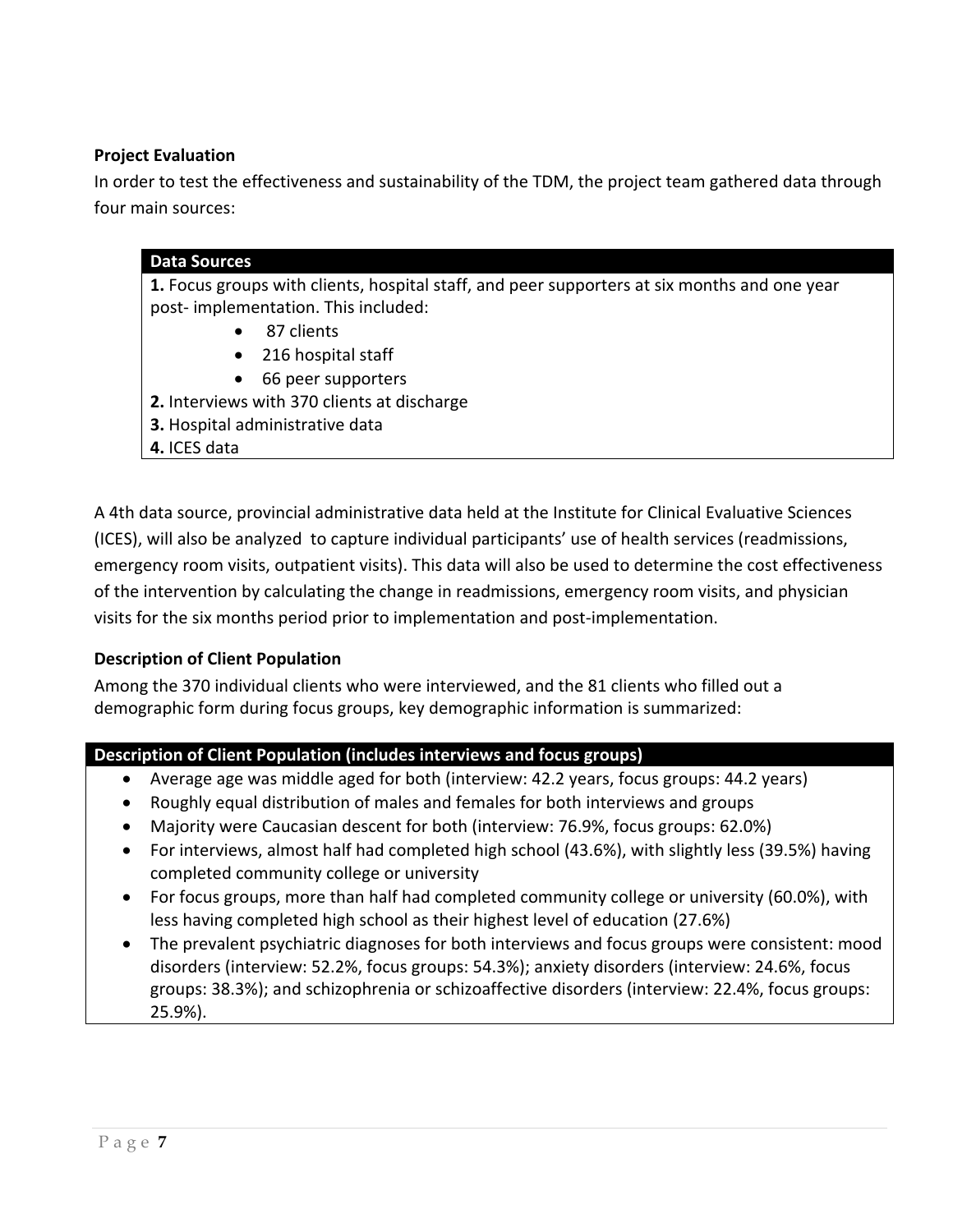#### **KEY FINDINGS**

#### **TDM provided appropriate supports to help keep clients in the community and out of hospital. Specifically:**

- Reduced average length of stay by 9.8 days.
- This amounts to a potential savings in hospital days of **\$31,360,000** if TDM remains on participating wards
- This amounts to a potential savings in hospital days of **\$632,201,920** if TDM were implemented province-wide.
- Reduced readmission rates (based on qualitative data)
- Savings of TDM implementation amounts to **\$2,907,416** per Site, Annually ( based on cost of intervention and savings from reduced length of stay)

The cost effectiveness of the implementation was assessed by comparing the cost of implementing the intervention to any changes in hospital spending based on reduced length of stay. When available, ICES data will be used to also calculate change in readmissions, emergency room visits, and outpatient visits. Associated costs of this health service utilization will be calculated and compared against the cost of implementing the TDM. At present time the reduction in length of stay alone suggests a cost savings however with the future inclusion of readmission rates and emergency room visits we anticipate that the savings will likely be even greater than those presently reported. These savings significantly outweigh the cost of intervention which includes training, a peer support coordinator/volunteer support and staff time for bridging clients to the community.

#### **Better integration of care between hospital and community.**

- Increased communication/collaboration among hospital staff, community staff, peer supporters
- Integration of peer support into hospital and follow-up care
- Increased staff/client comfort and sense of security with discharge process due to provision of support.

#### **Best hospital specific implementation strategies included:**

- For tertiary care wards, any clinical ward staff might participate in continuing to see clients after discharge to bridge to community care providers
- For acute care wards, a specific multi-disciplinary transition team generally provides bridging. For select client situations there may be occasion for other ward staff to participate in bridging
- Assignment of a "site lead" to lead implementation of TDM and serve as a point person for staff questions and support
- Standardized in-depth TDM training for site lead to learn how to train staff for TDM, and strategies for implementation
- TDM training for all hospital staff on participating wards
- Access to a community of practice through regular discussions with other wards and programs implementing the model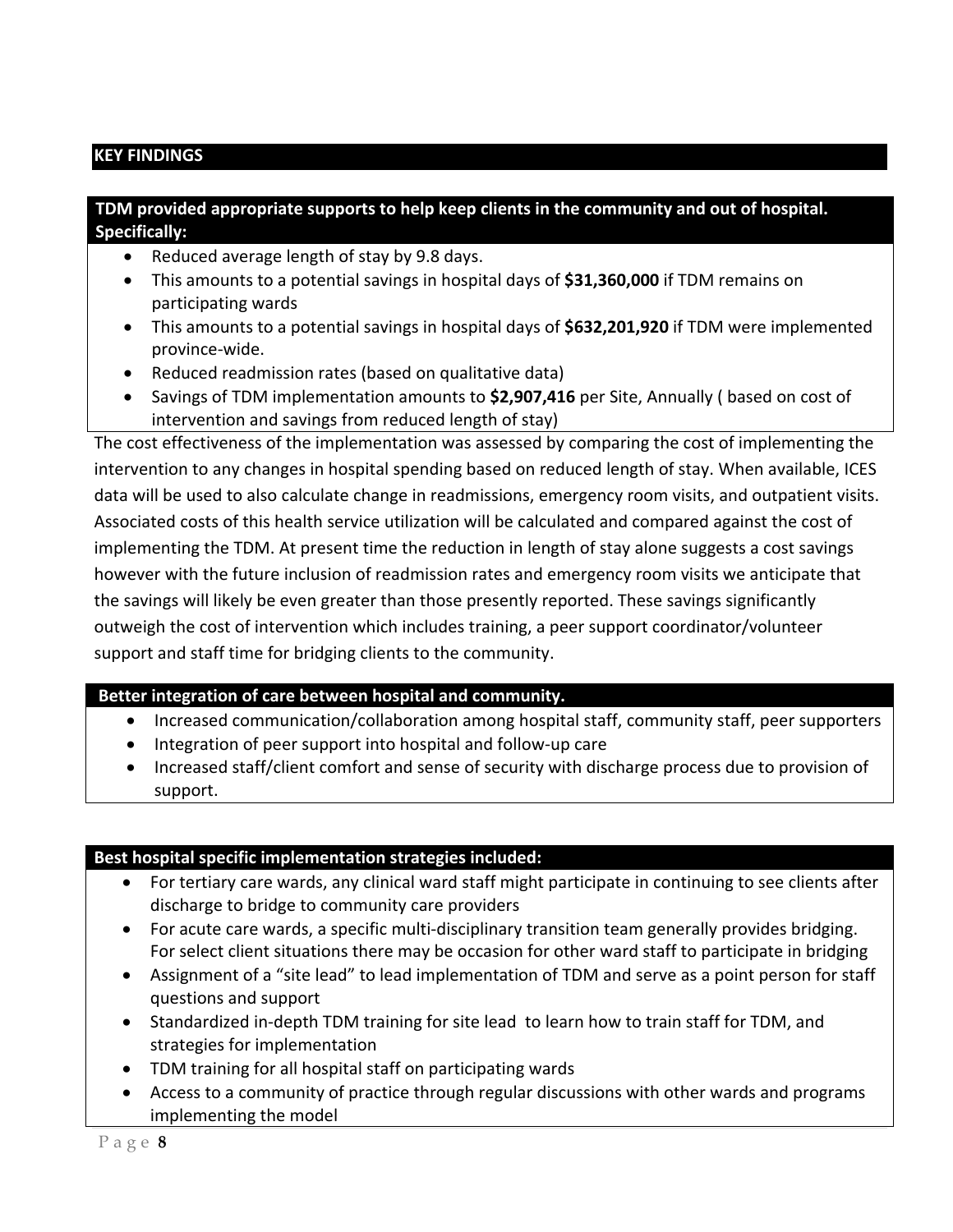Engagement of hospital leadership. Active, hands on senior leadership support/interest is key

#### **Best peer support specific implementation strategies included:**

- Standardized training for peer supporters (through OPDI Peer Support Core Essentials Training Program or equivalent raining)
- Association of peer support with a community peer run group
- Paid Peer Coordinator whose role includes on-ward peer support presence with activities and interaction with clients on ward, recruiting of peer supporters, training of peer supporters, matching of clients and peer supporters, and support of peer supporters
- The TDM peer support uses a friendship model. People providing peer support could be paid or volunteers, but capacity to include those wanting to provide occasional volunteer work is needed. For paid peer support consider whether a sufficient caseload is possible and whether paid peer supporters should provide support where a more intensive level of support is needed
- Include support for peer supporters including things such as volunteer recognition activities, travel costs and support for shared activities
- The availability of a variety of peer support opportunities. This includes 1:1 matching, peer support groups on the ward and in the community, and informal activity based groups
- A community of practice including regular discussions with other programs and peer supporters using the model
- A diverse pool of peer supporters; both males and females, peer supporters with a variety of interests and with diverse backgrounds and educational levels.

#### **Sustainability**

A challenge with the TDM model is that while changing staff roles to accommodate bridging clients to community care can be done within the hospital budget, the peer support generally requires collaboration with, and funding for, an external community group. Thus, the primary challenge for sustainability is to ensure ongoing funding of peer support coordinators/staff and their activities. A variety of strategies were employed to address the sustainability of peer support, and some strategies are stop-gap measures while longer term solutions are sought.

**In addition, strategies are needed to continue support of the bridging staff component of TDM. These include:**

- Continuation of a site lead/ward champion role which includes orientation of new staff and being a resource for the model
- Continued support for bridging staff including scheduling, and transportation costs as required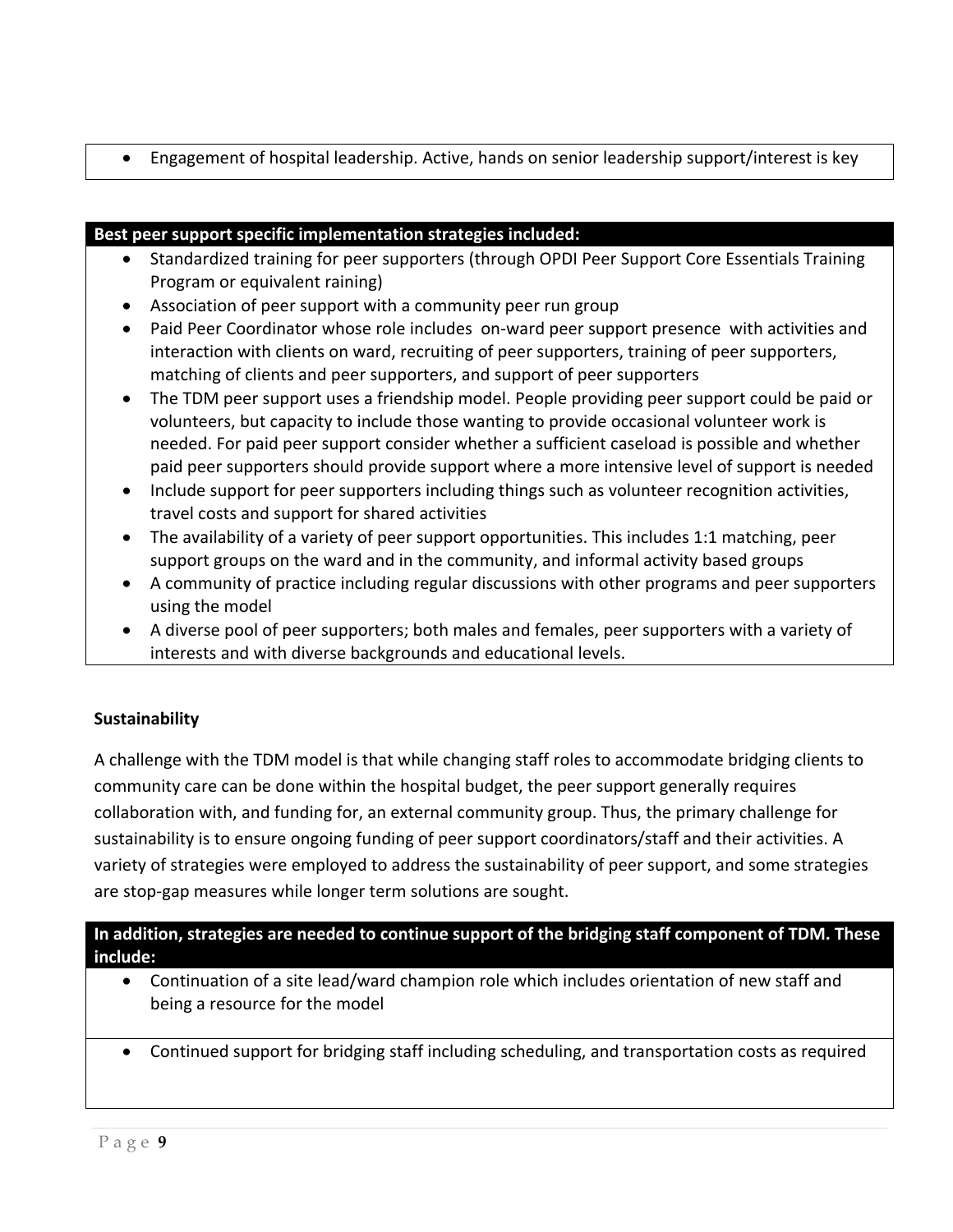#### **Spread**

Given the success of the implementation of TDM at these hospitals the issue of spread needs to be addressed.

#### **The goal**

That TDM be the standard of care and available at all Ontario mental health wards.

Priority consideration should be given to spreading the TDM to specialized mental health hospitals on mental health wards that have experience in implementing the model and trained trainers.

Where additional hospital sites are interested in implementing the TDM, priority should be given to adding some nonacademic hospitals and smaller communities.

Funding should be sought to strategically add sites so that all LHINs have at least one TDM program.

#### **Funding for Community Organizations providing peer support.**

Funding is foundational for the implementation, sustainability and spread of TDM.

**Linkage to programs that also provide informal peer support and activity based peer support** These allow for greater choice to support increasing social support through peer support.

**Providing continuity of staff support in combination with peer support is an innovation to be spread beyond mental health settings.**

Given the success of TDM in mental health consideration to testing the model with other long-term chronic conditions is appropriate.

#### **References**

- Forchuk, C., Chan, L., Schofield, R., Martin, M.L., Sircelj, M., Woodcox, V., Valledor, T., Jewell, J. & Overby, B. (1998). Bridging the Discharge Process. *Canadian Nurse*, 94,(3) 22-26.
- Forchuk, C., Martin, M. L., Chan, L., and Jensen, E. (2005) Therapeutic relationships: From Hospital to Community. *Journal of Psychiatric and Mental Health Nursing*, 12, 556-564.
- Reynolds, W., Lauder, W., Sharkey, S., Maciver, S., Veitch, T., & Cameron, D. (2004). The effects of a transitional discharge model for psychiatric patients. *Journal of Psychiatric and Mental Health Nursing*, 11, 82-88.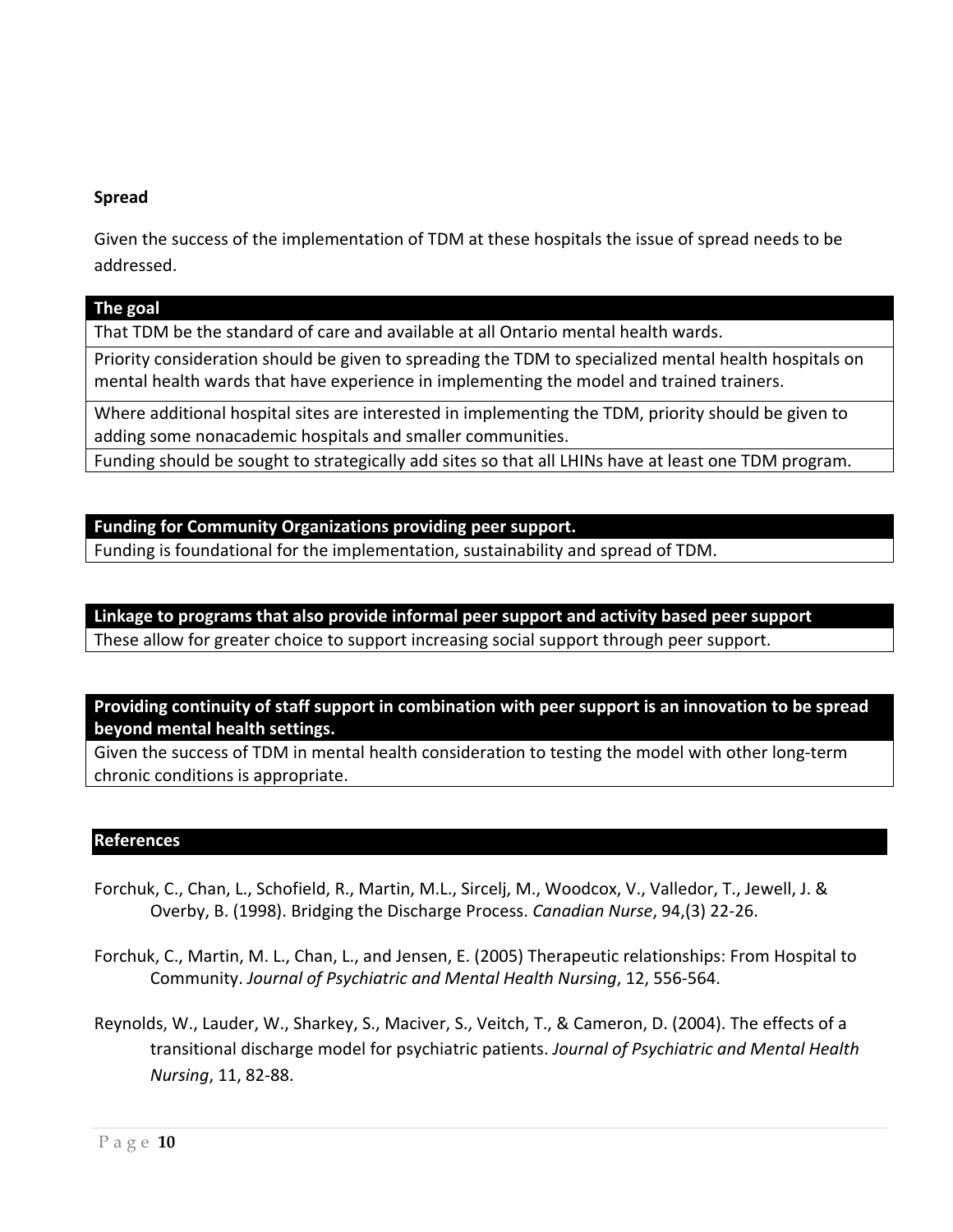**IMPLEMENTING THE TRANSITIONAL DISCHARGE MODEL FINAL REPORT Prepared for the Council of Academic Hospitals of Ontario (CAHO) Adopting Research to Improve Care (ARTIC) Program**

#### **NEED/CHALLENGE THAT PROJECT ADDRESSES**

In Ontario, as elsewhere, mental health initiatives have increasingly moved from hospital settings to community-based care. This led to a trend referred to as the 'dehospitalization' (rather than deinstitutionalization) (Sussman, 1998) of mental health clients. This trend resulted in a reduction of the number of psychiatric hospital beds that were available for clients and often led to poorly supported discharges. This result is worrisome, because the discharge process is challenging for mental health clients. For example, a study of 85 long-term clients showed that 25% experienced relocation trauma when moved from the hospital to the community (Farhall, Trauer, Newtorn, & Cheung, 2003). Standard discharge practices from psychiatric wards often leave clients with a gap in care. This disrupts the continuity of services and supports available to clients during their transition, before they are seen by community agencies. In the time immediately following discharge clients are vulnerable and are at risk of readmission (Madi, Zhao & Fang Li, 2007). Given that clients also face a heightened risk of suicide at this time, preventing gaps in care is essential (Bickley et al., 2013).

The TDM was developed to address this need. In 1992, a Canadian participatory action project called the *Bridge to Discharge* developed and piloted the TDM (Forchuk, Jewell, Schofield, Sircelj, & Valledor, 1998). Not only were all 38 pilot participants successfully "bridged,"to the community but TDM implementation also resulted in nearly \$500,000 of in-patient savings while improving patients' quality of life (Forchuk et al., 1998).The pilot project's success was replicated in other studies. Reynolds et al. (2004) introduced the model in Scotland to four acute care programs. In this study the participants who did not undergo a TDM were more than twice as likely to be readmitted in the 5 months following their discharge. In yet another study, the length of stay for participants receiving TDM discharges was reduced by an average of 116 days, resulting in a savings of \$12,000,000 in freed bed-space (Forchuk, Martin, Chan, & Jensen, 2005). The intervention group also consumed on average \$4,400 less hospital and emergency room services per person in the year after discharge compared to the control group (Forchuk et al, 2005). Interventions such as the TDM are related to several positive outcomes, such as reducing re-hospitalization rates and improving adherence to after-care programs (Curran & Brooker, 2007; Steffen, Kösters, Becker, & Puschner, 2009). In their comprehensive review of the research on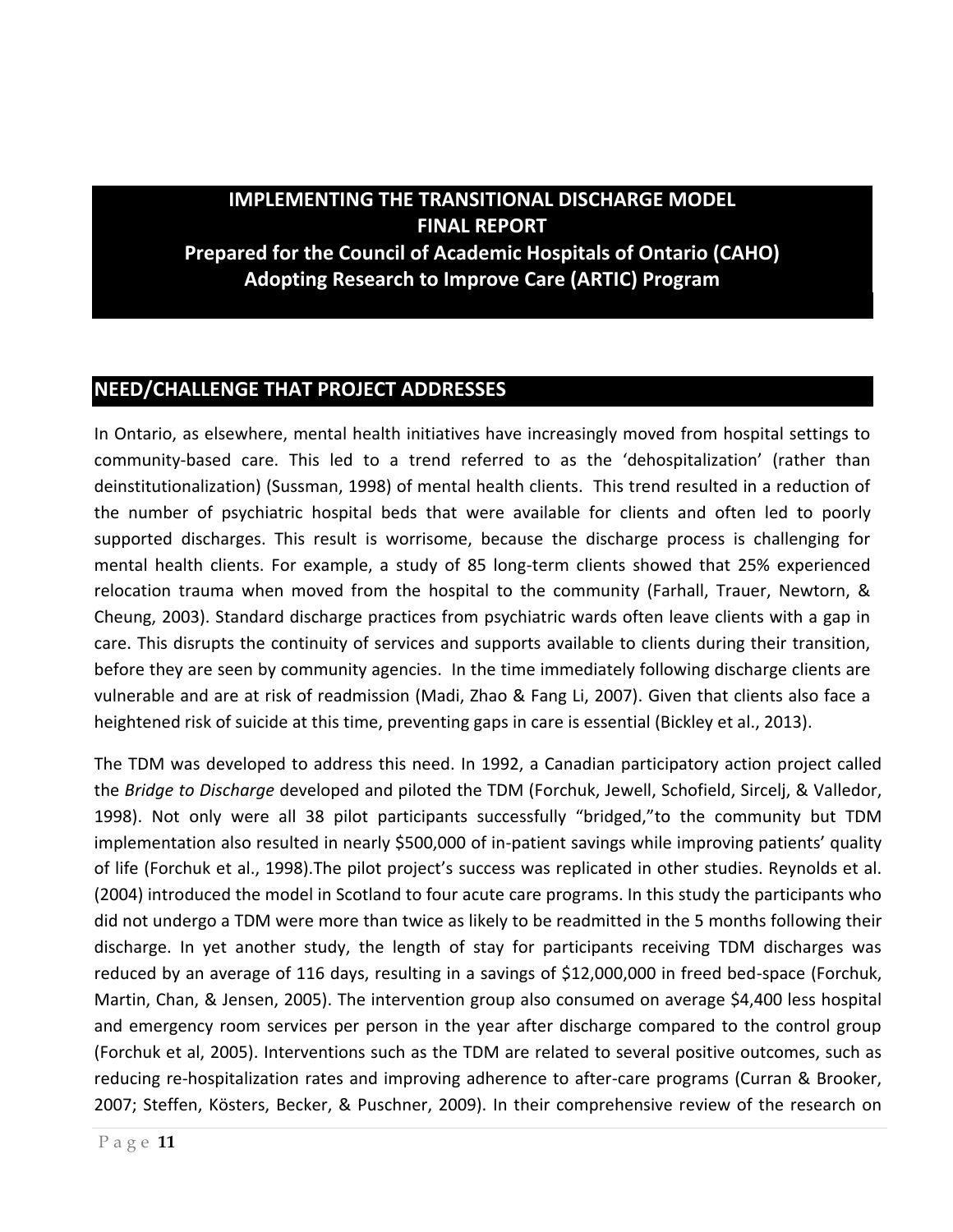organizational interventions for patients with severe mental illness, Franx et al. (2008) found that, compared to conventional services, multidisciplinary teams and integrated care changes had beneficial effects on several patient outcomes such as symptom severity, functioning and employment.

The TDM has been accepted in both research and health care communities. However the implementation of the TDM is not always implemented in a standardized manner when not part of a research project. Many hospitals appear to adopt some aspects of the intervention (e.g. providing bridging/transition staff) but do not adopt other parts (e.g. connecting with consumer groups). As an example, the schizophrenia program at the Centre for Addiction and Mental Health (CAMH) in Toronto has been implementing a "from hospital to home" initiative. This initiative has several components that are similar to the TDM proposed here, such as collaborative partnerships with housing providers and maintaining relationships during transition. Given the importance of supporting clients throughout the discharge process and the potential value of the complete TDM, comprehensive and consistent implementations will be required. Supporting and understanding the process of TDM implementation will be essential for successfully spreading the TDM across Ontario.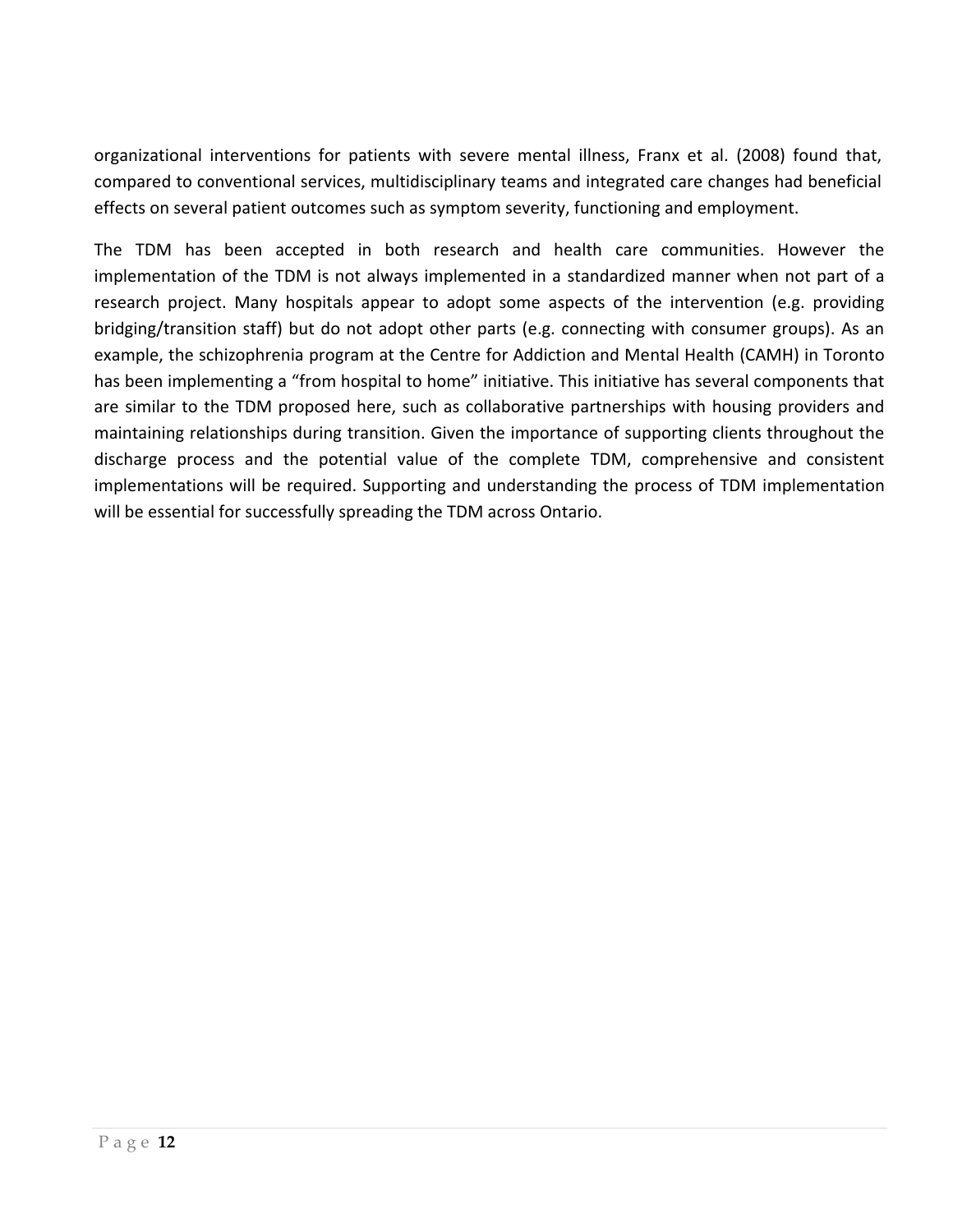#### **PROJECT DESCRIPTION**

The Transitional Discharge Model was created to guide and support the effective and safe discharge of mental health clients from psychiatric hospitals to the community. In order to successfully move the focus of care to the community, effective models of collaborative support were required. TDM, one such model was based on the theoretical concept of therapeutic relationships. Therapeutic relationships are formed in the context of care, and have been shown to support clients and care providers in a variety of health care settings (Forchuk, 1993; Forchuk, 1994; Forchuk & Reynolds, 2001). A variety of relationships can be therapeutic such as care providers but also family and friends. Applying this theoretical innovation ensured that a safety net exists for clients throughout the discharge and community reintegration processes.

#### **TDM has two components to assist clients in the transition from hospital to community:**

- 1. Peer support from a person who has experienced a mental illness, is living successfully in the community, and has completed a peer training program. Peer support includes regular scheduled contact that suits both parties, for the purpose of social support and learning from the experience of someone who lived through a similar transition.
- 2. Continued support from hospital staff. These individuals were identified by the client as someone with whom they have a therapeutic relationship. The therapeutic relationship with hospital staff was continued until a new therapeutic relationship was established with a community mental health care provider.

#### **The three basic assumptions of TDM are:**

- 1. People heal in relationships (including relationships with staff and peers).
- 2. Transitions in care are vulnerable periods for individuals with mental illness.
- 3. A network of therapeutic relationships during transitional periods assists in recovery.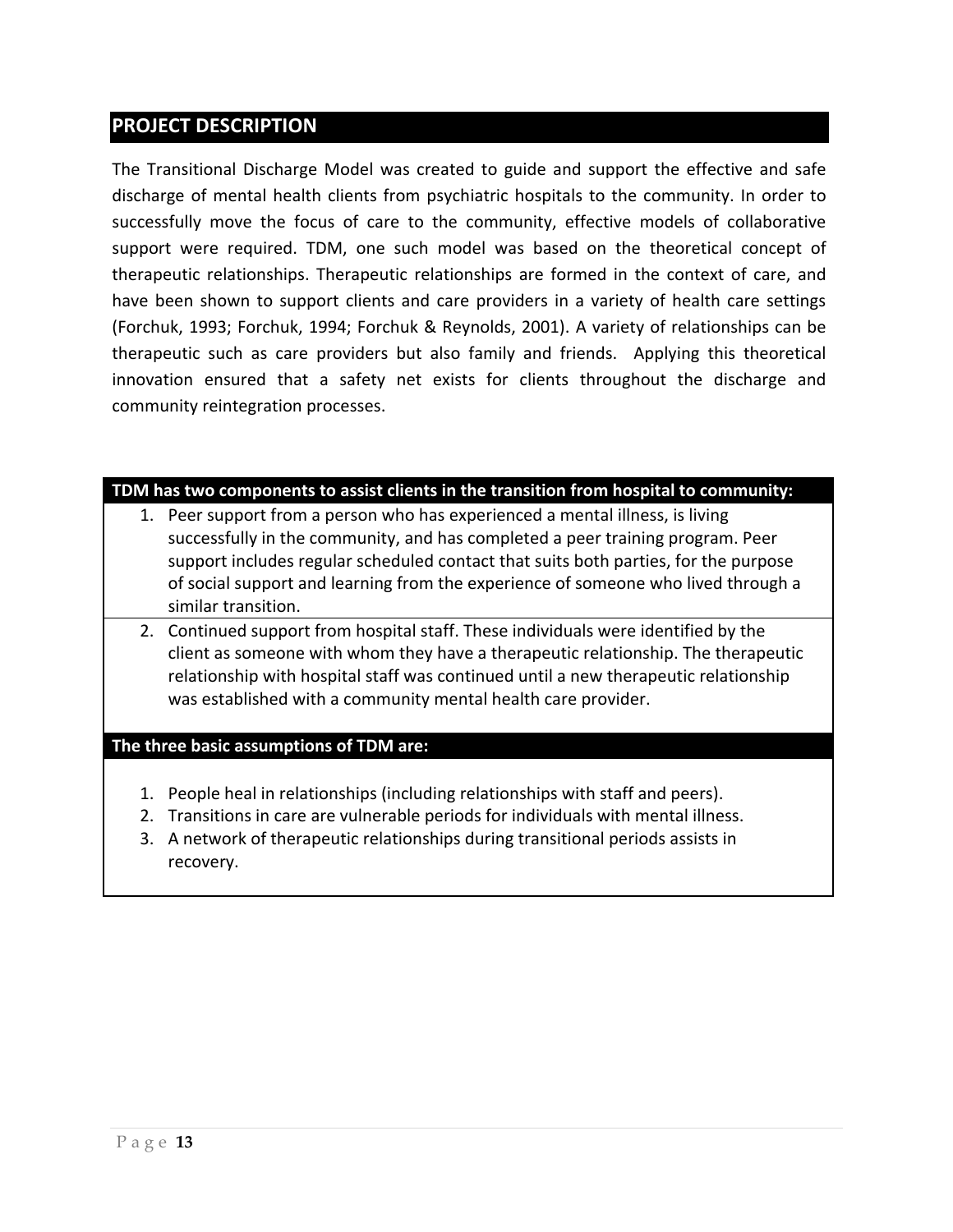#### **EVIDENCE**

The TDM has been evaluated using a variety of well-established research methods. These studies have unanimously found that TDM provides high quality mental health care by supporting recovery. These studies also confirm that effective TDM implementation reduces length of stay and readmission rates.

Initially developed through a participatory action design, TDM successfully "bridged" 38 longterm in-patients to the community through ongoing staff and peer support. By implementing TDM \$500,000 was saved in the first year alone. This was done while also improving clients' quality of life (Forchuk et al., 1998). On a larger scale, TDM was implemented using a randomized cluster design in 26 Ontario tertiary care psychiatric wards. In this study, 13 wards were randomized to receive the intervention (TDM implementation), and 13 wards were randomized as control wards (the control wards received usual care). Hospital wards in the intervention group were partnered with 17 CSIs to provide peer support. The length of stay for participants on the intervention wards (TDM) was reduced by an average of 116 days, resulting in savings of over 12 million dollars. The TDM group also consumed on average \$4,400 less hospital and emergency room services per person in the year after discharge compared to the control group (Forchuk, Martin, Chan, & Jensen, 2005). Internationally, the Scottish parliament declared TDM a best practice after demonstrating a significant reduction in readmission rates in a 2001 randomized control trial (Reynolds et al., 2004).

Following the positive results achieved by the early TDM studies, a delayed implementation control group design study was conducted to examine implementation barriers and facilitators to assist with knowledge integration. This involved implementing TDM on 40 psychiatric wards in 3 waves (Groups A, B and C), with the partnership of 24 Consumer/Survivor Initiatives who provided the peer support. Each wave of wards used strategies recommended by the prior wards. Group C implemented TDM most effectively and efficiently by using best practices identified by Groups A and B. Best practices included; compact TDM educational modules, having on-ward champions/site lead and supportive documentation systems (Forchuk et al., 2012).

Overall, TDM was well accepted by hospitals and community organizations in the initial and current TDM studies. This combination of evidence demonstrates that TDM provides high quality care, and supports recovery. Through these studies, TDM was shown to be a best practice for knowledge integration and implementation. As a result, TDM was well-suited for partnership with ARTIC program in collaboration with the Council of Academic Hospitals of Ontario (CAHO).

By adopting TDM in hospitals across Ontario, the province has the potential to save millions of dollars. When appropriate supports are not in place for individuals experiencing mental illness the healthcare system will remain more expensive than necessary. Beyond the enormous financial value that TDM brings to the province of Ontario, it is important to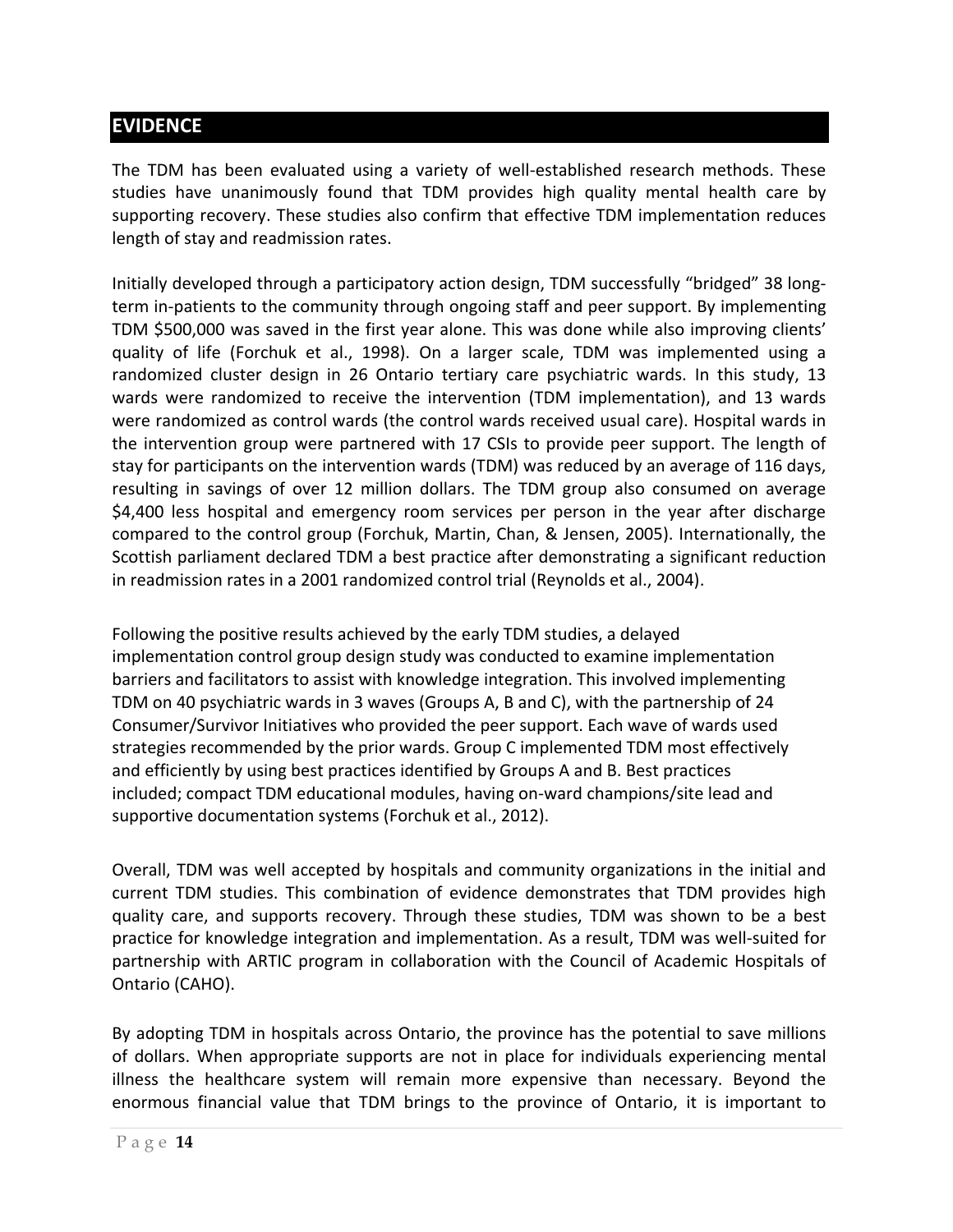emphasize the immense personal and psychological benefits that individuals suffering with mental illness stand to gain. By providing collaborative, relationship-centered support to psychiatric inpatients, TDM offers a sense of belonging, important resources and hope. Each of these is necessary to support recovery and community integration.

#### **IMPLEMENTATION STRATEGY**

TDM includes both peer support and bridging hospital and community care. Therefore strategies are needed to ensure each of these two components are supported

#### **Peer Support:**

The Ontario Peer Development Initiative (OPDI) was a key partner in this 2 year project. OPDI is funded by Ontario Ministry of Health and Long-Term Care (MOHLTC) to act as a voice for 48 Consumer/Survivor Initiatives (CSIs) and peer support programs across Ontario. Deb Sherman, the Executive Director of OPDI was a co-investigator on the project, attended weekly TDM meetings, and was a key resource when liaising with CSIs and peer support programs.

During the pre-implementation stage, the project team organized teleconferences with each site to discuss local peer support implementation strategies. Discussing the local context was key, as it allowed the team to enhance or develop strategies that would respect each site's existing peer support program. This localized approach supported the sustainability of each implementation.

The original peer support plans were to develop peer support with an OPDI member organization that partnered with participating hospitals. Most sites continued to use this approach. We recommended that each site have a .5 FTE peer support coordinator for up to 50 referrals per year and one FTE peer support coordinator for up to 100 referrals. The peer support coordinator oversaw the recruitment of peer supporters, conducted their training, matched supporters and clients (peer matching), and provided ongoing support for each peer supporter. This person visited the wards regularly (e.g. twice a week) to meet with clients prior to discharge, to assist in peer matching and to run ward peer groups.

Due to existing in-hospital peer support programs, two sites decided that peer support would be offered by hospital based peer support workers. These peer supporters met clients on the ward and bridged them into the community themselves. In these cases clients were not matched with peer supporters in the community. These paid peer supporters usually offered, in other programs, a more intensive form of peer support than the friendship model and were more a part of the clinical programming.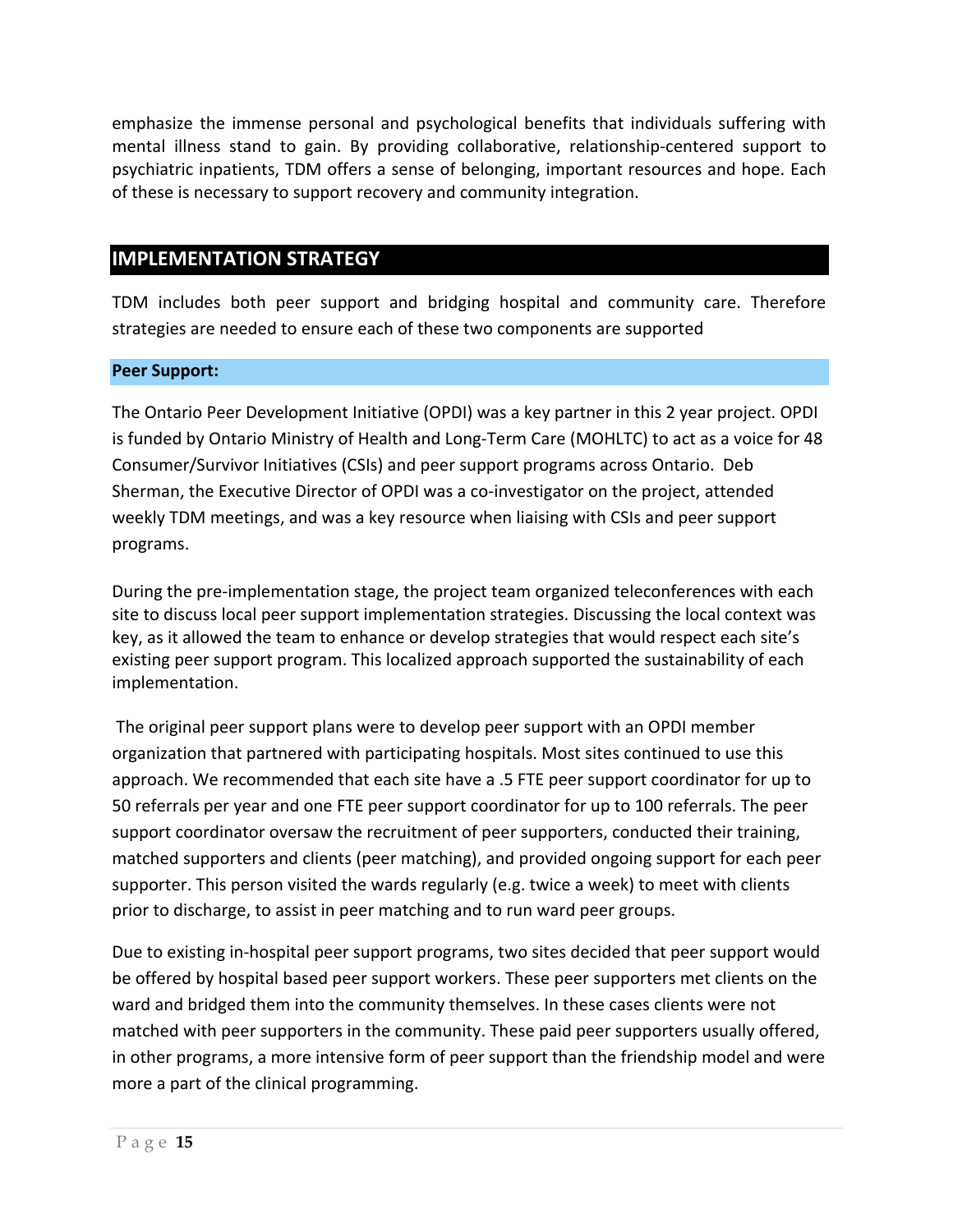**Table 2- below is a visual representation of the variations of peer support:** 

| <b>SITE VARIATIONS-PEER SUPPORT</b>                                                   |                    |                |                   |                                 |                                  |
|---------------------------------------------------------------------------------------|--------------------|----------------|-------------------|---------------------------------|----------------------------------|
| <b>Site</b>                                                                           | <b>Coordinator</b> | <b>Workers</b> | <b>Volunteers</b> | <b>Hospital</b><br><b>Based</b> | <b>Community</b><br><b>Based</b> |
| <b>CONNECT (London)</b>                                                               | $\checkmark$       |                | $\checkmark$      |                                 | $\checkmark$                     |
| Can-Voice (London)                                                                    | $\checkmark$       |                | $\checkmark$      |                                 | $\checkmark$                     |
| <b>Canadian Mental</b><br><b>Health Association</b><br><b>Durham</b>                  | $\checkmark$       |                | $\checkmark$      |                                 | $\checkmark$                     |
| <b>Krasman Centre</b><br>(Toronto)                                                    | $\checkmark$       |                | $\checkmark$      | $\checkmark$                    | $\checkmark$                     |
| <b>Mental Health</b><br><b>Support Network</b><br>(South East)                        | $\checkmark$       | $\checkmark$   |                   |                                 | $\checkmark$                     |
| <b>Psychiatric Survivors</b><br>of Ottawa                                             | $\checkmark$       |                | $\checkmark$      |                                 | $\checkmark$                     |
| <b>People Advocating</b><br>for Change through<br><b>Empowerment</b><br>(Thunder Bay) | $\checkmark$       |                | $\checkmark$      |                                 | $\checkmark$                     |
| <b>Centre For Addiction</b><br>& Mental Health<br>(Toronto)                           |                    | $\checkmark$   |                   | $\checkmark$                    |                                  |
| St. Joseph's<br><b>Healthcare Hamilton</b>                                            |                    | ✓              |                   | ✓                               |                                  |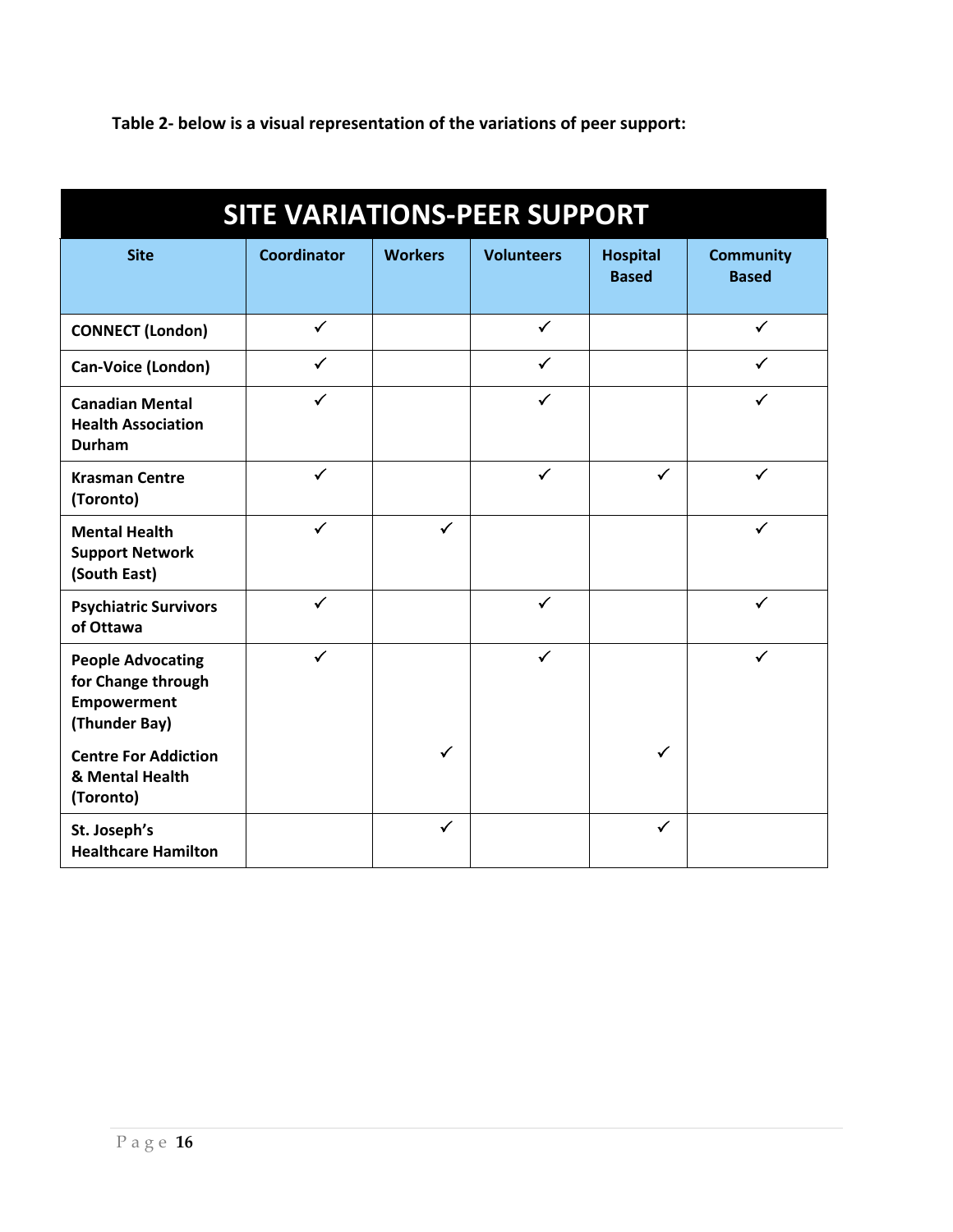Original peer support project milestones were based on an early assumption that sites would implement peer support through a Consumer/Survivor Initiative, and used language reflecting a coordinator and volunteer's strategy.

| <b>MILESTONE</b>                                                          | <b>TIMELINE</b>    |           |
|---------------------------------------------------------------------------|--------------------|-----------|
| Identify if there is an existing OPDI training group in the area. If not, | Months 1-3         | Completed |
| the site can be matched up with another area to receive training.         |                    |           |
| Psychiatric survivor group members complete OPDI training.                | Months 1-6 for     | Completed |
|                                                                           | initial cohort and |           |
|                                                                           | continued          |           |
|                                                                           | training of new    |           |
|                                                                           | peers as needed    |           |
| If necessary, train additional OPDI trainers.                             | Assess Months 2,   | Completed |
|                                                                           | 6 & 12             |           |
| Hire peer support coordinator (.3 FTE for up to 50 referrals/year and     | Months 1-3 for     | Completed |
| one FTE for up to 100 referrals/year).                                    | initial hire and   |           |
| Note: the original milestone suggested .3FTE, however, given the          | maintained         |           |
| responsibilities of the peer support coordinator & the importance of      | throughout         |           |
| having a ward presence, this was later suggested to be .25 FTE until      |                    |           |
| they received 12 referrals, in which case, they would be bumped up to     |                    |           |
| .5FTE                                                                     |                    |           |
| Create individualized training programs (webinars, etc.) based on         | Months 2-6 and     | Completed |
| specific site needs.                                                      | maintained         |           |
|                                                                           | throughout         |           |
| Match and introduce peer support volunteers with clients who are          | Beginning by       | Completed |
| about to be discharged.                                                   | Month <sub>3</sub> |           |
| Peer support volunteer and client meet regularly post-discharge. This     | Beginning by       | Completed |
| includes support from consumer organizations to facilitate shared         | Month 3            |           |
| activities (e.g. Tim Horton's gift certificates, etc.).                   |                    |           |

#### **Hospital Sites**

Each site identified a site lead and a ward champion for each participating ward.

**Site leads:** Most site lead positions were incorporated into existing advanced practice and/or leadership roles. Site leads worked closely with the Central Project Team and peer support coordinator in ensuring successful implementation of the TDM. Site leads collected evaluation data, provided guidance, gave ongoing support, and maintained ongoing communication with the ward champions and staff. This process occurred throughout TDM implementation on each ward.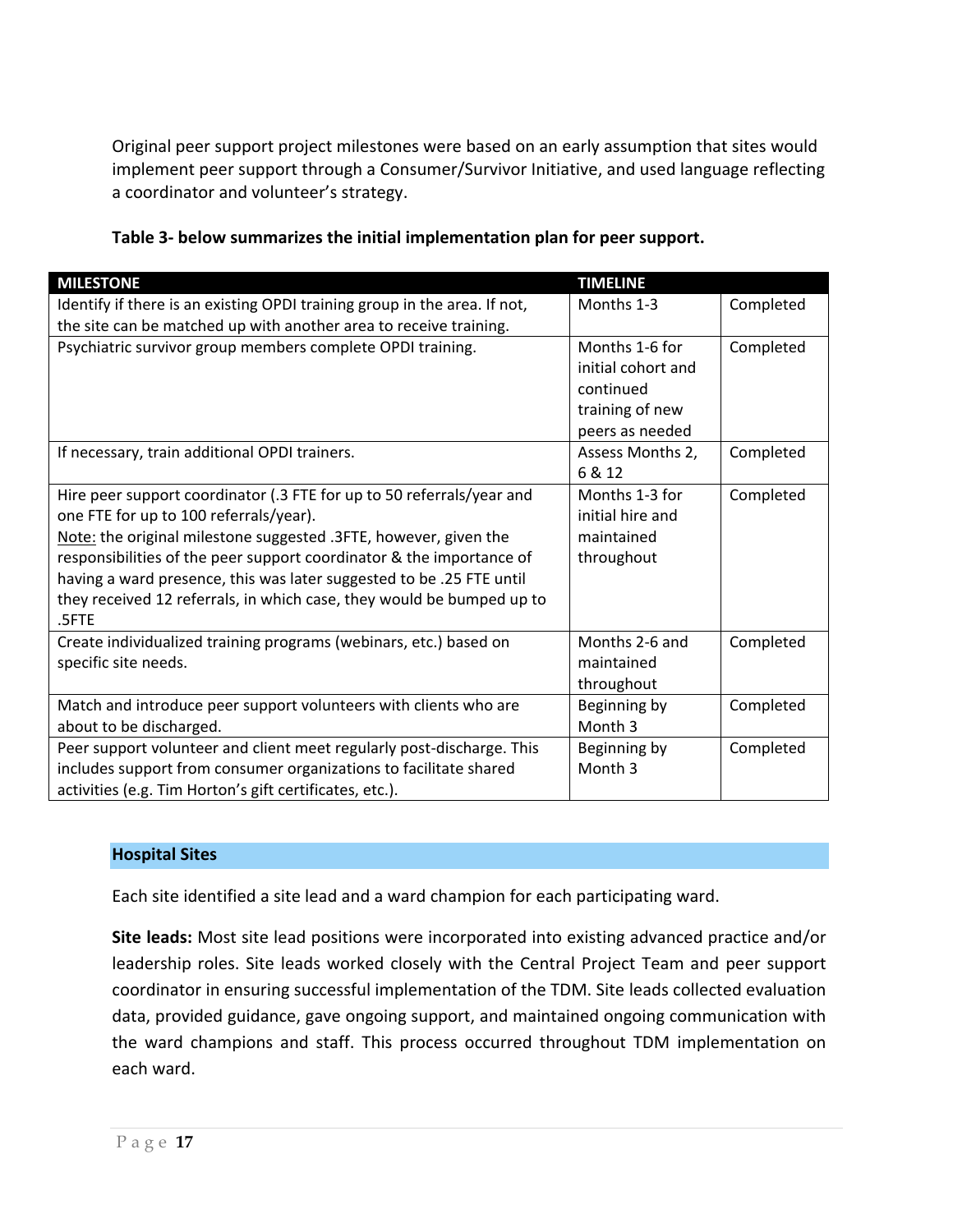**Ward champion:** The ward champion served as a mentor and guide. This person provided ongoing support to colleagues on his/her ward at each hospital setting. Support included developing problem solving approaches with staff members or accompanying staff on an initial home visits. Site with no more than 30 beds per ward combined the **site lead** and **ward champions.**

The TDM was implemented on a variety of psychiatric wards at the 9 participating hospitals. This study did not include a control group, as all 9 hospitals received the intervention. The team worked with each site to ensure that TDM was adapted to each hospital's unique context. Overall, TDM was implemented within 14 different psychiatric wards. Half of the wards provided acute-care the other half were tertiary. Sites were both unionized and nonunionized. Ontario Shores was the only non-CAHO hospital. Staff support was provided by either clinical staff, an internal transitional team or community transitional team.

**Table 4- Below is a visual representation of site variations:** 

| <b>SITE VARIATIONS-HOSPITAL SITES</b>                               |                      |                         |                                      |                                |
|---------------------------------------------------------------------|----------------------|-------------------------|--------------------------------------|--------------------------------|
| <b>Site</b>                                                         | <b>Acute</b><br>Care | <b>Tertiary</b><br>Care | <b>Ward Staff</b><br><b>Bridging</b> | <b>Bridging</b><br><b>Team</b> |
| <b>London Health Sciences Centre</b>                                | ✓                    |                         |                                      |                                |
| St. Joseph's Health Care,<br>London                                 |                      | ✓                       |                                      |                                |
| <b>Ontario Shores (Whitby)</b>                                      |                      | ✓                       | ✓                                    |                                |
| <b>Baycrest (Toronto)</b>                                           |                      | ✓                       |                                      |                                |
| <b>Providence Care (Kingston)</b>                                   |                      | ✓                       |                                      |                                |
| <b>Montfort (Ottawa)</b>                                            | ✓                    |                         |                                      |                                |
| <b>Thunder Bay Regional Health</b><br><b>Sciences Centre</b>        | $\checkmark$         |                         |                                      | ✓                              |
| <b>Centre for Addiction &amp; Mental</b><br><b>Health (Toronto)</b> | ✓                    |                         |                                      | ✓                              |
| <b>St. Joseph's Healthcare</b><br><b>Hamilton</b>                   | ✓                    |                         |                                      |                                |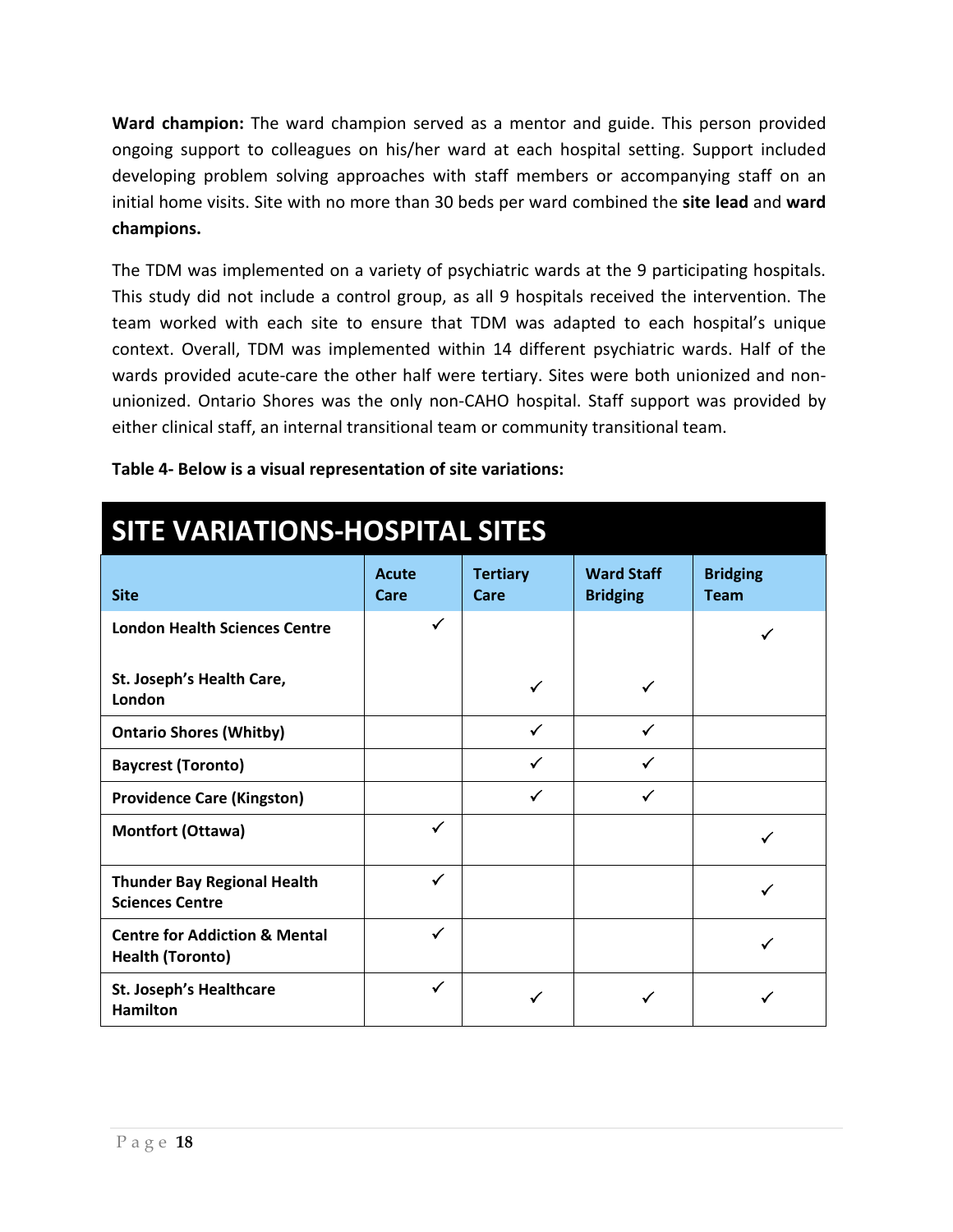**Table 5 - below outlines implementation plan utilized by bridging staff** 

| <b>MILESTONE</b>                                                  | <b>TIMELINE</b> |           |
|-------------------------------------------------------------------|-----------------|-----------|
| Identify specific wards that will be involved in the              | Months 1-3      | Completed |
| implementation as well as specific staff members.                 |                 |           |
| Recruit and select the transition team.                           | Months 1-3      | Completed |
| Confirm position support.                                         | Initially Month | Completed |
|                                                                   | 1 with ongoing  |           |
|                                                                   | dialogue        |           |
| Confirm physician support.                                        | Initially Month | Completed |
|                                                                   | 1 with ongoing  |           |
|                                                                   | dialogue        |           |
| Train staff on TDM through full or half-day workshop (Local leads | Months 1-3      | Completed |
| with support from research team and research coordinator).        |                 |           |
| Establish clear start date for implementation.                    | By Month 2      | Completed |
| Implement documentation systems.                                  | By Month 3      | Completed |
| Implement referral systems.                                       | By Month 3      | Completed |
| Identify site coordinator/champions for each participating ward.  | By Month 1      | Completed |
| Staff begin providing bridged support (includes post-discharge    | By Month 3      | Completed |
| follow-up visits).                                                |                 |           |

#### **Table 6 - below outlines general implementation strategies for hospital and peer support sites**

| <b>GENERAL MILESTONE</b>                                               | <b>TIMELINE</b> |           |
|------------------------------------------------------------------------|-----------------|-----------|
| Identify each hospital's ability to allocate resources to TDM.         | Month 1         | Completed |
| Identify community partners/service providers.                         | Month 1-3       | Completed |
|                                                                        | initially and   |           |
|                                                                        | throughout      |           |
| Establish referral process between hospitals and peer support          | Month 2-3       | Completed |
| groups.                                                                |                 |           |
| Develop relationships between hospital and peer support groups         | Beginning       | Completed |
| (minimum weekly meetings).                                             | Month 1 and     |           |
|                                                                        | continuing      |           |
|                                                                        | throughout      |           |
| Create clear role statements for peer supporters and staff.            | Months 1-3      | Completed |
| Ensure agreement exists on the evaluation strategy.                    | By Month 3      | Completed |
| Secure a location/working space for team (both peer supporters and     | By Month 3      | Completed |
| staff).                                                                |                 |           |
| Review patient target group and establish systems to triage patients   | Months 3,       | Completed |
| based on readiness to engage with bridging staff.                      | reviewed        |           |
|                                                                        | month 6, 9,     |           |
|                                                                        | 12, 15          |           |
| Recruit and hire a site lead at each hospital who will be in charge of | Month 1-2       | Completed |
| local implementation.                                                  |                 |           |
| Recruit and hire a research coordinator to help with data              | Month 1-2       | Completed |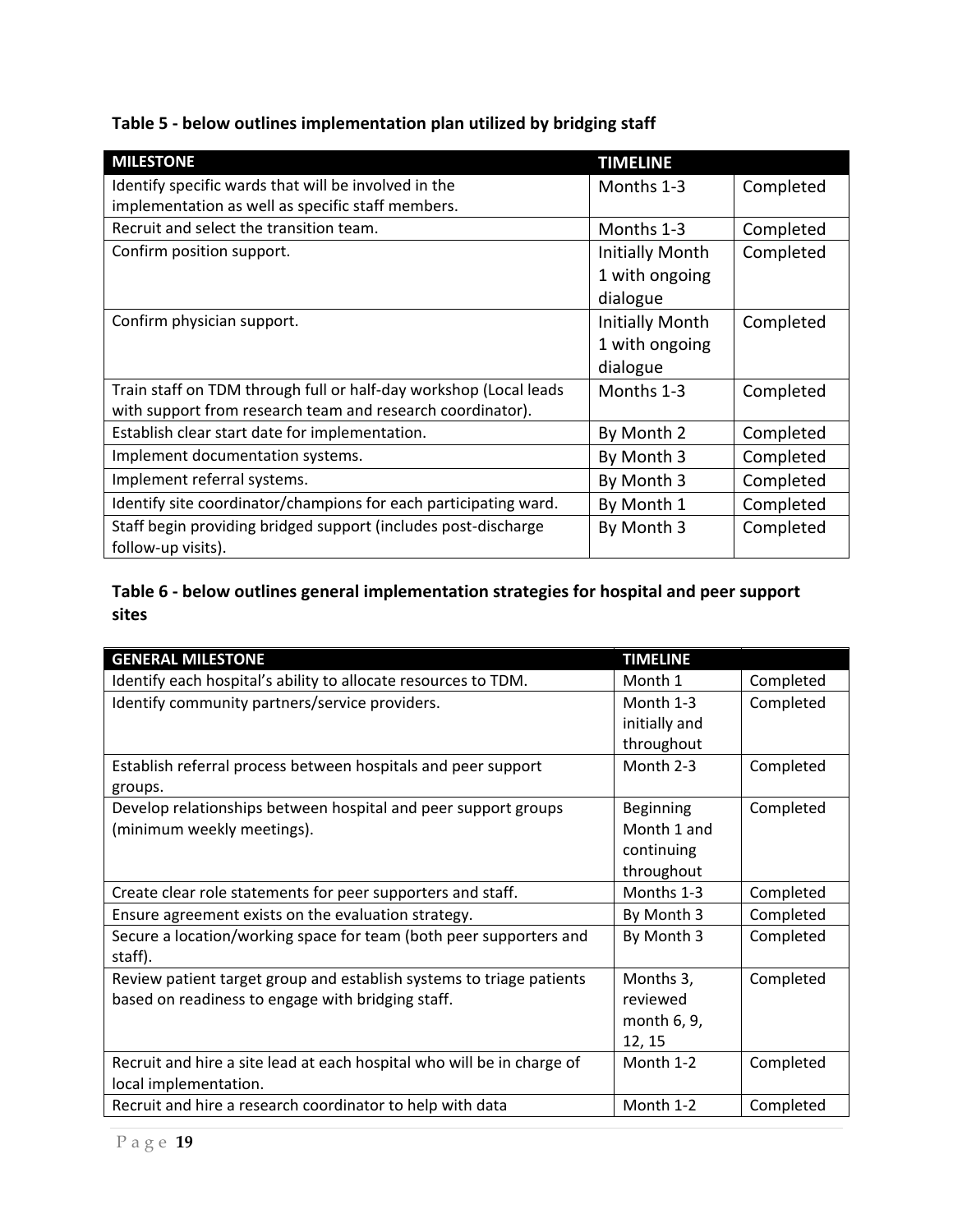| collection/analysis, staff training and peer training/matching. This  |              |           |
|-----------------------------------------------------------------------|--------------|-----------|
| research coordinator will work out of the Lawson Health Research      |              |           |
| Institute in London.                                                  |              |           |
| Bring all site leads together for orientation session on TDM for at   | Month 1-2    | Completed |
| least a week. Also pull peer coordinators together at the same time.  |              |           |
| Open dialogue with local peer support group.                          | Ongoing      | Completed |
| Build and promote collaboration between peer support workers and      | Ongoing      | Completed |
| bridging staff.                                                       |              |           |
| Interview patients at discharge and 3 months post-discharge.          | Ongoing      | Completed |
| Note: the original milestone indicated patient interviews would take  |              |           |
| place 3 months post-discharge, however, that was later changed to     |              |           |
| interviews only at discharge.                                         |              |           |
| Identify strategies for sustainability of the intervention. This will | Months 1, 6, | Completed |
| involve collecting feedback during implementation to create a         | 12 & 18      |           |
| feedback loop. This can also involve bringing consumer groups and     |              |           |
| hospital groups together to provide feedback (e.g. focus groups and   |              |           |
| interviews at 6 months and 1 year post-implementation).               |              |           |
| Survey participating hospitals to assess the degree to which TDM is   | Months 1 &   | Completed |
| being implemented across Ontario (both pre- and post-                 | 19           |           |
| implementation).                                                      |              |           |

The project team worked with all sites to identify strategies for sustainability of the TDM intervention. All sites have continued with the clinical staff bridging component of the model and have identified a site lead. The biggest challenge of sustainability, however, was securing funding for the peer support coordinator position, as this was funded through the current project. The most ideal strategy was for the CSI to secure funding through their Local Health Integration Network (LHIN) so that peer support would be seen as a regional resource. Some sites were able to secure this or are in the process of securing this funding through their LHIN. Where this was not possible, alternative sources were pursued. The table below summarizes the status of each site's sustainable funding for the peer support position.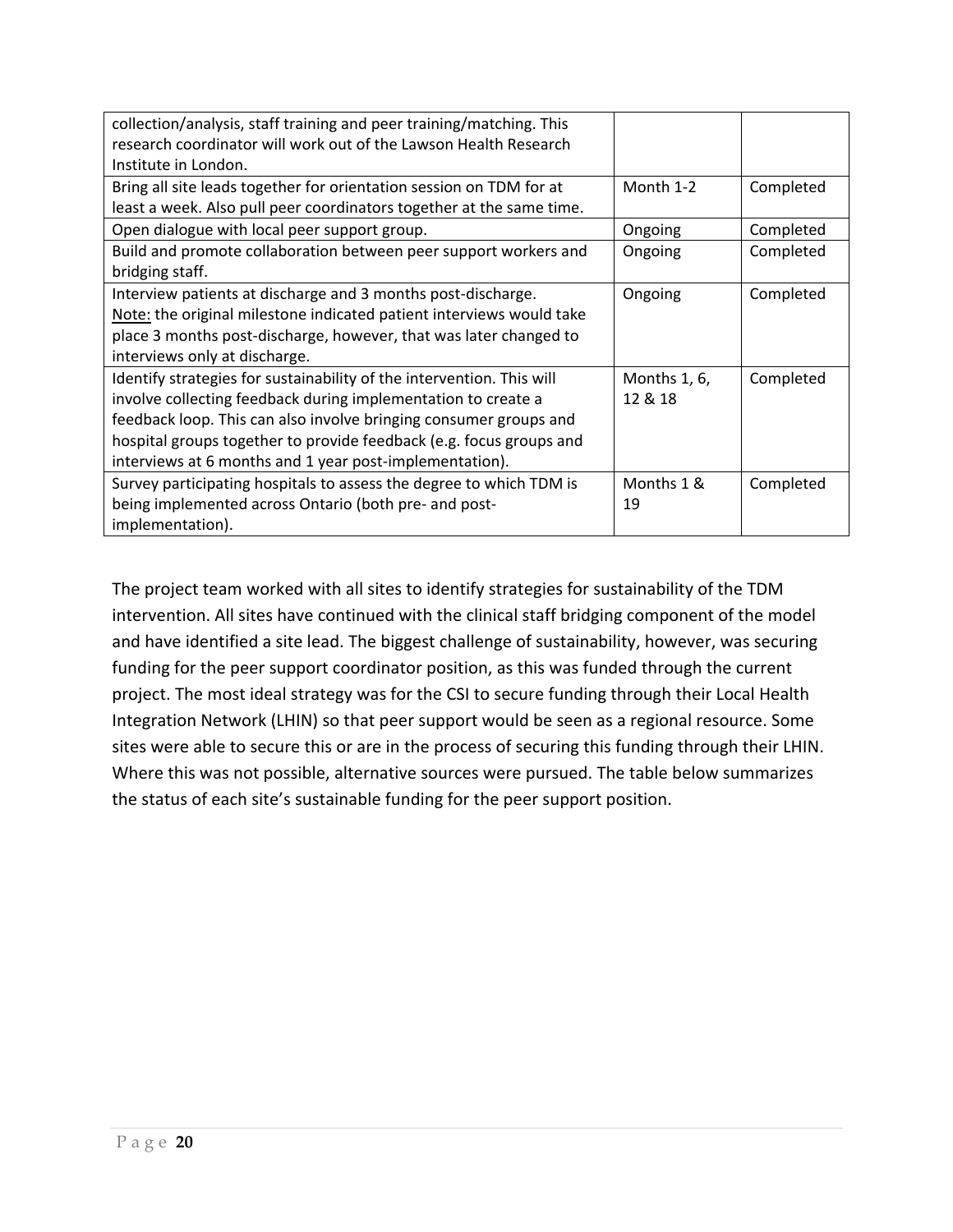#### **Table 7- Continued sources of TDM funding**

| <b>Site</b>                                                                                                         | <b>Secured</b> | <b>Type of Funding</b>                                                                                                                                                                                              |
|---------------------------------------------------------------------------------------------------------------------|----------------|---------------------------------------------------------------------------------------------------------------------------------------------------------------------------------------------------------------------|
|                                                                                                                     | <b>Funding</b> |                                                                                                                                                                                                                     |
| Psychiatric Survivors Ottawa- Montfort                                                                              | yes            | <b>LHIN</b> funding                                                                                                                                                                                                 |
| <b>CMHA Durham- Ontario Shores</b>                                                                                  | yes            | Hospital funding, peer support<br>coordinator remains based out<br>of CMHA                                                                                                                                          |
| Krasman - Centre Baycrest                                                                                           | <b>No</b>      | LHIN funding - denied<br>Federal grant - to hear back in<br><b>March 2015</b><br>Interim Plan: Peer support                                                                                                         |
|                                                                                                                     |                | coordinated by trained peer<br>support volunteer under<br>volunteer services at hospital                                                                                                                            |
| Mental Health Support Network - Providence Care                                                                     | yes            | LHIN funding                                                                                                                                                                                                        |
| Internal Peer Support (Patient and Family<br>Collaborative Support Services) - St. Joseph's<br>Healthcare Hamilton. | yes            | <b>Hospital funding</b>                                                                                                                                                                                             |
| <b>CONNECT-London Health Sciences Centre</b>                                                                        | yes            | LHIN funding - denied (LHIN in<br>process of reviewing peer<br>support)<br>Interim Plan: Funding through<br>LHSC until March 31, 2015 with<br>further funding under<br>discussion                                   |
| PACE- Thunder Bay Regional Health Sciences<br>Centre                                                                | yes            | <b>LHIN</b> funding                                                                                                                                                                                                 |
| <b>CAMH-Internal Peer Support</b>                                                                                   | no             | Have not secured funding<br>through hospital budget                                                                                                                                                                 |
| Can-Voice - St. Joseph's Health Care London                                                                         | yes            | LHIN funding - denied (LHIN in<br>process of reviewing peer<br>support)<br>Interim Plan: Funding through<br>St. Joseph's Health Care London<br>(SJHC-L) until June 30, 2015.<br>CONNECT to partner with SJHC-<br>L. |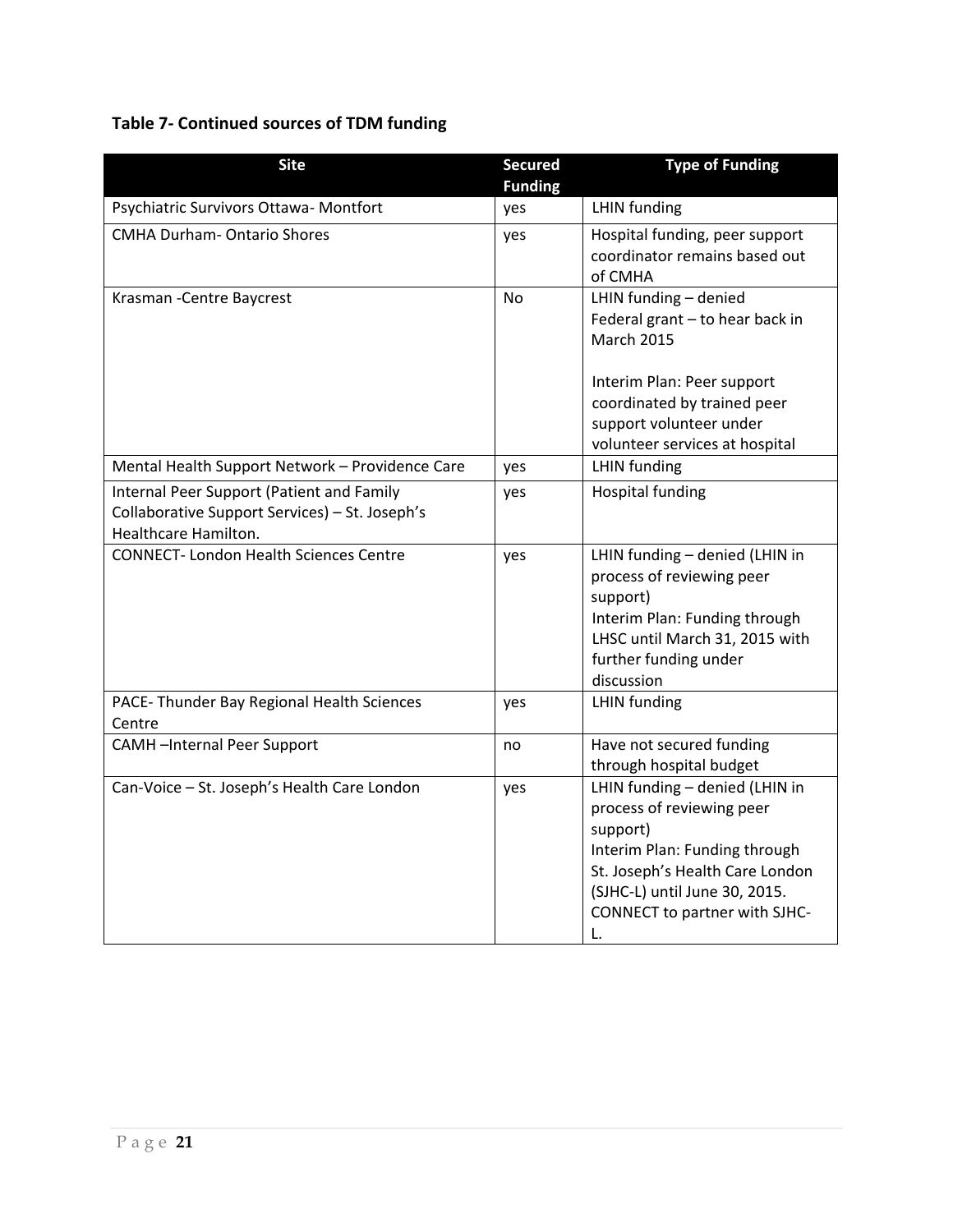#### **RESULTS & INTERPRETATIONS**

#### **Project Evaluation**

In order to test the effectiveness and sustainability of the TDM, data was gathered through four main sources:

**1**. Focus groups with clients, hospital staff, and peer supporters at six months and one year post-implementation.

**2.** Interviews with clients at discharge.

**3**. Hospital administrative data (for client demographics, discharge rates, readmission rates, cost effectiveness).

**4.** ICES data analysis on readmission rates, emergency room visits, and physician visits.

#### **Focus Groups**

Focus groups were held with clients, hospital staff, and peer supporters at six months and one year post-implementation. The purpose of groups was to explore people's experiences related to using TDM. Suggestions were sought regarding what was working related to the model as well as necessary recommendations and strategies required to enhance the current model.

#### **The inclusion criteria for care providers were as follows:**

- a. Qualified psychiatric/mental health staff
- b. Work in mental health setting that implemented TDM
- c. Responded to poster to attend focus group
- **The inclusion criteria for clients were as follows**
	- a. Have been hospitalized
	- b. Are able to understand English to the extent necessary to participate
	- c. Competent to sign consent
	- d. Are being discharged from a unit participating in the study

#### **The inclusion criteria for peer supporters were as follows**

- a. Have participated in OPDI training and matching program (or an equivalent peer support training program).
- b. Provide peer support or other community support for hospital/ward that implemented TDM and/or completed training for TDM
- c. Responded to poster

#### **Inclusion Criteria for all participants was 18-85**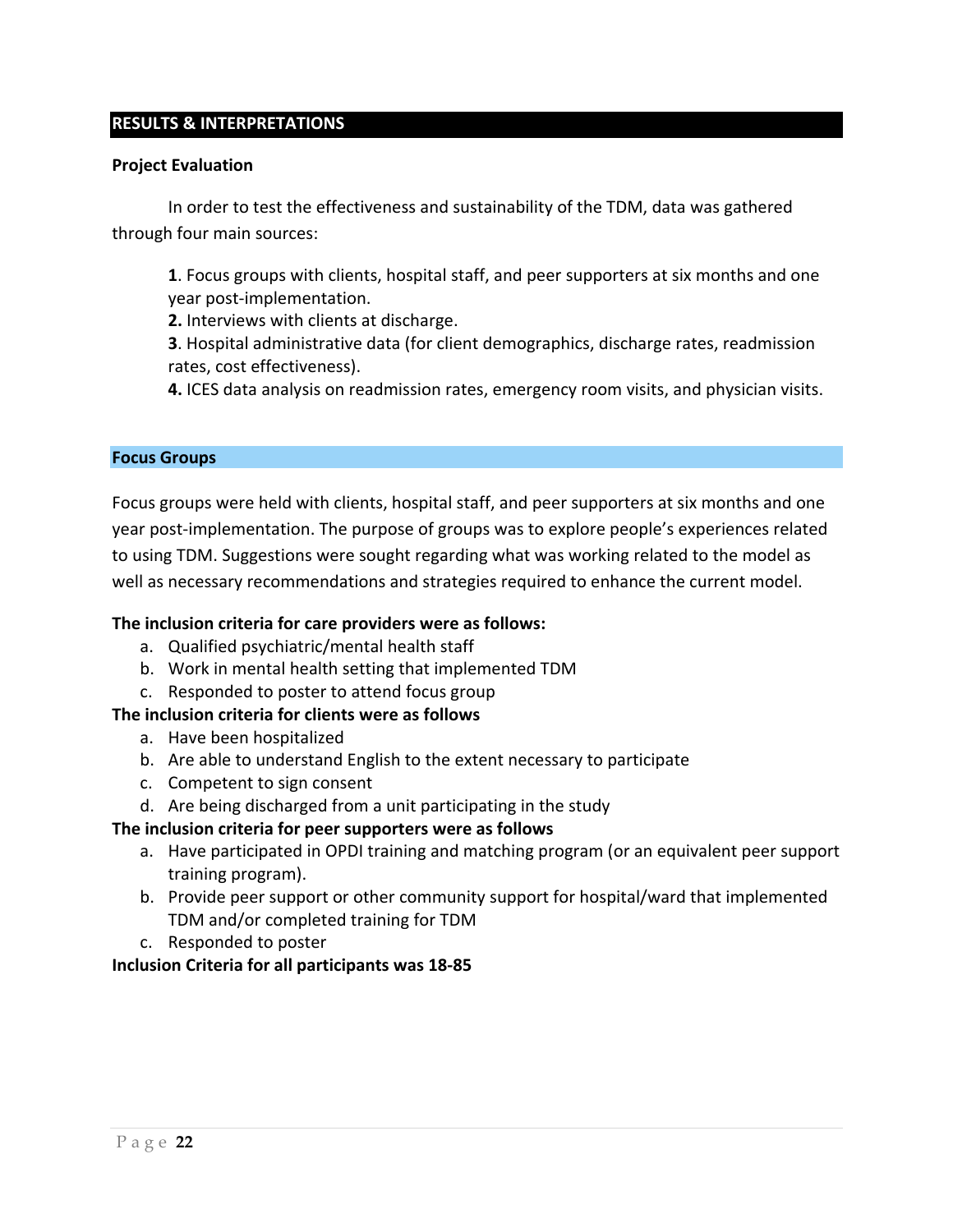**Below is a table summarizing sample characteristics for Client Focus Groups** 

**Table 8- Sample characteristics (Focus Groups; n=81)**

| <b>DEMOGRAPHICS - FOCUS GROUPS</b><br><b>Characteristic</b> |             |
|-------------------------------------------------------------|-------------|
|                                                             | $n(\%)$     |
| Age [Mean (SD)]                                             | 44.2 (14.5) |
| <b>Sex</b>                                                  |             |
| Male                                                        | 37 (45.7%)  |
| Female                                                      | 43 (53.1%)  |
| Declined                                                    | 1(1.2%)     |
| Ethnic Group (n=79)                                         |             |
| European Origins (Caucasian)                                | 49 (62.0%)  |
| Visible Minority                                            | 5(6.3%)     |
| Aboriginal                                                  | 12 (15.2%)  |
| Other                                                       | 13 (16.5%)  |
| Highest Level of Education Achieved (n=80)                  |             |
| <b>Grade School</b>                                         | 9(11.3%)    |
| <b>High School</b>                                          | 22 (27.6%)  |
| <b>Community College/University</b>                         | 48 (60.0%)  |
| Other                                                       | 1(1.3%)     |
| <b>Psychiatric Diagnoses</b>                                |             |
| <b>Mood Disorder</b>                                        | 44 (54.3%)  |
| <b>Anxiety Disorder</b>                                     | 31 (38.3%)  |
| Schizophrenia/Schizoaffective Disorder                      | 21 (25.9%)  |
| Diagnosis Type Unknown                                      | $9(11.1\%)$ |
| <b>Personality Disorder</b>                                 | 8 (9.9%)    |
| Substance-Related Disorder                                  | 7(8.6%)     |
| Other*                                                      | 7(8.6%)     |
| Disorder of Childhood/Adolescence                           | 7(8.6%)     |
| Psychosis                                                   | 2(2.5%)     |
| Organic Disorder                                            | 1(1.2%)     |
| Developmental Handicap                                      | 1(1.2%)     |
| Has had Contact with Staff since Discharge (n=64)           | 49 (75.4%)  |
| Has had Contact with Peer since Discharge (n=68)            | 48 (70.6%)  |

The average of focus group participants was similar to that of the client interviews (44.2 years vs. 42.2 years) and was also almost evenly split among males and females (53.1% and 45.7%, respectively). Compared with the client interview sample, the focus group sample was comprised of fewer individuals of European Origins (62.0% vs. 76.9%), with more individuals of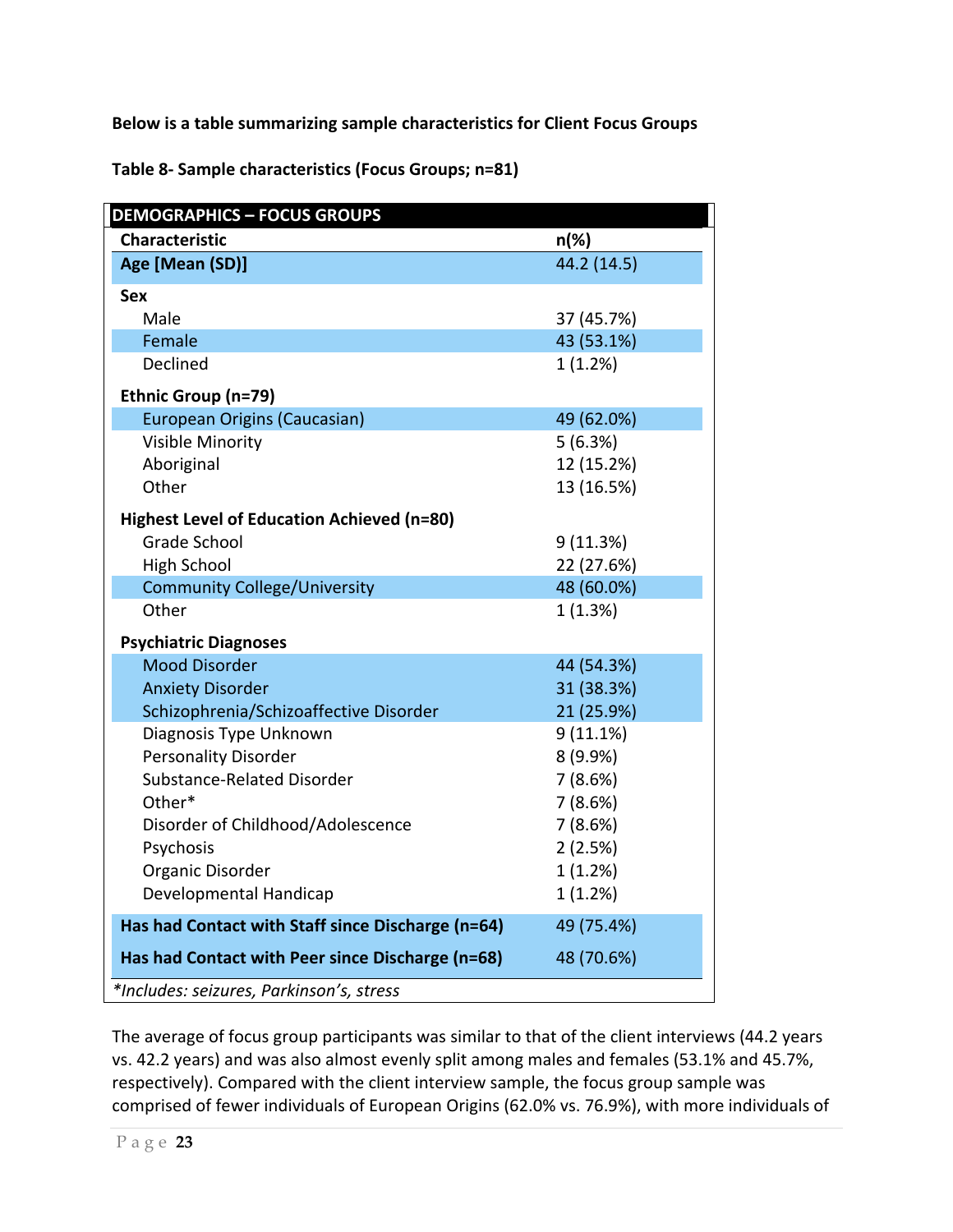Aboriginal descent (15.2% vs. 8.7%) and "Other" ethnicities (16.5% vs. 4.9%). Individuals in the focus group sample were also more likely to have a community college or university degree (60.0% vs. 39.5%). With respect to psychiatric diagnoses, mood disorders, anxiety disorders, and schizophrenia/schizoaffective disorders were most prevalent in both samples, however, there was a higher prevalence of anxiety disorders among the focus group participants than those who completed the client interviews (38.3% vs. 24.6%). In terms of supports following discharge, roughly three-quarters (75.4%) of focus group participants indicated they had been in contact with staff from their inpatient ward following discharge, with slightly less indicating they had been in contact with a peer following discharge (70.6%).

#### **Interviews with Clients at Discharge**

A maximum of 10 clients each month on participating wards were given the option of participating in an interview before they were discharged. The site lead at each hospital conducted these approximately 30 minute interviews.

Below are the measures included in these interviews:

- **•** Demographic Questionnaire
- Personal Resource Questionnaire
- **EXECUTE: Client Satisfaction with Service**
- **Discharge Process of Follow-Up Questionnaire**
- **The Degree of (TDM) Implementation Scale**
- Quality of Life

Demographic data (at discharge): Demographic measures were collected before the clients were discharged, including: age; gender; ethnicity; diagnosis; contact with family; level of education; length of stay and number of hospitalizations; discharge destination; housing status; and employment status.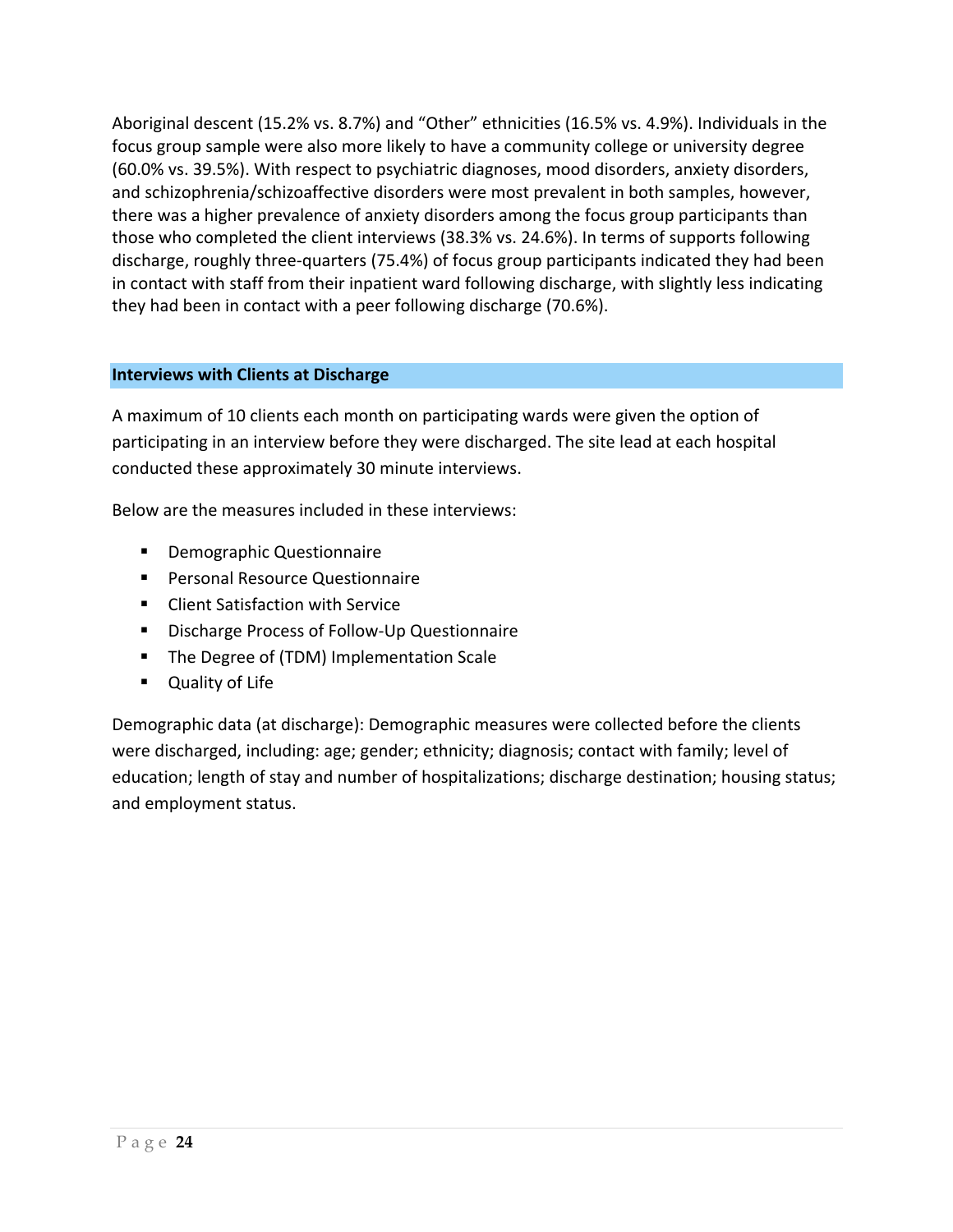**Below is a table summarizing sample characteristics for client interviews at discharge.** 

**Table 9- Sample characteristics (client interviews; n=370)**

| <b>DEMOGRAPHICS - CLIENT INTERVIEWS</b>     |             |
|---------------------------------------------|-------------|
| <b>Characteristic</b>                       | $n(\%)$     |
| Age [Mean (SD)]                             | 42.2 (16.8) |
| <b>Sex</b>                                  |             |
| Male                                        | 185 (50%)   |
| Female                                      | 185 (50%)   |
| Ethnic Group (n=368)                        |             |
| European Origins (Caucasian)                | 283 (76.9%) |
| <b>Visible Minority</b>                     | 35 (9.5%)   |
| Aboriginal                                  | 32 (8.7%)   |
| Other                                       | 18 (4.9%)   |
| <b>Marital Status (n=366)</b>               |             |
| <b>Single/Never Married</b>                 | 220 (60.1%) |
| Married/Common-Law/Engaged                  | 74 (20.2%)  |
| Separated/Divorced                          | 58 (15.8%)  |
| Widowed                                     | 12 (3.3%)   |
| Declined/Don't Know                         | 2(0.6%)     |
| Has Children (n=363)                        | 143 (39.4%) |
| Has Contact with Family (n=357)             | 329 (92.2%) |
| Highest Level of Education Achieved (n=365) |             |
| <b>Grade School</b>                         | 56 (15.3%)  |
| <b>High School</b>                          | 159 (43.6%) |
| <b>Community College/University</b>         | 144 (39.5%) |
| <b>Graduate School</b>                      | $4(1.1\%)$  |
| Declined/Don't Know                         | 2(0.6%)     |
| <b>Psychiatric Diagnoses</b>                |             |
| <b>Mood Disorder</b>                        | 193 (52.2%) |
| <b>Anxiety Disorder</b>                     | 91 (24.6%)  |
| Schizophrenia/Schizoaffective Disorder      | 83 (22.4%)  |
| <b>Personality Disorder</b>                 | 33 (8.9%)   |
| Substance-Related Disorder                  | 23 (6.2%)   |
| Diagnosis Type Unknown                      | 18 (4.9%)   |
| Psychosis                                   | 17 (4.6%)   |
| <b>PTSD</b>                                 | 13 (3.5%)   |
| Other*                                      | 10 (2.7%)   |
| Disorder of Childhood/Adolescence           | 9(2.4%)     |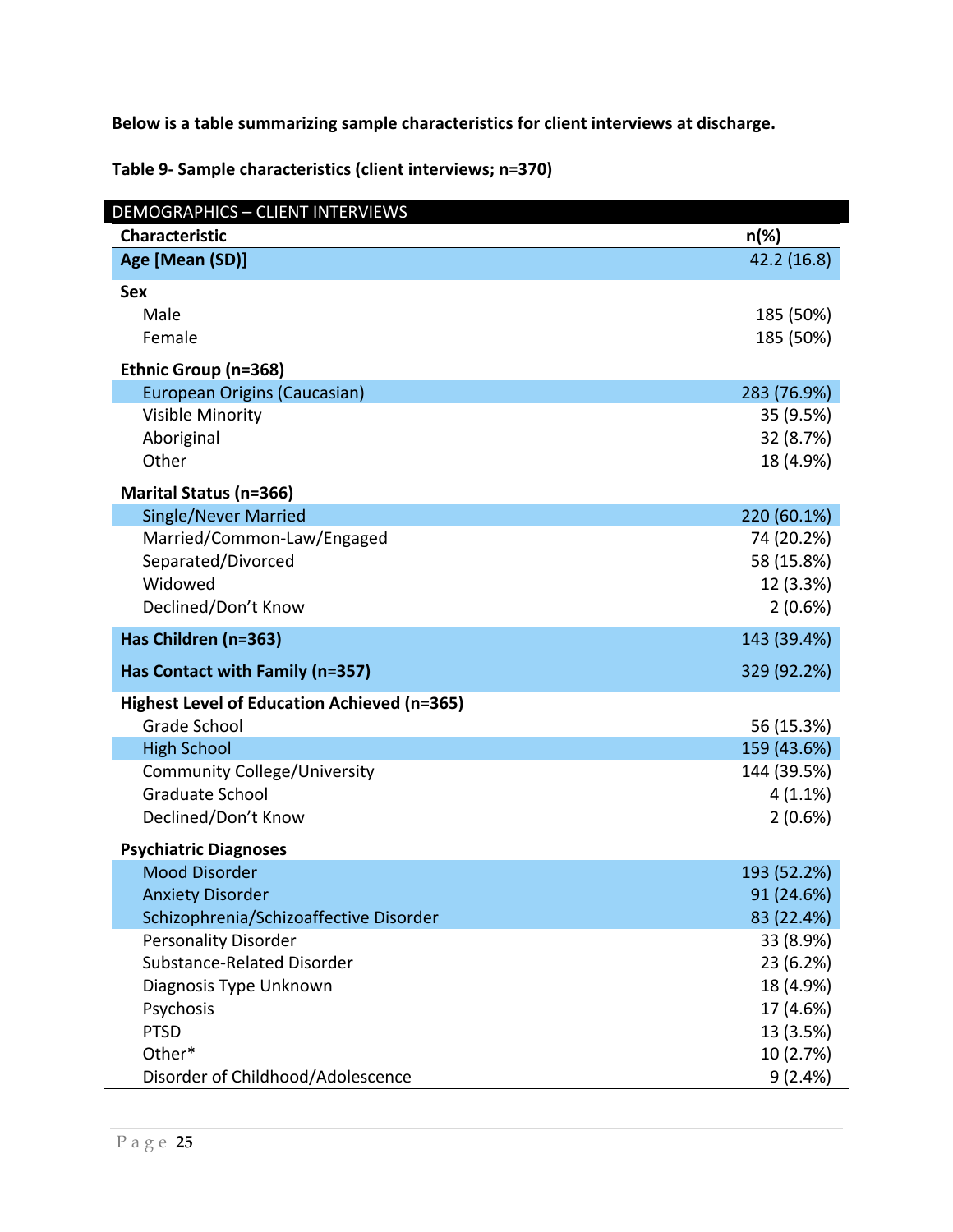| Developmental Handicap                                                  | $3(0.8\%)$   |
|-------------------------------------------------------------------------|--------------|
| Number of Psychiatric Hospitalizations in the Previous Year [Mean (SD)] | 1.5(1.7)     |
| Duration of the Most Recent Hospitalization (Days) [Mean (SD)]          | 41.6 (130.8) |
| <b>Total Number of Psychiatric Hospitalizations [Mean (SD)]</b>         | 4.6(8.1)     |

*\*Includes: eating disorders, brain injuries, Parkinson's*

Among the 370 individuals who were interviewed, the average age was 42.2 years and the sample was split evenly between males and females. The majority of the sample was of Caucasian descent (76.9%) and currently single (60.1%). Almost forty percent (39.4%) had children, and almost the entire sample (92.2%) was in contact with a family member. Almost half the sample had completed high school (43.6%), with slightly less (39.5%) having completed community college or university. The most prevalent psychiatric diagnoses were: mood disorders (52.2%); anxiety disorders (24.6%); and schizophrenia or schizoaffective disorders (22.4%). On average, individuals had been hospitalized for psychiatric reasons 1.5 times in the previous year, with the duration of the most recent hospitalization lasting 41.6 days on average. In total, individuals had been hospitalized for psychiatric reasons an average of 4.6 times in their lifetime.

#### **Current Level of Social Support including friends and family support**

The client's level of social support was measured at discharge using part 2 of the Personal Resource Questionnaire (PRQ) (Brandt & Weinert, 1981). Part 2 of this questionnaire consists of a 25 item scale based on 5 dimensions; worth, social integration, intimacy, nurturance and assistance. Responses were based on a 7-point likert scale, with higher scores indicating higher levels of perceived social support. A total score is created by summing the responses with possible scores ranging from 25 to 175.

Across the 345 individuals who had complete data for the PRQ, the minimum score was 44 and the maximum was 175. Figure 1 below contains a histogram of the total scores from the PRQ. From this figure, it appears the responses skewed towards the higher end of the scale. Overall, the average PRQ score was 127.5 (SD: 23.9), which indicates on average, individuals in this sample tended to have a moderate level of social support.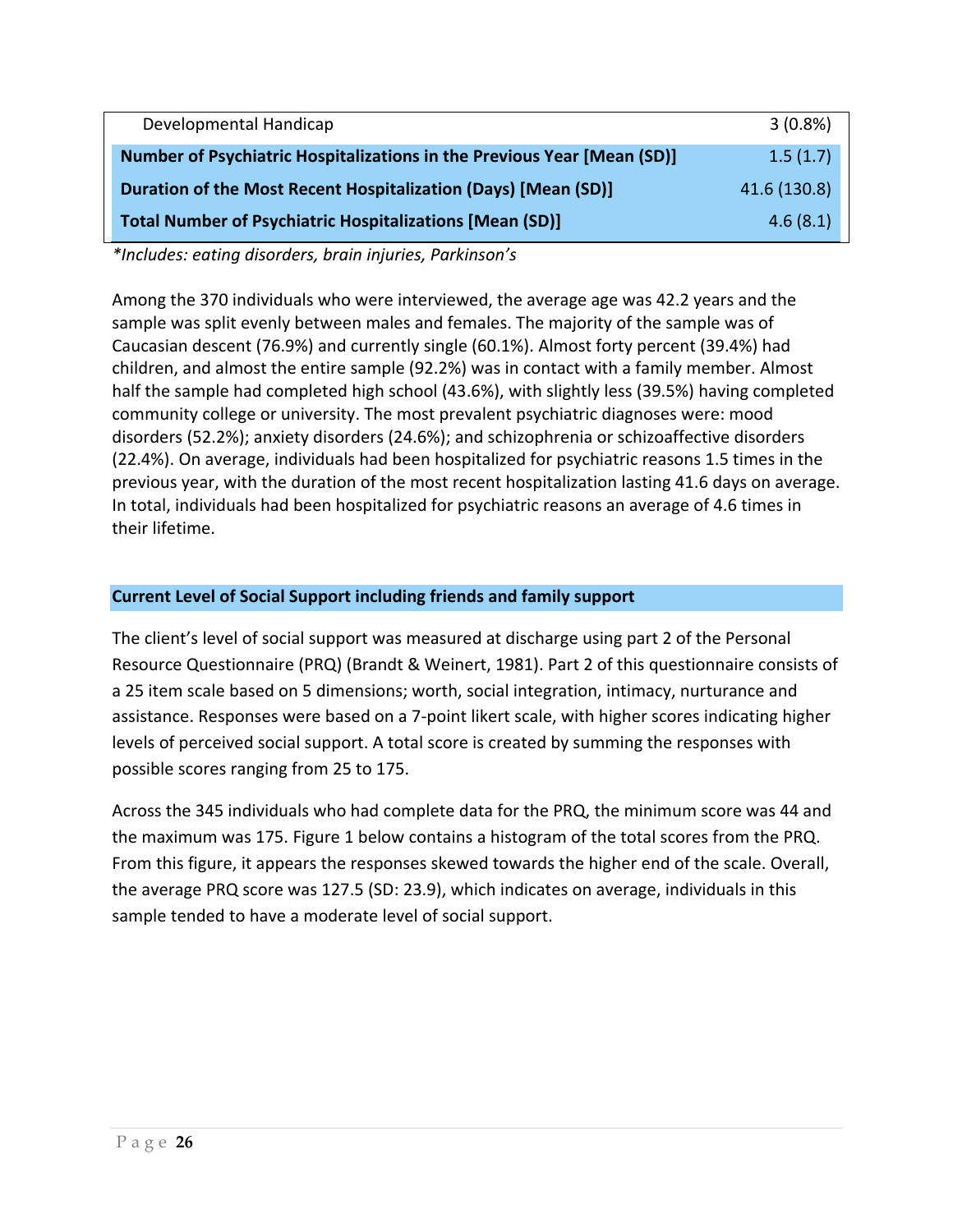

**Figure 1. Histogram of total scores from the Personal Resource Questionnaire.**

#### **IMPLEMENTATION EFFECTIVENESS**

The following implementation information was also gathered at discharge during client interviews

#### **Satisfaction with Service**

Client satisfaction with the team's services was measured at discharge using the following question "If you needed treatment again would you choose to come back to this hospital?" Yes/No.

Of the 359 individuals who responded to the question around satisfaction with service, 317 (88.3%) indicated they would choose to come back to the hospital if they needed treatment. This suggests a high degree of satisfaction with services among this sample of individuals.

#### **Degree of TDM Implementation**

*The Discharge Process of Follow-up Questionnaire (DPFQ; Forchuk et al., 2005)* was used to evaluate implementation effectiveness. This scale consisted of six open-ended questions that explored the discharge plan, description of activities/issues that may help or hinder the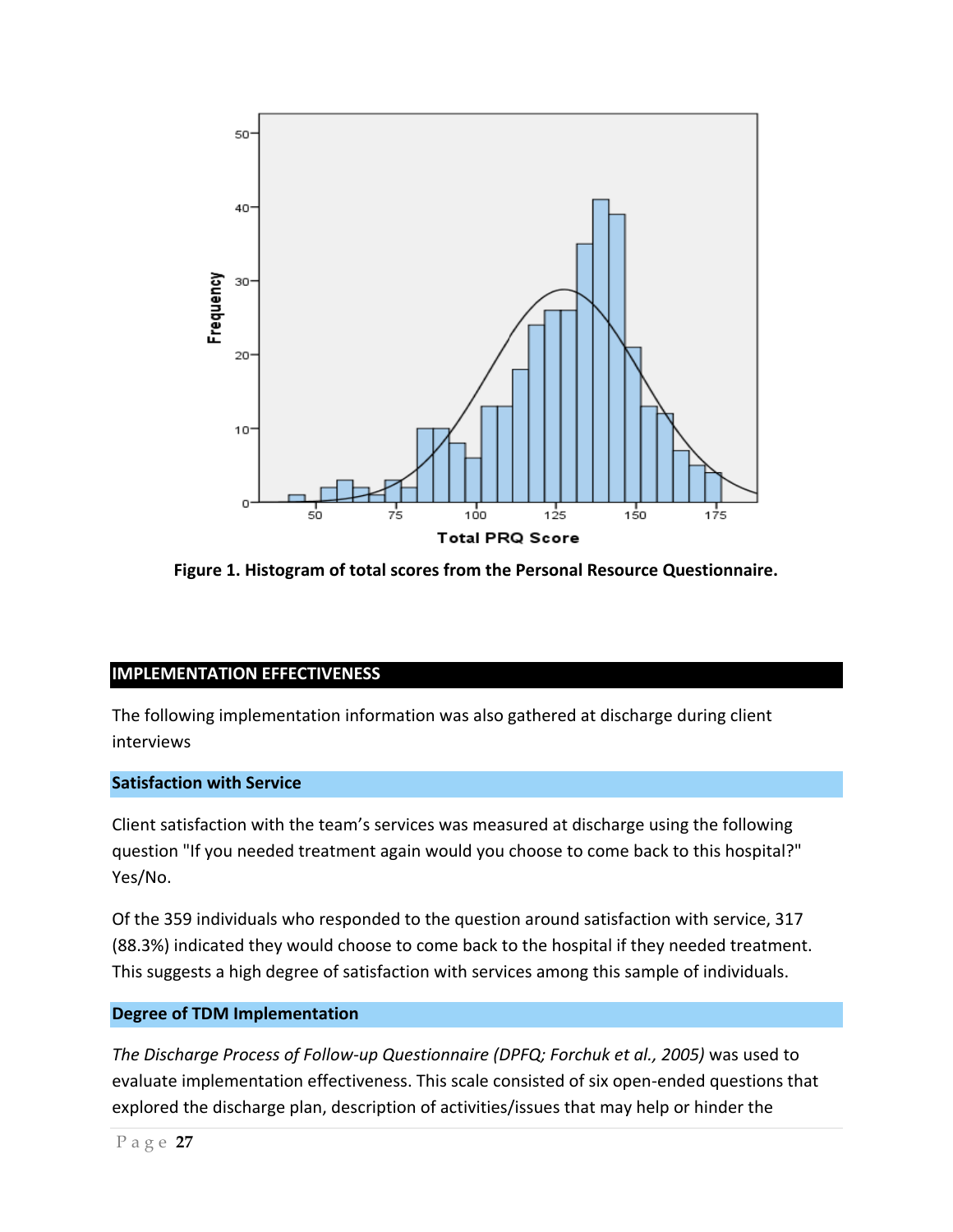process, and anticipated support from hospital staff as well as peer support following discharge. The qualitative responses to these questions was used to generate a numeric score that measured the degree of implementation of the intervention, as experienced by the study participant, on the *Degree of Implementation Scale*

*The Degree of Implementation Scale* (Forchuk et al., 2002) was used to measure the extent to which TDM is anticipated to be implemented on the wards. This scale was crucial because it is impossible to evaluate the outcomes of the model unless fidelity in implementing the model can be demonstrated. The scale is based on an interview with the client as to what services they are anticipating receiving. The two parts of the TDM, peer support and continued support from in-patient staff, are rated on 4-point scales and then totaled for the total implementation score. For each ward, the mean scores were calculated every month.

| <b>DEGREE OF IMPLEMENTATION</b> |     |               |                |             |
|---------------------------------|-----|---------------|----------------|-------------|
|                                 |     | 0 to 6 Months | 7 to 11 Months | 12+ Months  |
| <b>Type of Ward</b>             | n   | [Mean (SD)]   | [Mean (SD)]    | [Mean (SD)] |
| Acute                           | 248 | 2.6(1.9)      | 2.9(2.1)       | 2.9(1.9)    |
| <b>Tertiary</b>                 | 42  | 1.6(2.2)      | 1.8(1.9)       | 2.6(2.4)    |
| Total                           | 290 | 2.5(1.9)      | 2.8(2.1)       | 2.8(2.0)    |

#### **Table 10. Degree of implementation across all sites.**

Degree of implementation was originally to be analyzed by month and by ward. However, due to the small amount of data available on degree of implementation from several of the wards, data was combined across the sites and categorized by ward type (acute vs. tertiary) and by time since implementation (0 to 6 months, 7 to 11 months, and 12 months and beyond). Among the acute wards, the average degree of implementation started at 2.6 and increased in the 7 to 11 month period to 2.9. This then plateaued at the 12 month mark. Among the tertiary wards, the degree of implementation was smaller than in the acute wards at the start (1.6 vs. 2.6) but steadily increased until a similar degree of implementation was achieved after the 12 months mark (2.6 vs. 2.9). From this appears the tertiary wards took longer to fully implement TDM, but were able to match the degree of implementation found in acute wards after one year.

#### **Quality of Life**

Client quality of life was measured at discharge using *The Quality of Life Inventory 20 (QOLI-20)*, which is the subjective measure of the Lehman Quality of Life Inventory Brief Version. This scale was derived from the QOLI-Full Version (Lehman, 1988; Lehman, Kernan, & Postrado, 1994). This specific version contains 21 items measuring subjective quality of life and was used to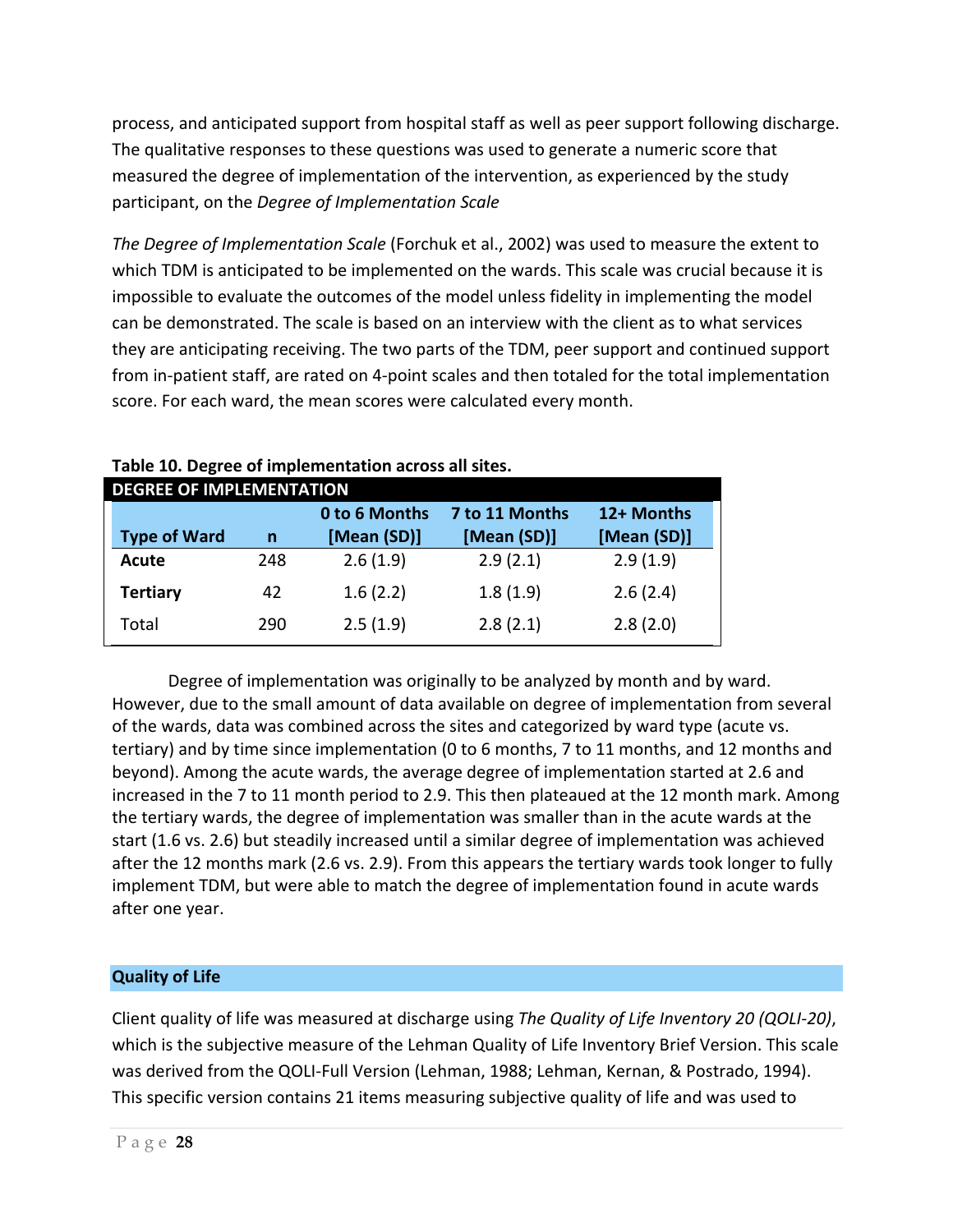describe our sample. Table 11 below displays the average scores across all of the domains of the QOLI-20. The average scores across the domains ranged from 3.9 to 5.3, with the most positive feelings being associated with legal and safety issues (mean=5.3), social relations (mean=5.0), and family relations (mean=4.9). With the exception of finances, the average score of all domains fell above the neutral point indicating the majority of the sample felt satisfied in these areas of their lives.

| <b>Domain</b>                             | Mean (SD) |
|-------------------------------------------|-----------|
| <b>Global Life Satisfaction</b>           | 4.7(1.7)  |
| Satisfaction with Family Relations        | 4.9(1.5)  |
| Satisfaction with Finances                | 3.9(1.7)  |
| Satisfaction with Leisure Activities      | 4.6(1.3)  |
| Satisfaction with Living Situation        | 4.7(1.7)  |
| <b>Satisfaction with Social Relations</b> | 5.0(1.3)  |
| Satisfaction with Legal and Safety Issues | 5.3(1.2)  |

Table 11. Average scores across all domains of the Quality of Life Inventory 20.

#### **Client use of services**

Data for the evaluation of TDM came from several sources: individuals, wards, and provincial administrative data. Individual level data came from interviews with clients as they were discharged, which was subsequently entered into a database at each site and sent to the research team. Hospital administrative data was also collected form each participating ward on a monthly basis and sent on to the research team. Finally, provincial administrative data held at the Institute for Clinical Evaluative Sciences (ICES) was also identified as a data source to capture individual participants' use of health services (readmissions, emergency room visits, outpatient visits) before and after enrollment in TDM. To that end, OHIP numbers were collected in order to link ward-level data on use of hospital services with provincial data from The Institute for Clinical Evaluative Sciences (ICES). If OHIP number was not available, surname and date of birth was collected in order for ICES to run a probabilistic match. The OHIP number, surname and date of birth number was recorded on a separate piece of paper and kept separate from the participant's interview responses. Unfortunately, due to the delayed implementation of a number of the wards and the amount of time needed to collect, clean, and link administrative data at ICES, post-implementation data will not be available until at least October 2015. This impacts the ability to conduct some of the analyses, as indicated below.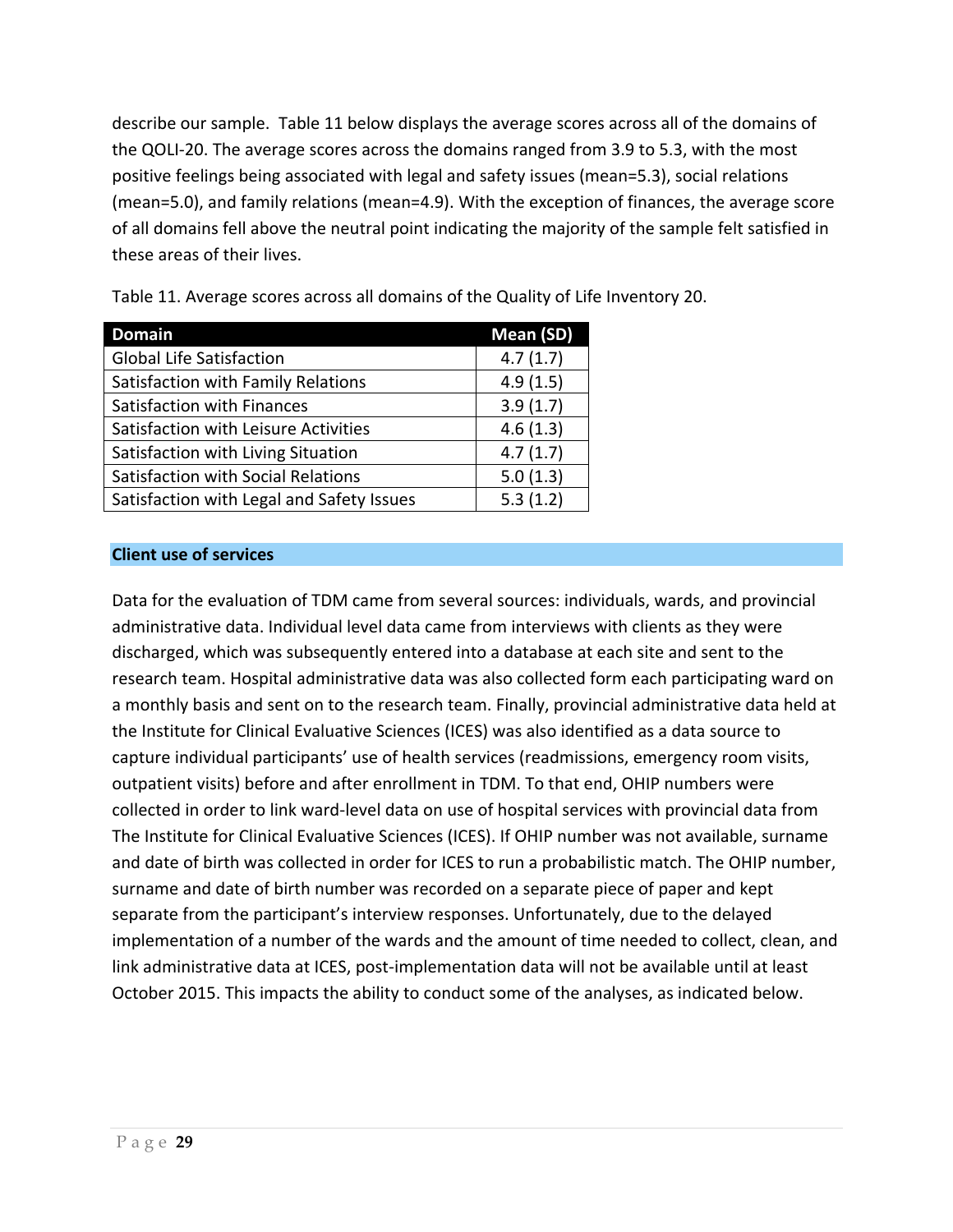#### **Readmission Rates Results**

Originally, an analysis of readmission rates was planned using administrative data provided by the individual sites. However, two situations arose through the course of the study which hindered this plan. First, several of the sites experienced very few discharges in the months leading up to implementation of the TDM. This in turn meant that there were no readmissions in the two months prior to TDM implementation. In these cases sites would have been subject to a ceiling (or floor) effect where any readmissions post implementation would have given the appearance of a negative result while it was actually due to chance.

Second, for various reasons (often related to computer glitches) sites were occasionally unable to provide their monthly administrative data. This impacted both the pre and post implementation data as sites required data from both pre implementation months and at least 75% of the post implementation months (6 of the 8 months) in order to calculate the average readmissions with a reasonable amount of accuracy.

Due to these two situations, very few sites had complete data for the comparison of readmission data pre and post implementation and it is highly unlikely that any comparison done on these sites would be generalizable to other sites or hospitals. As a result, an analysis at the individual level is being planned using ICES data once it's available.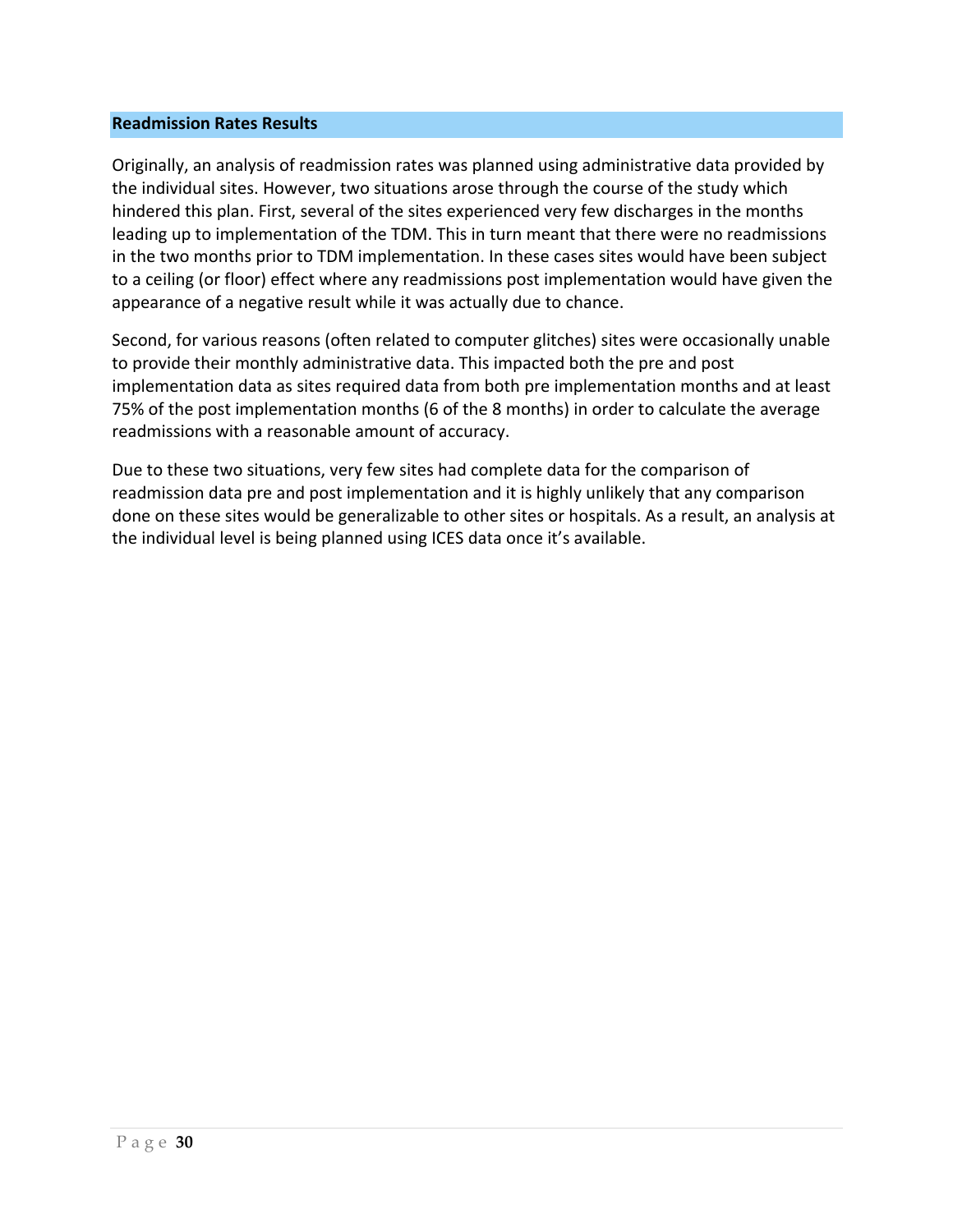#### **Average Length of Stay Results**

**Table 12. Average Length of Stay** 



In total, 10 of the wards had complete data on length of stay before and after implementation of TDM. Again, the issue of some tertiary care wards having very few discharges played a role. Length of stay is determined at point of discharge. Therefore if there are no, or few, discharges there is very little length of stay data. In the two months prior to implementing TDM the average length of stay across these 10 wards was 74.2 days. Across the four months following implementation the average length of stay was 56.9 days, a decrease of 17.3 days from preimplementation. Across the eight months following implementation, the average length of stay was 64.4 days, a decrease of 9.8 days from pre-implementation. At this time period, more discharges were coming from the tertiary care wards, and these stays were longer. Therefore, although the length of stay appears to rebound slightly as time progresses, this may not indicate the effectiveness of the TDM is decreasing. In fact, it may indicate that the TDM is impacting the more long-term patients and is assisting in getting these patients discharged.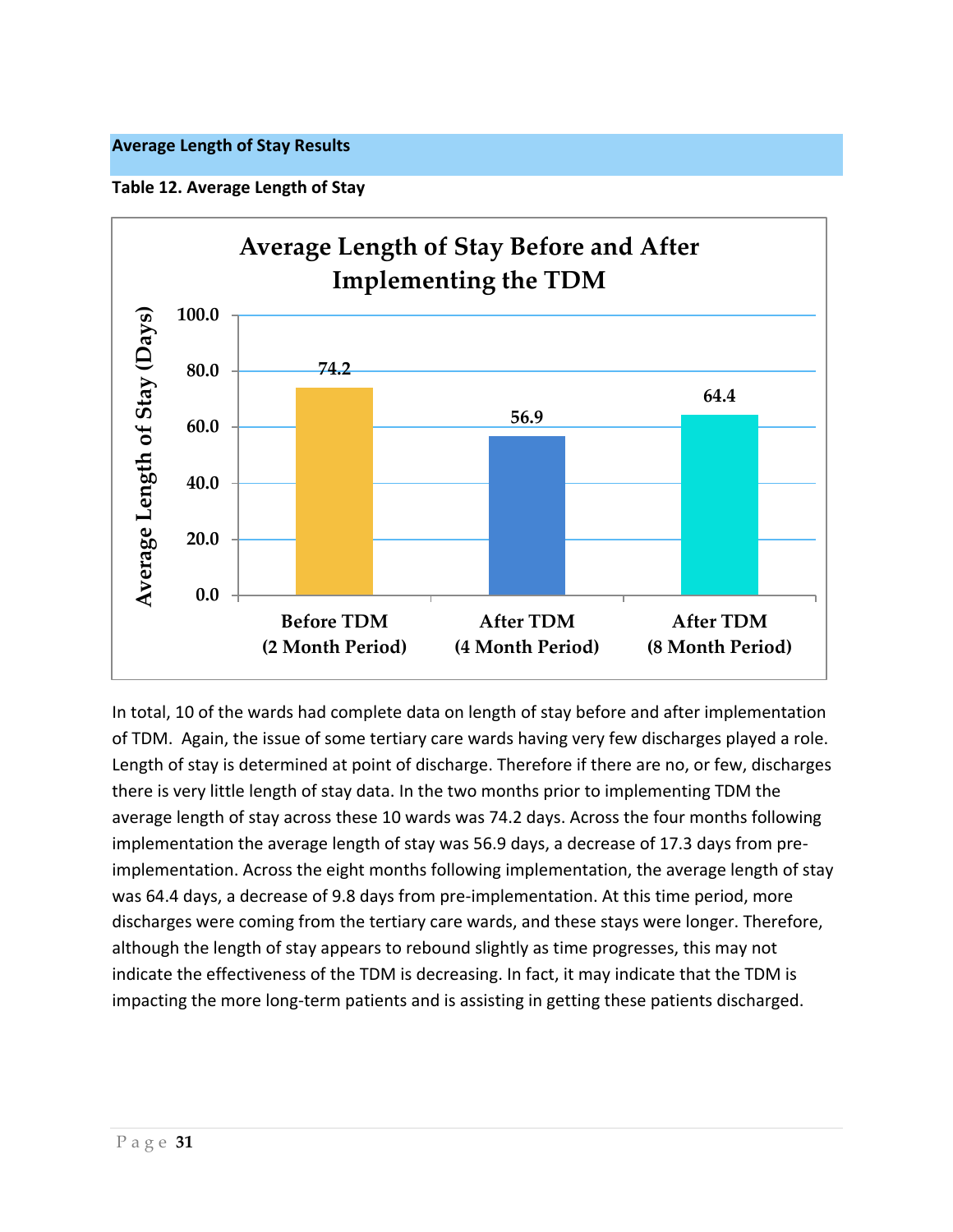#### **Emergency Department Usage Results**

As noted above, emergency room usage will be examined using ICES data once it is available for the time period following TDM implementation at all sites. This analysis is currently planned for late 2015 or early 2016.

#### **Cost Effectiveness of the Intervention**

The cost effectiveness of the implementation was assessed by comparing the cost of implementing the intervention to any changes in hospital spending based on reduced length of stay. When available, ICES data will be used to also calculate changes in readmissions, emergency room visits, and outpatient visits. Associated costs of this health service utilization will be calculated and compared against the cost of implementing the TDM. Including readmission rates and emergency room visits in future calculations will be an added value to the present report and such will be available in February 2016.

At present time the reduction in length of stay alone suggests a cost savings. Given the average cost for 1 day of hospitalization is conservatively estimated around \$800 ( Department of Justice Canada, 2008) a reduction of 9.8 days in length of stay per discharge translates to a savings of \$7,840 per discharge. The average number of discharges per year from all 9 sites' participating wards was collected pre-implementation TDM. Given this was calculated to be, on average, a total of approximately 4000 discharges per year for the participating wards, this amounts to a potential savings in hospital days of \$31,360,000 per year if TDM remains implemented solely on the participating wards. Given the most recent data at the provincial level (from 2012) calculates the number of psychiatric discharges per year at 80,638 (Canadian Institute for Health Information, 2015), this amounts to a potential savings in hospital days of \$632,201,920 if TDM were implemented province-wide. These savings significantly outweigh the cost of intervention which includes training, a peer support coordinator/volunteer support and staff time for bridging clients to the community. Table 13, demonstrates expected total savings based on cost of intervention and reduced length of stay.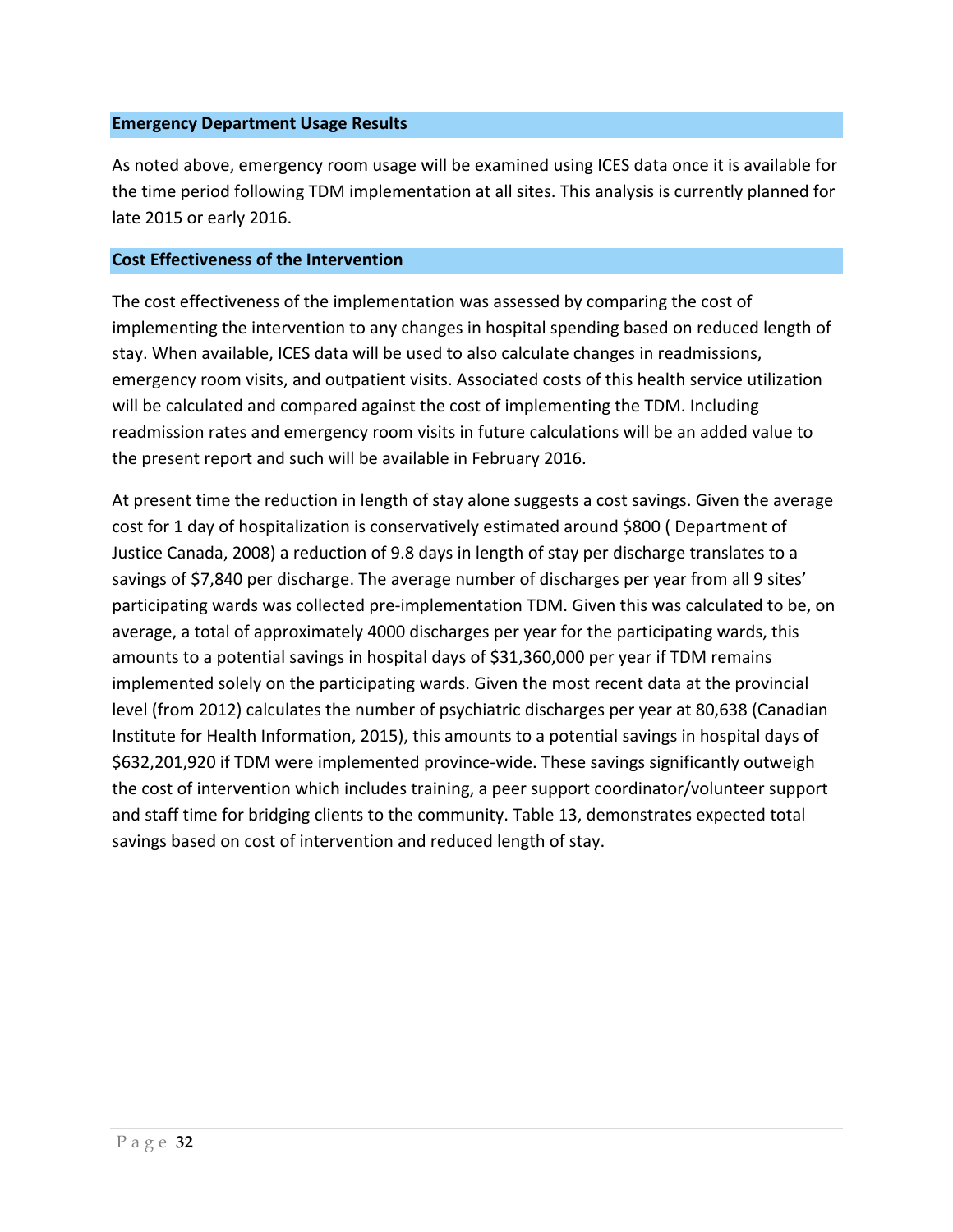|                                              | <b>Costs for TDM Implementation (per Site, Annually)</b>  |               |
|----------------------------------------------|-----------------------------------------------------------|---------------|
| <b>Item</b>                                  | <b>Description</b>                                        | <b>Amount</b> |
| Peer Support                                 | 1 FTE (37.5 hours per week for 52 weeks)                  | \$59,924      |
| <b>Coordinator Salary</b>                    | $$25.45/hour + benefits = $30.73/hour$                    |               |
| Peer Support                                 | \$1,000 honorarium per trainer                            | \$2,200       |
| <b>Coordinator Training</b>                  | \$1,200 for trainee for 5 days of training                |               |
| Peer Support                                 | \$500/month for travel to clients and volunteers          | \$6,000       |
| Mileage                                      |                                                           |               |
| <b>Volunteer Training</b>                    | 50 volunteers for 5 days of training                      | \$6,500       |
|                                              | \$30 materials + \$20 food/person/day = \$130             |               |
|                                              | per volunteer                                             |               |
| Volunteer                                    | Includes gift certificates, etc. so that support          | \$5,000       |
| Recognition                                  | works and patients can do activities together             |               |
| <b>Activities &amp; Activities</b>           |                                                           |               |
| with Patients                                |                                                           |               |
|                                              | <b>TOTAL COSTS</b>                                        | \$79,624      |
| <b>Savings from TDM (per Site, Annually)</b> |                                                           |               |
| <b>Item</b>                                  | <b>Description</b>                                        | Amount        |
| Reduction in Length                          | Reduction in LOS = 9.8 Days/Discharge                     | \$2,987,040   |
| of Stay                                      | Cost of Stay in Hospital = \$800/Day                      |               |
|                                              | Average Discharges Across All Sites = 381                 |               |
|                                              | Savings = Reduction in LOS X Cost per Day X No.           |               |
|                                              | of Discharges                                             |               |
|                                              | <b>TOTAL SAVINGS</b>                                      | \$2,987,040   |
|                                              | <b>RETURN ON INVESTMENT (TOTAL SAVINGS - TOTAL COSTS)</b> | \$2,907,416   |

#### **Table 13. Cost of TDM implementation and expected savings**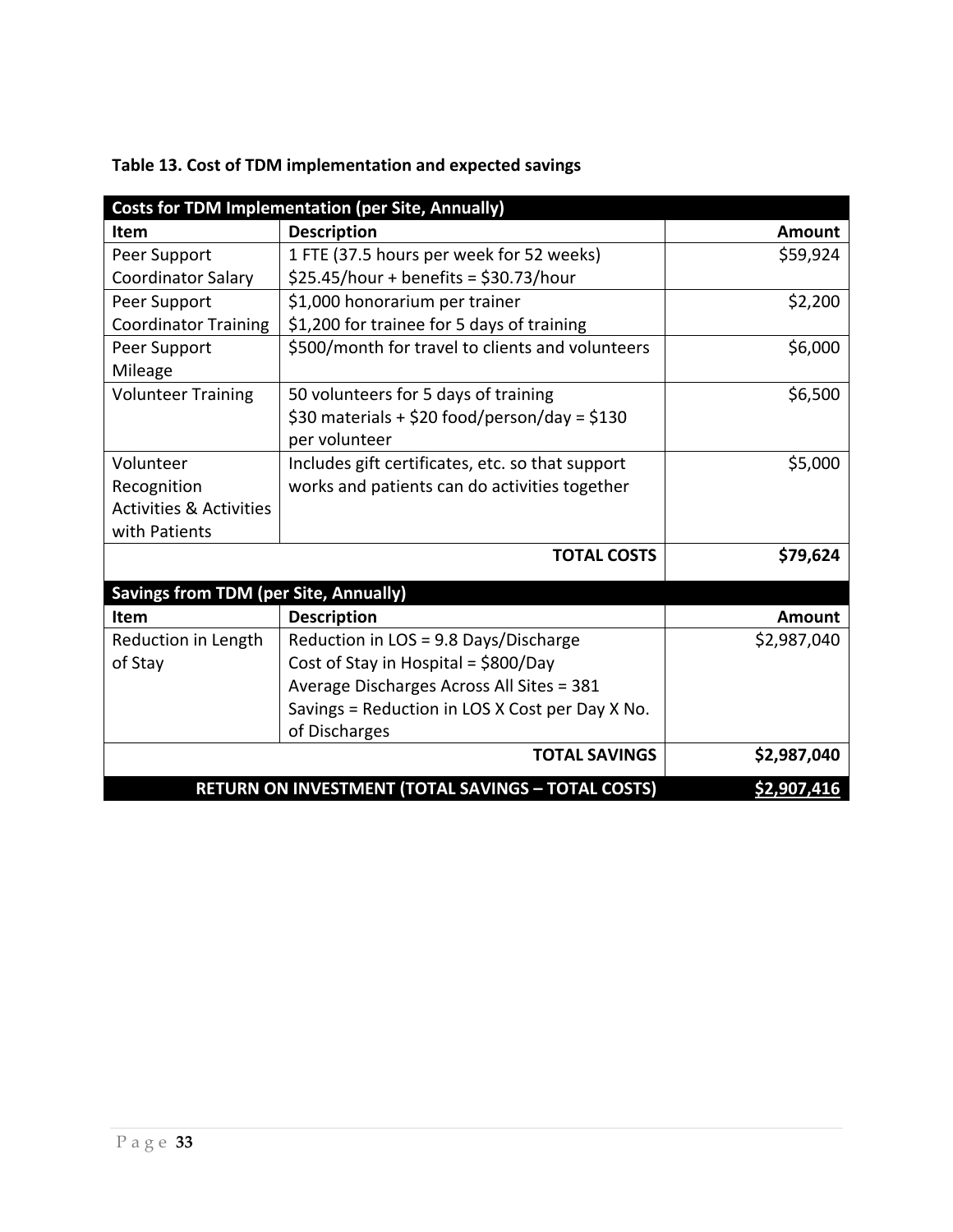### **IMPLEMENTATION STRATEGIES & LESSONS LEARNED**

Assessing various implementation strategies informs best practices for implementation assists the implementation. TDM was developed, and now implemented using participatory-action research principles, including the inclusion of all stakeholders throughout the process. There were regular opportunities for dialogue that resulted in changes to practice. Participatory methodologies are responsive to the needs of the community; providing the opportunity for participants to take an active role in the research process. Participatory action research acknowledges the need to include participants throughout the project; accepting that each person has valuable knowledge and that all participants can learn from each other (Conder, Milner & Mirfin-Vietch, 2011).

In accordance with participatory action principles, lessons learned were derived from multiple sources and included feedback from all key stakeholders. Qualitative data also served as a feedback look to improve the TDM intervention over time and are listed below:

- Focus groups with clients, hospital staff and peer support volunteers/workers conducted at six months and one year post-implementation at each site
- Focus group with site leads and peer support coordinators/workers
- Bi-weekly calls with project team
- Face to face meetings and ongoing communication with site leads, peer support coordinators/workers and key stakeholders.

#### **Pre-Implementation Strategies**

#### **HOSPITAL SPECIFIC STRATEGIES**

#### *Engagement of Hospital Leaders*

It was imperative to engage hospital leaders at the onset. Active, hands-on support and interest from senior leadership was essential throughout the project. Sites that had visible support from hospital leadership were able to overcome implementation challenges more swiftly and had more buy-in from front line staff. It was helpful when senior leaders had the same view and communicated consistent messages about the model. Prior to introducing the model to staff, comprehensive communication between the central team and senior leaders at the onset addressed glitches.

#### *Inclusion and Acknowledgment of Site Leads and Ward Champions*

Site leads and ward champions were instrumental to successful implementation. At the onset, site leads engaged in ongoing communication with the central project team and participated in bi-weekly calls with site leads and ward champions at other sites. Available and consistent levels of support from the central project team and communication from other hospitals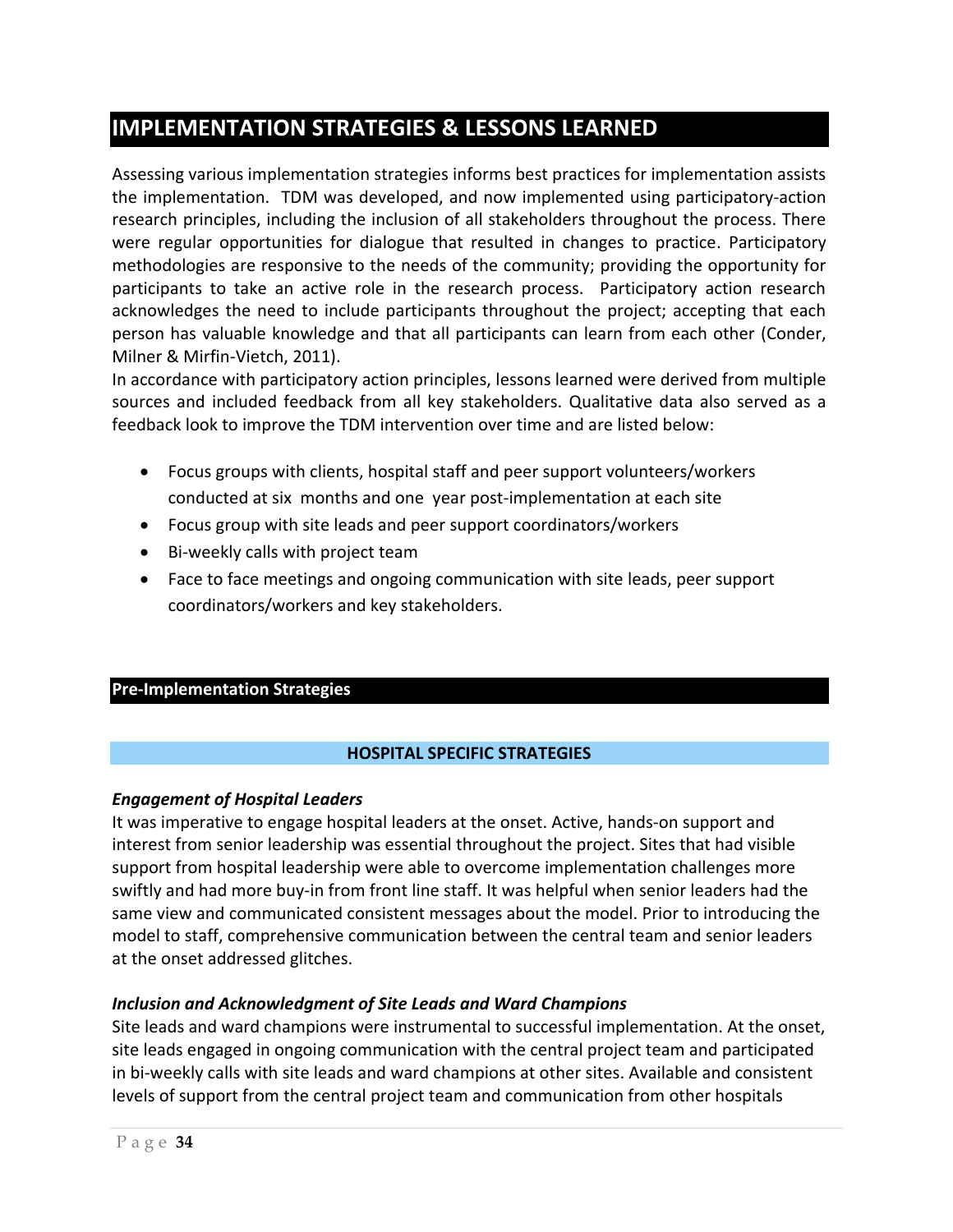helped wards stay on-track. Overall, ensuring that champions were acknowledged and celebrated in their role as well as allowing dedicated times for the completion of their duties was critical to successful implementation. Most of the project site leads juggled dual roles; TDM specific duties were combined with their usual responsibilities. Many site leads reported that they would have benefited from having more time allocated in their schedules to attend to TDM responsibilities. Most site leads underestimated how long it would take for them to set up staff training, become familiar with data collection, arrange for client interviews and complete the required documentation. Site leads reported that they benefitted from having a ward champion or another staff member who was invested in TDM. Ward champions assisted site leads with aspects of staff training, data entry and in setting up client interviews. Site leads also benefited from speaking directly to their managers and by identifying when they needed additional support to successfully fulfill both of their roles.

#### *Proactive Communication with Unions*

Within sites where unions were present, proactive communication with unions prior to introducing TDM to staff helped allay concerns and gain the support of these key partners.

#### *Knowledge of Hospital Infrastructure*

It was easier to implement TDM at hospitals where existing practices and services were aligned with components of the TDM. For instance at sites that:

- already used peer support,
- had formal discharge planning,
- adhered to some principles of TDM ( such as consistent nurse assignment or consistent scheduling to aid in development of therapeutic relationships).

#### **PEER SUPPORT SPECIFIC STRATEGIES**

#### *Inclusion of Peer Support Coordinator*

Most sites identified a peer support coordinator based out of a community peer-run group who worked with the hospital to facilitate matching between peer support volunteers/workers and clients after discharge. Training was provided to each of the peer support coordinators so that they could train the peer support volunteers/workers who would be supporting the clients from the hospital. Each paid peer support coordinator had a higher skill that went beyond the direct provision of peer support. The responsibilities of peer support coordinators included: recruitment, training, peer matching, and supporting and supervising volunteers/workers. Peer support coordinators were encouraged to have a presence on the participating ward as well as to maintain linkages in the community. Peer support coordinators worked closely with hospital staff and had planned on-ward activities. Hospital sites that associated peer support with a community peer-run group had more success. Making linkages to a Consumer/Survivor Initiative aided transitions and decreased dependence on the hospital.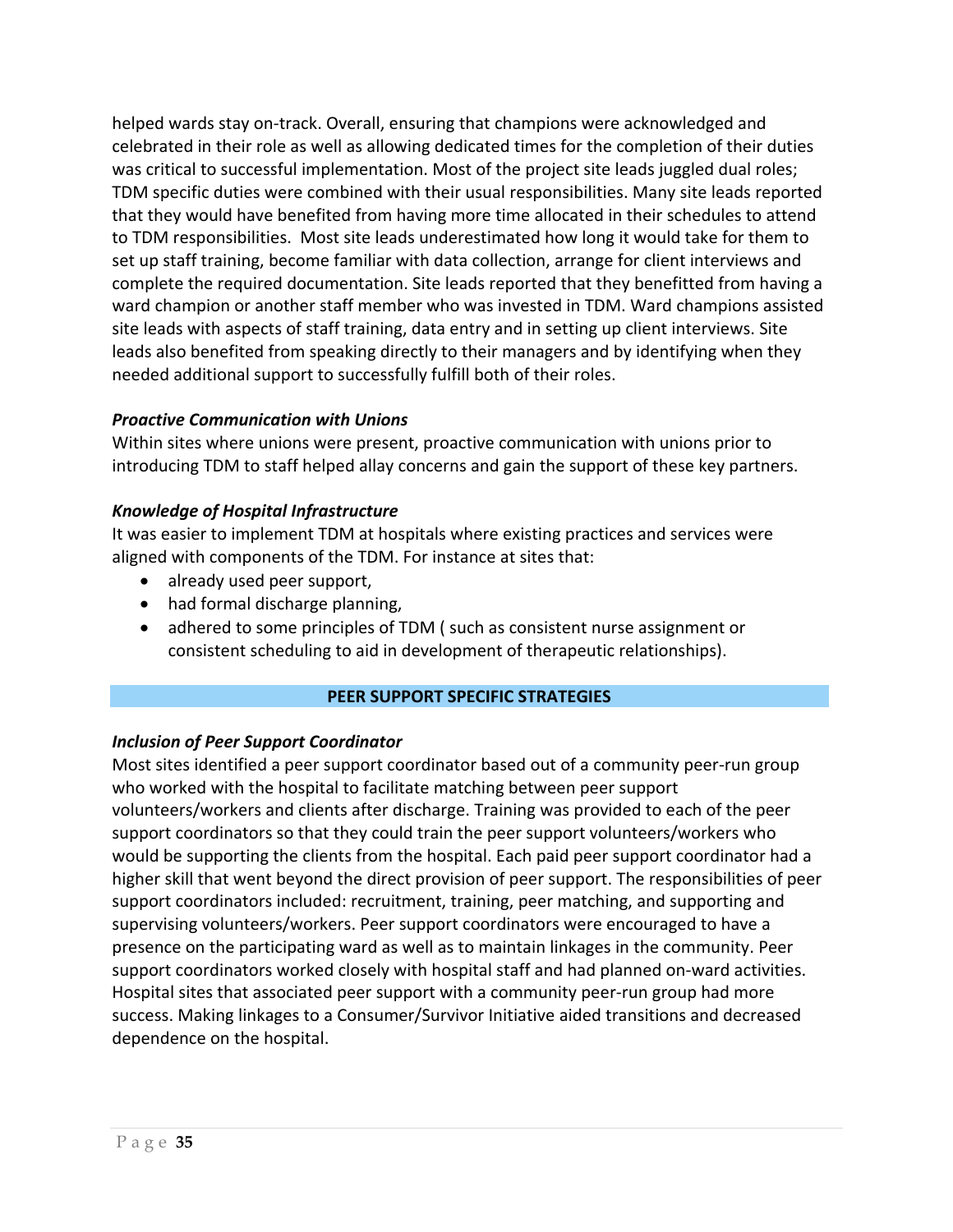#### **HOSPITAL AND PEER SUPPORT SPECIFIC STRATEGIES**

#### *Proactive Communication*

It was vital to initiate discussions early and frequently with key individuals at each site to develop unique and specific implementation plans. Each site has a unique local context in which many discussions needed to take place to develop a TDM implementation strategy that worked for both the hospital staff and the peer supporters. No two sites implemented the TDM in the same way due to the specific needs of both acute care and tertiary care wards, as well as the need to partner with a variety of peer support organizations and CSIs.

#### *Collaborative Relationships*

It was important to facilitate a relationship between peer supporters/CSIs, hospital staff, and hospital leadership from the beginning. Open communication between peer supporters, hospital staff and hospital leadership was key in outlining expectations and implementation strategies. These discussions took place early and addressed the following questions:

- What strategies will be used to integrate peer support on the ward?
- Is hospital orientation required for peer support coordinators?
- Can peer support volunteers visit the wards?
- How can all of this be facilitated?
- Where will the peer support coordinator's office be?
- Where can peer support groups be located?

#### *Training*

Training was vital for all participants since it decreased staff confusion and assisted with staff buy-in. All site leads and peer support coordinators received standardized, in-depth TDM training and participated in a 5-day TDM orientation workshop in London, Ontario. Standardized training was also available for peer support coordinators and peer support volunteers/workers. Participants had a choice between OPDI's *Peer Support Core Essentials Training Program* or their own CSI training. Every staff member on the site-wards also participated in either a full- or half-day training session. Site leads were responsible for delivering TDM training to orient staff regarding their hospital's participation.

#### *Strategies for including a research component*

Sites considering including a research component as part of their TDM implementation should take into account some of the implications listed below:

#### *Ethics*

Submitting ethics applications and receiving research ethics board (REB) approval for this project took longer than expected. Ethics application and procedures varied extensively from site to site. Staff resources dedicated towards the completion of REB approval was extensive due to the unique and rigorous processes required by each of the hospitals. Sites should anticipate longer timelines for completion of REB protocol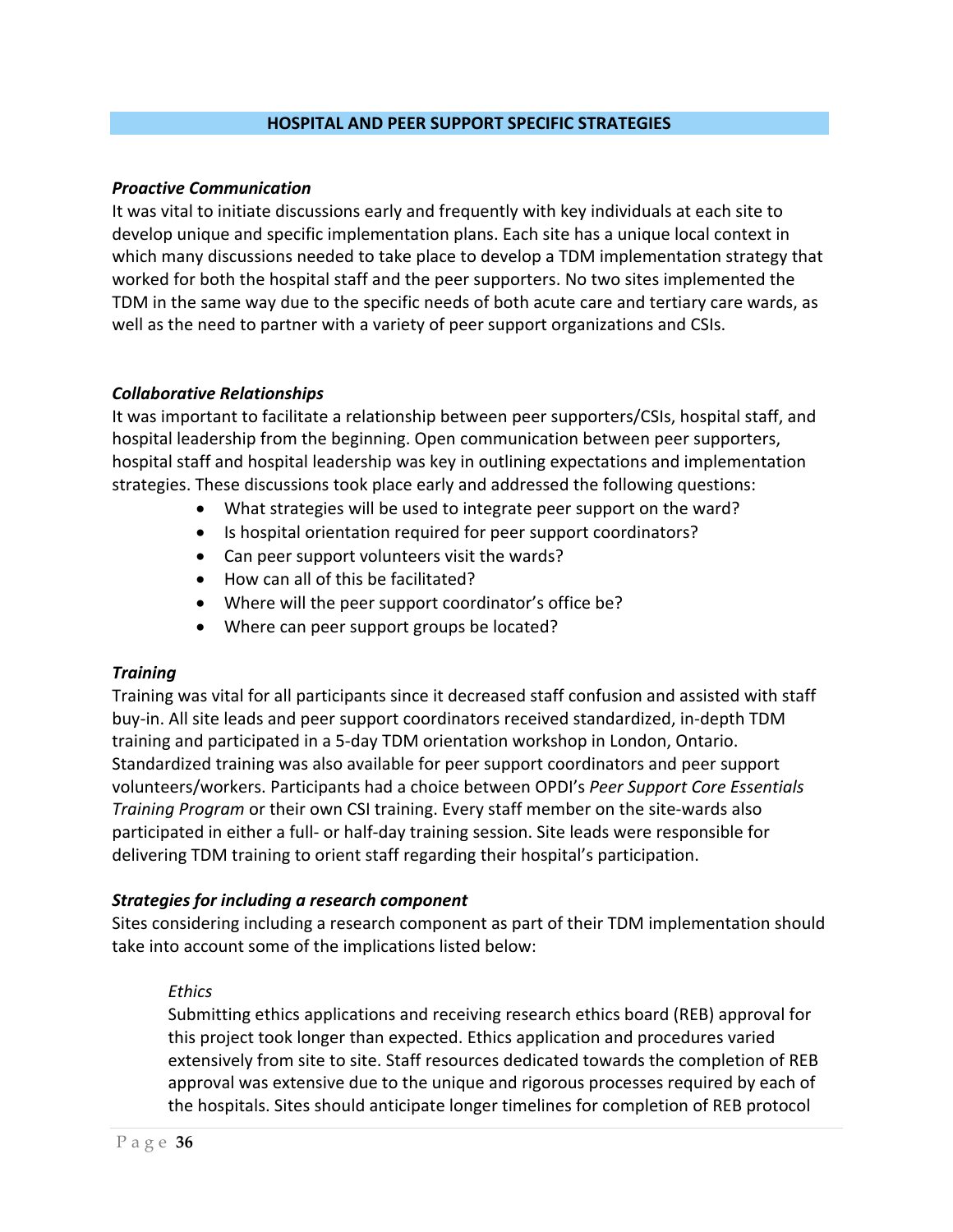within each site and should advocate for streamlined processes for all sites to avoid unnecessary expenditure of resources.

#### *Data Collection*

Collecting administrative data from each of the participating sites also took longer than expected as all participating hospitals had diverse procedures for collecting wardlevel data. Some of the site leads experienced difficulty in obtaining this data from their respective departments. Sites should initiate data collection processes early to allow for the timely delivery of requested data. Sites should also anticipate that each hospital may not be able to provide this information on a monthly basis.

#### *Sensitivity to Staff's Qualifications and Experience*

A majority of the site leads participating in the current project possessed clinical background, as opposed to a research background. This limited the staff's level of familiarity with research procedures and thus their comfort with various research tasks such as data collection and entry. For sites that chose to include a research component data collection was required. It is advisable to support these new researchers by offering additional staff training on research related tasks at different intervals throughout the project's implementation. Furthermore, creating a databasecollection manual clearly outlining all required documentation, data collection and research procedures is helpful as was identified as an important resource in current project.

#### **Implementation Strategies**

#### **HOSPITAL SPECIFIC STRATEGIES**

#### *Sensitivity to unique context*

The exact way in which each hospital implemented TDM depended on that hospital's and community's unique features and settings. Care delivery systems should be modified in a way that respects the unique context of the client population, the hospital ward and the community. Thus, one of the first steps of the current TDM implementation plan involved assessing what type(s) of therapeutic supports were available at each hospital setting and in their community. Additionally, each client's need for transitional care was identified. For example, if a client was about to be discharged and already had a therapeutic relationship with a community care provider, then that client did not usually need to be paired with transitioning staff. On acute care wards, less time was available for the client to develop a therapeutic relationship with a hospital staff member, so a transitional team member (TDM team) was often an ideal match. Due to high volume of discharges on the acute care wards, the transition team was an important asset, because it was difficult to have large numbers of staff providing both hospital and community care.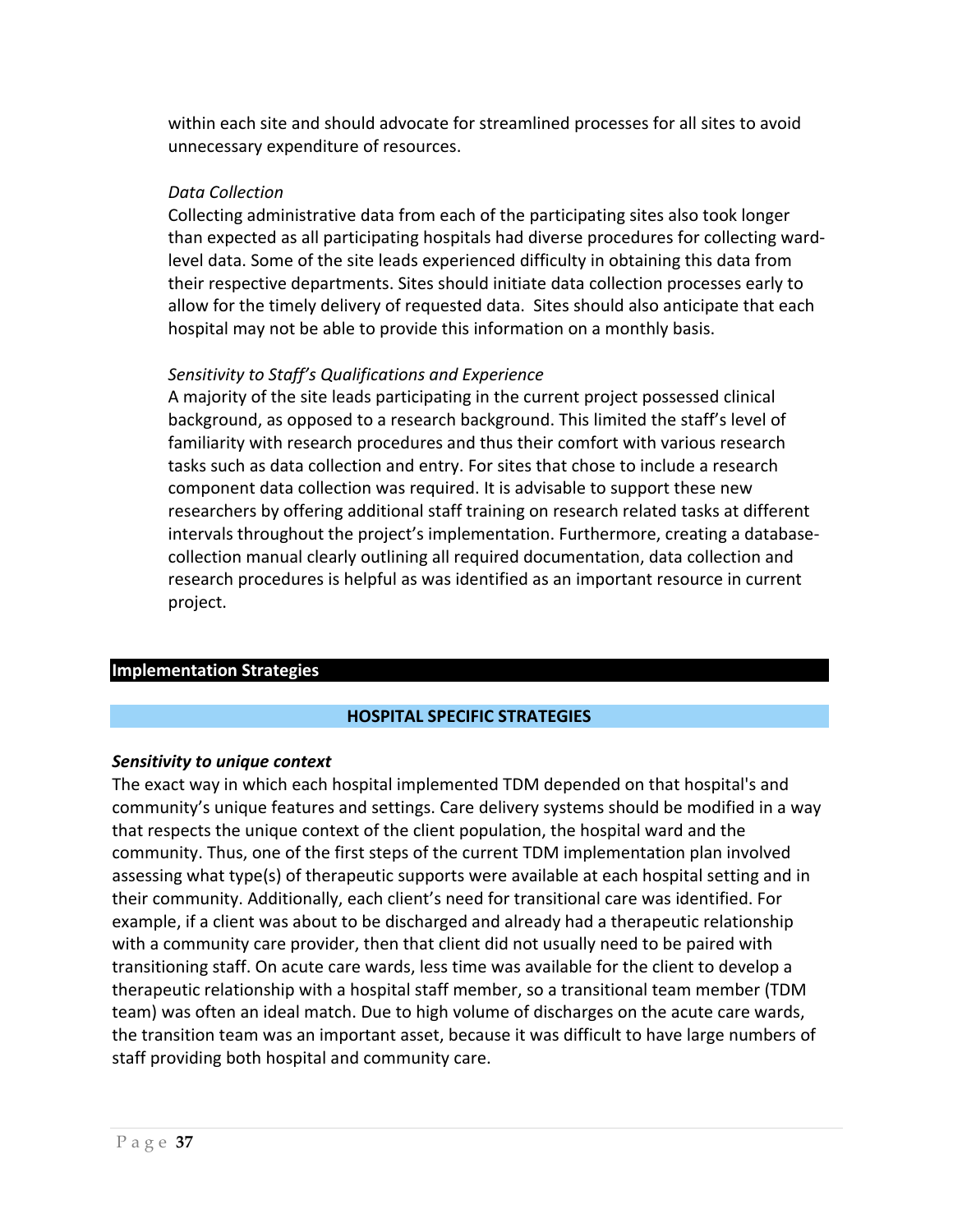#### *Bridging Teams*

Bridging teams work in acute care wards to support a client's transition into the community when ward-staff may not be able to do so. TDM bridging teams are enhanced when they include members that are multidisciplinary and when the option exists for occasional wardstaff bridging. After staff experienced the positive outcomes of the model, they incorporated it into discussions with clients. By implementing a "feed-back loop" to share success stories and encouraging staff's involvement, these experiences can be better supported. This should also include those who are not on the bridging team. For tertiary care wards, having a site lead or ward champion accompany bridging staff and clients on initial visits may assist with the staff's initial anxieties. This is especially true when the staff member is not used to working with clients in the community.

#### *Integrating TDM into Hospital Processes*

Implementation effectiveness was more visible when TDM was integrated across all hospital processes. This was achieved by including TDM in regular staff discussions such as: rounds, meetings, staff orientations and ongoing education. Formalized documentation processes such as check lists for staff, clear referral processes, assessment systems and guidelines around roles were also found to be helpful.

#### *Clarity of Roles and Timelines*

Having a clear idea of roles, responsibilities and processes significantly aids in implementation. Staff, peer supporters and clients need to clearly understand the roles of everyone involved. This is particularly important with regard to ensuring that everyone involved understands the difference between the support offered by a peer supporter and that offered by a clinical staff member. Sites that had clearly defined roles had better outcomes in client and staff satisfaction. Setting out clear, specific goals and timelines was also appreciated by clients and staff when implementing the model.

#### *Visible Inclusion of Peer Support Coordinator*

Integrating the peer support coordinator role onto the ward is important to ensure successful implementation. Wards had more implementation successes when they included a peer support coordinator in TDM staff training and when the peer support coordinators attended rounds. Success was also promoted when wards provided an onsite workspace such as desk, computer and phone and provided consistent space for the peer support coordinator to organize peer support groups. On-ward visibility was important especially for acute care wards. Such help ensured that the peer support coordinator met clients prior to discharge and assisted with client-staff relationship building.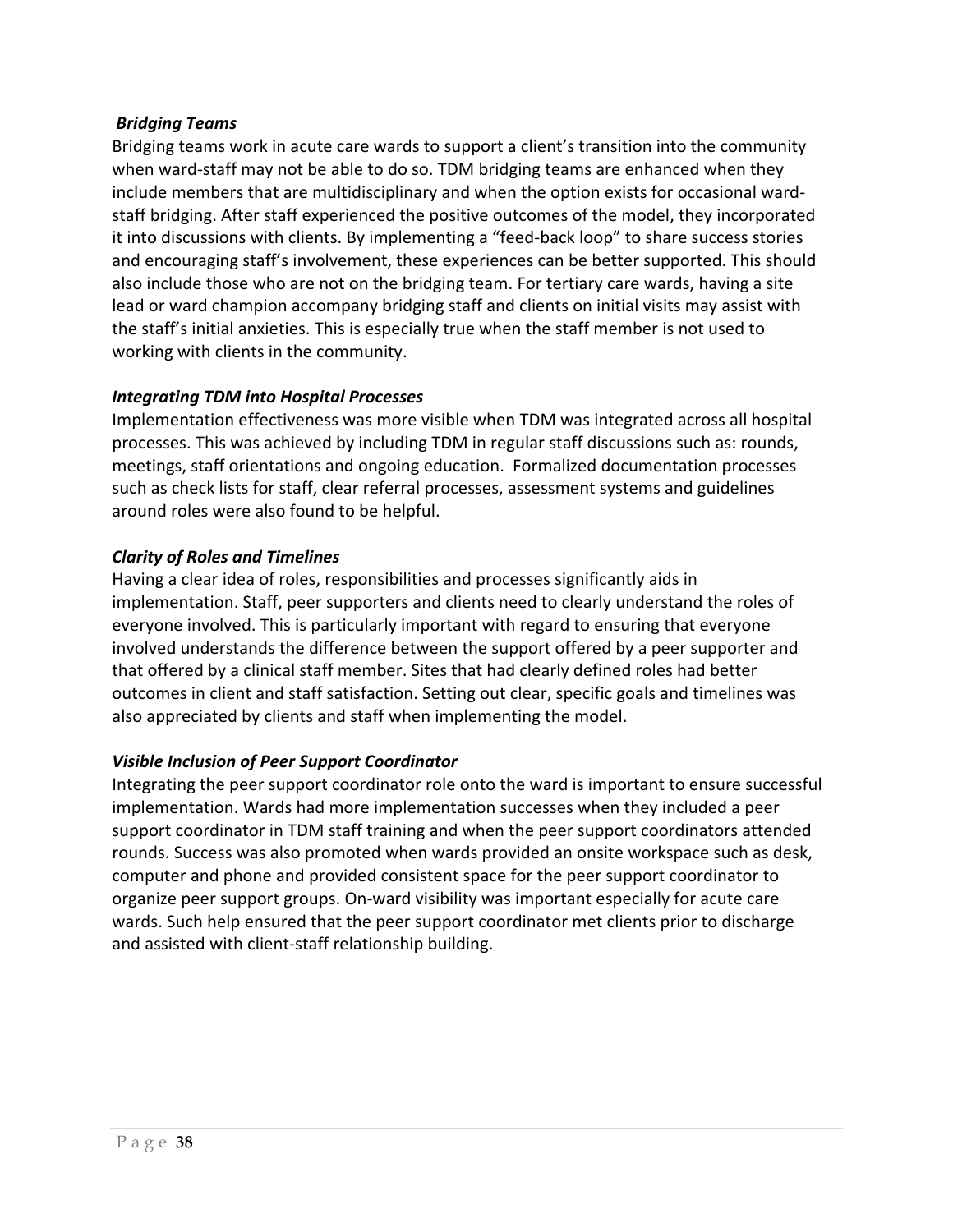#### **PEER SUPPORT SPECIFIC STRATEGIES**

#### *Peer Support Strategies*

It is imperative to offer a variety of peer support strategies. In previous TDM studies the focus on the number of matches made was emphasized, but in this project clients discussed peer support in a variety of ways beyond matching. In this TDM implementation we learned that peer support can be offered in many ways, and cannot solely be measured by number of matches. Although the opportunity for formal matching is important some people prefer more informal processes. The basic principle of the TDM is that individuals are not discharged without a safety net of relationships, and this principle can be met in a variety of ways by each site. Peer support groups may be held either on or off of the ward, 1:1 peer support may be offered, drop-in peer support organizations may be used and these services may be offered by peer support coordinators, volunteers or workers.

#### *Paid & Volunteer Positions*

Having a combination of paid and volunteer supports helped to build community capacity and prevented the formation of waiting lists. At sites that relied exclusively on paid peer supporters, there were more waitlists and capacity issues were frequent. The peer support facilitated by TDM uses a friendship model. People providing peer support could be paid or volunteers. When volunteers are used, the program will have to accommodate those wanting to provide only occasional volunteer work. Advantages of volunteers include: having an increased pool of available people for matching, being an appropriate friendship model, and involving a minimal time commitment (which is ideal for students). Volunteering offers the opportunity for consumer survivors to volunteer 1 hour per week and may even function as a stepping stone to employment. Paid positions have a higher level of responsibility. That role's responsibilities include: providing an on-ward peer support presence, organizing activities and interaction with clients on the ward, recruiting peer supporters, training peer supporters, matching clients and peer supporters, and supporting the peer supporters. For paid peer supports, it is important to first consider whether it is possible to provide a sufficient caseload and ensure that there is ample support for paid peer supporters to prevent capacity issues.

#### *Police Record Checks*

Most of the CSIs required a police record check from their volunteers (and staff) prior to providing peer support. The peer support coordinators cited delays in volunteers requesting the check and a delay in the police station processing the request. Police checks for new volunteers and workers should be requested as early as the CSI feels comfortable. Identifying this issue early and discussing the associated processes with the police can promote timely completions. Additionally, police checks need careful examination since some events that occurred may be related to experiences of mental illness (e.g. a suicide attempt) and would not necessarily reflect a current risk posed by the potential volunteer or worker.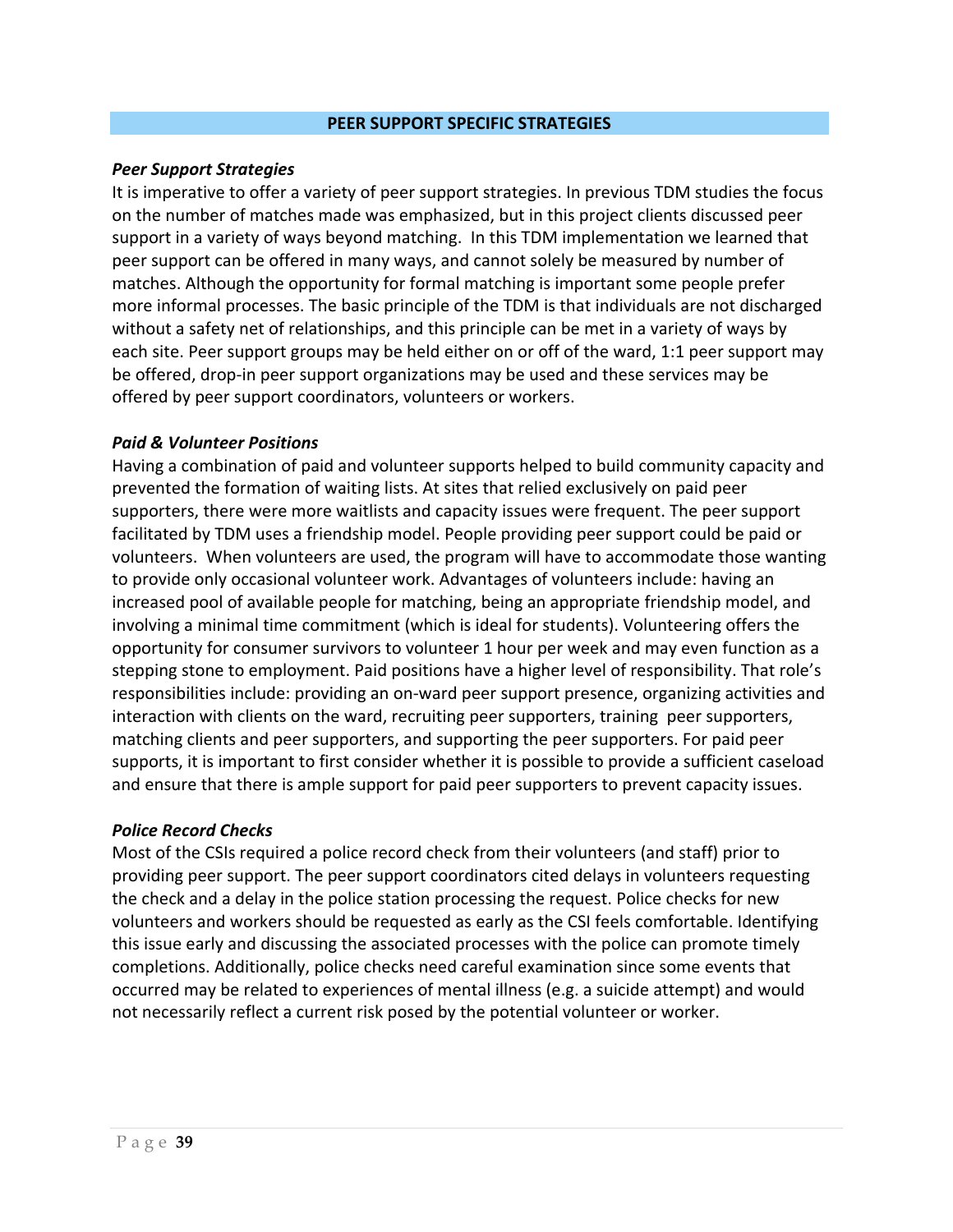#### *Diversity of Peer Supporters and matching*

To effectively meet the needs of a variety of clients, it is important to have a diverse pool of peer supporters, including: both women and men, peer supporters with a variety of interests, those with diverse backgrounds as well as those with different educational levels. Feedback from clients indicates more satisfaction with matches when peer supporters are matched based on sameness of age, gender and interests (as oppose to diagnosis). CSI organizations that had peer support matching forms available and encouraged them be filled out by both clients and peer supporters aided significantly in this process. Additionally client's satisfaction was increased when matching and initial meetings between clients and peer supporters occurred prior to discharge.

#### *Support for Peer Supporters*

Ensuring that peer supporters received support was imperative. Holding peer supporter groups is one way this support could be offered, although it does not need to be limited to groups. When offering peer support, flexibility of location and manner of support should individualized to account for diverse needs of clients. Support should be varied according to the needs of the client and should include phone calls, home visits, and meetings in either the community or the hospital.

#### *Community of Practice*

Establishing a community of practice is key to successful implementation. For the current project, implementing TDM along other sites was motivating and inspired sites to stay on track. Scheduled bi-weekly phone meetings and in person meetings held once a year with site leads, peer support coordinators and project teams were instrumental in providing updates on the sites' progress and their challenges. These meetings were also seen as a valuable opportunity for all those involved to pose questions and brainstorm solutions.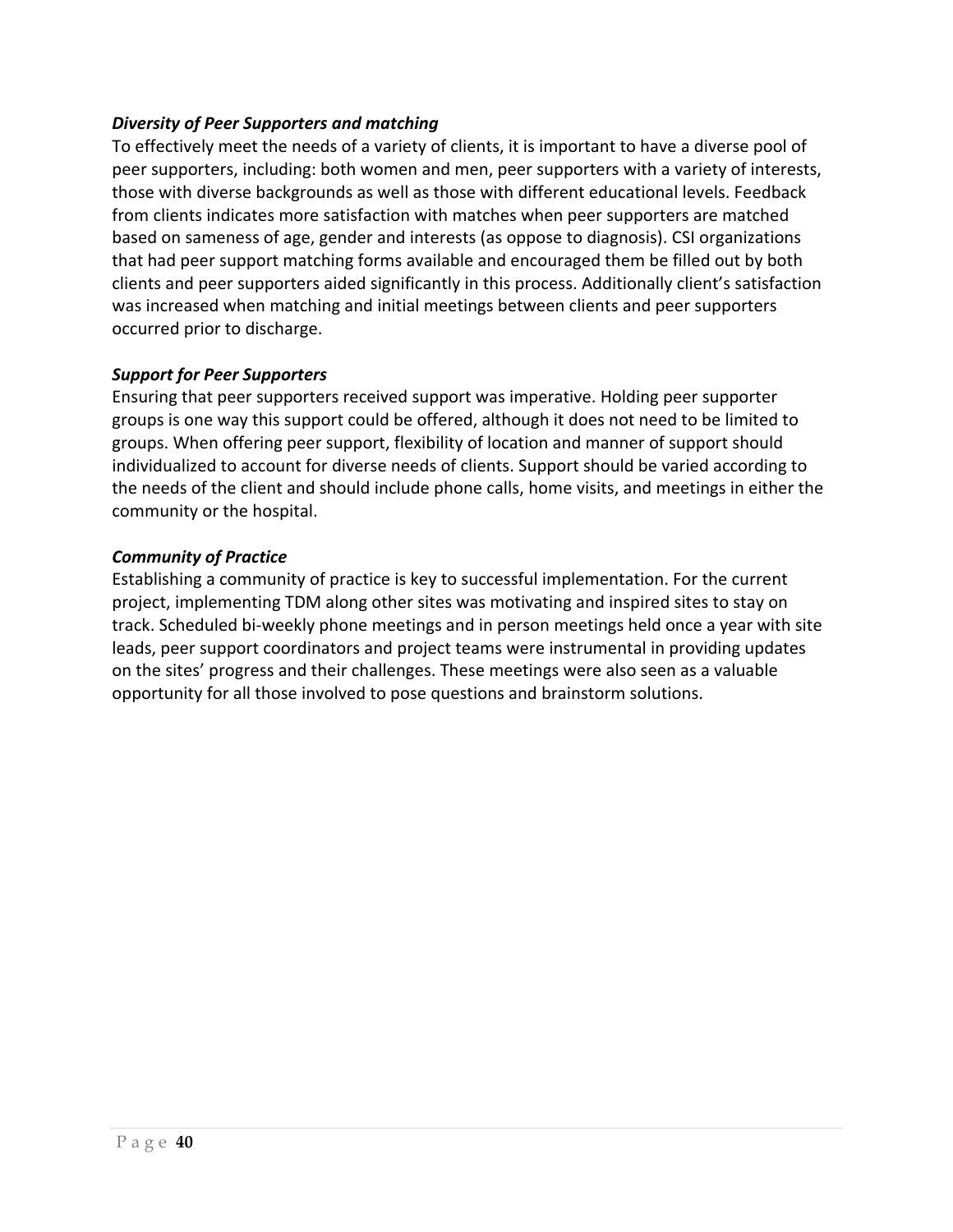## **KEY SUCCESSES AND ACCCOMPLISHMENTS**

**TDM Launch and Orientation-** TDM Project Team and CAHO hosted a successful Launch, orientation and training workshop week of April  $8<sup>th</sup>$  in London, ON for all hospital site leads and representatives from the Consumer/Survivor Initiatives (CSI) peer support programs.

**Status Update Meetings -**The TDM team and CAHO hosted two successful status update meetings (September 10, 2013) and (June 24, 2014) for all hospitals site leads and representatives from the Consumer/Survivor Initiatives/peer support programs.

**Bi-weekly Teleconferences -**In addition to in person status update meetings, project team offered support to all hospitals and CSI's in the form of regular bi-weekly teleconference calls with all participating members (hospital, CSI groups and project team).

**Project Tools** –Some of the following documents were developed to assist Hospital and CSI's in TDM implementation: TDM Data Collection Manual, Revised TDM Power point learning slides, TDM Tool Kit for staff, Referral Forms, TDM Advertisements and pamphlets, TDM Binders for staff with all essential documents and TDM articles. TDM website was created to provide an overall overview of the model.

**Ethics** –9 very diverse applications and REB procedures were filled out and submitted by the project team. Research Ethics Board approval was received for all 9 participating sites.

**Translation of Project Documents** – Project Team had all vital TDM project materials translated into French. Some of these documents included: advertisements, all data collection instruments, focus group guides and some CSI material. As a result, TDM can now be successfully implemented within Francophone sites.

**Media** – TDM attracted local media to both the TDM Launch and Final Results Conference. Local media was also engaged at many local sites.

**Local Disseminations-** Presentations were held at each of the sites. This was an opportunity to provide results of the project locally to each of the participating sites.

**Conference Presentations -** TDM was presented at several national and international conferences throughout 2013, 2014 and is scheduled to be presented at several more conferences this year.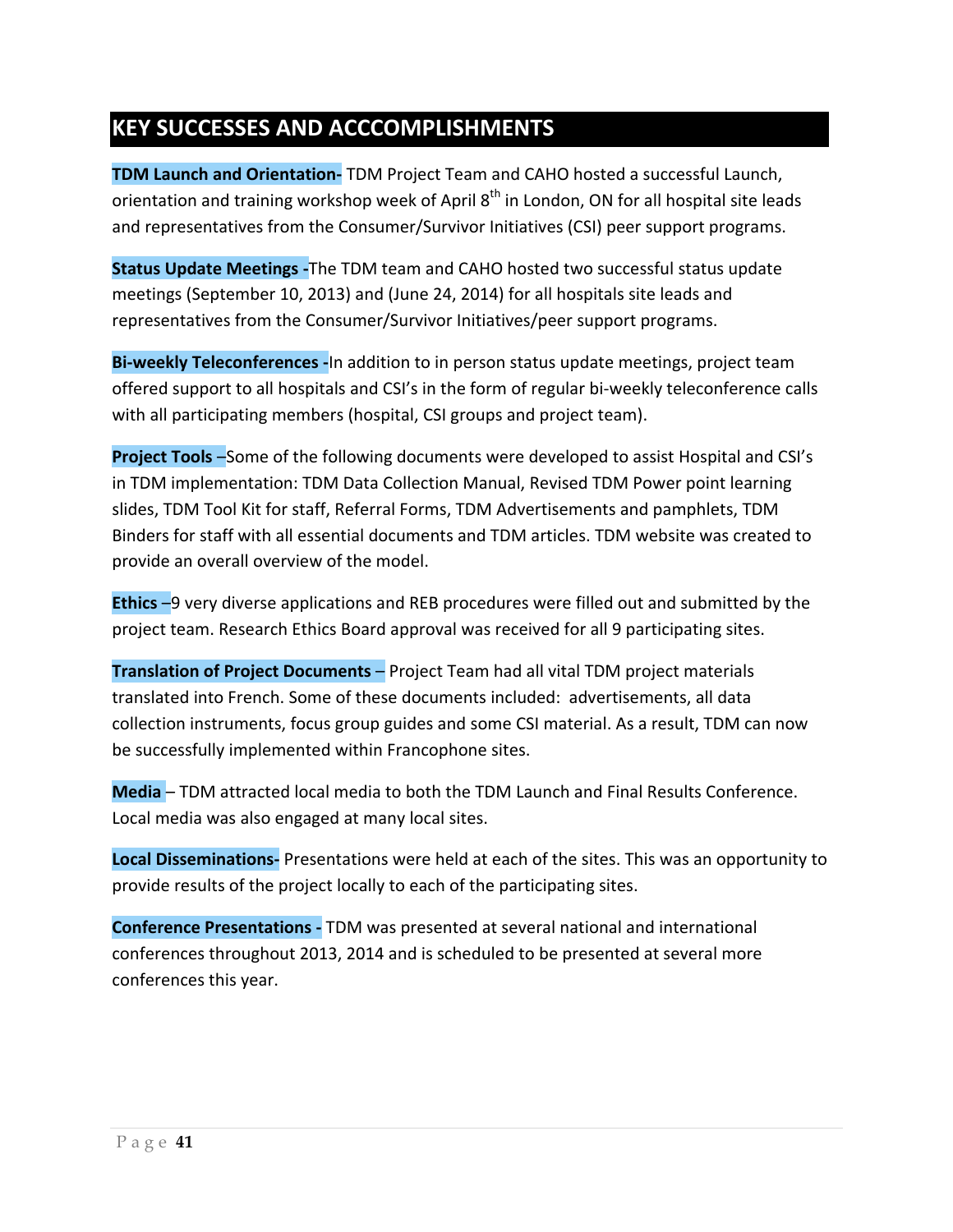| <b>Conference</b>                                                                                                                                                                            | <b>Type</b> | <b>Location</b>            | <b>Date</b>        |
|----------------------------------------------------------------------------------------------------------------------------------------------------------------------------------------------|-------------|----------------------------|--------------------|
| Conference of Addictions & Mental Health Ontario                                                                                                                                             | Oral        | Toronto,<br>Canada.        | May 28/13          |
| Mobilizing Peer Support in Ontario: OPDI & AGM<br>Conference.                                                                                                                                | Oral        | Toronto,<br>Canada.        | Oct 4/13           |
| Arthur Labatt Family School of Nursing Western<br>University, 27 <sup>th</sup> Annual Research Conference-<br>Reorienting the Health System to What Truly<br>Matters: Values of Health Care. | Oral        | London,<br>Canada.         | May 9/14           |
| Regional Mental Health Care London and<br>Southwest Centre for Forensic Mental Health Care,<br>15 <sup>th</sup> Annual Research Half Day.                                                    | Oral        | London,<br>Canada.         | May 14/14          |
| 2014 Annual Addictions and Mental Health<br>Conference.                                                                                                                                      | Panel       | Toronto,<br>Canada.        | May 27/14          |
| 3 <sup>rd</sup> European Conference on Mental Health.                                                                                                                                        | Oral        | Tallinn,<br>Estonia.       | Sept 10-<br>12/14. |
| 3 <sup>rd</sup> Horatio European Festival of Psychiatric Nursing.<br>Creativity in Care                                                                                                      | Oral        | St.George's<br>Bay, Malta. | Nov 6-9/14         |
| Health Quality Transformations 2014. Partnering to<br>accelerate best care, beast health, best value.                                                                                        | Poster      | Toronto,<br>Canada.        | Nov 20/14          |

| <b>Conference</b>                                                | <b>Type</b> | Location | <b>Date 2015</b> |
|------------------------------------------------------------------|-------------|----------|------------------|
| Ontario Shores, 4 <sup>th</sup> Annual Research Day. Advancing   | Oral        | Toronto. | Feb 24/15        |
| Recovery Research: Patients, Partnerships and                    |             | Canada.  |                  |
| Peers                                                            |             |          |                  |
| 4 <sup>th</sup> Global Congress for Qualitative Health Research. | Oral        | Yucatan, | Mar 18-20/15     |
| "Dialogues and Bridges for Intercultural Health"                 |             | Mexico.  |                  |
| Nursing Leaders Network of Ontario. Annual                       | Oral        | Toronto. | Mar 26-27/15     |
| Health Care Leaders Conference. Transitions,                     |             | Canada.  |                  |
| Partnership, Integration.                                        |             |          |                  |
| International Council of Nurses Conference and                   | Oral        | Seoul,   | Jun 19-23/15     |
| Council of National Representatives. Global Citizen,             |             | Korea.   |                  |
| Global Nursing.                                                  |             |          |                  |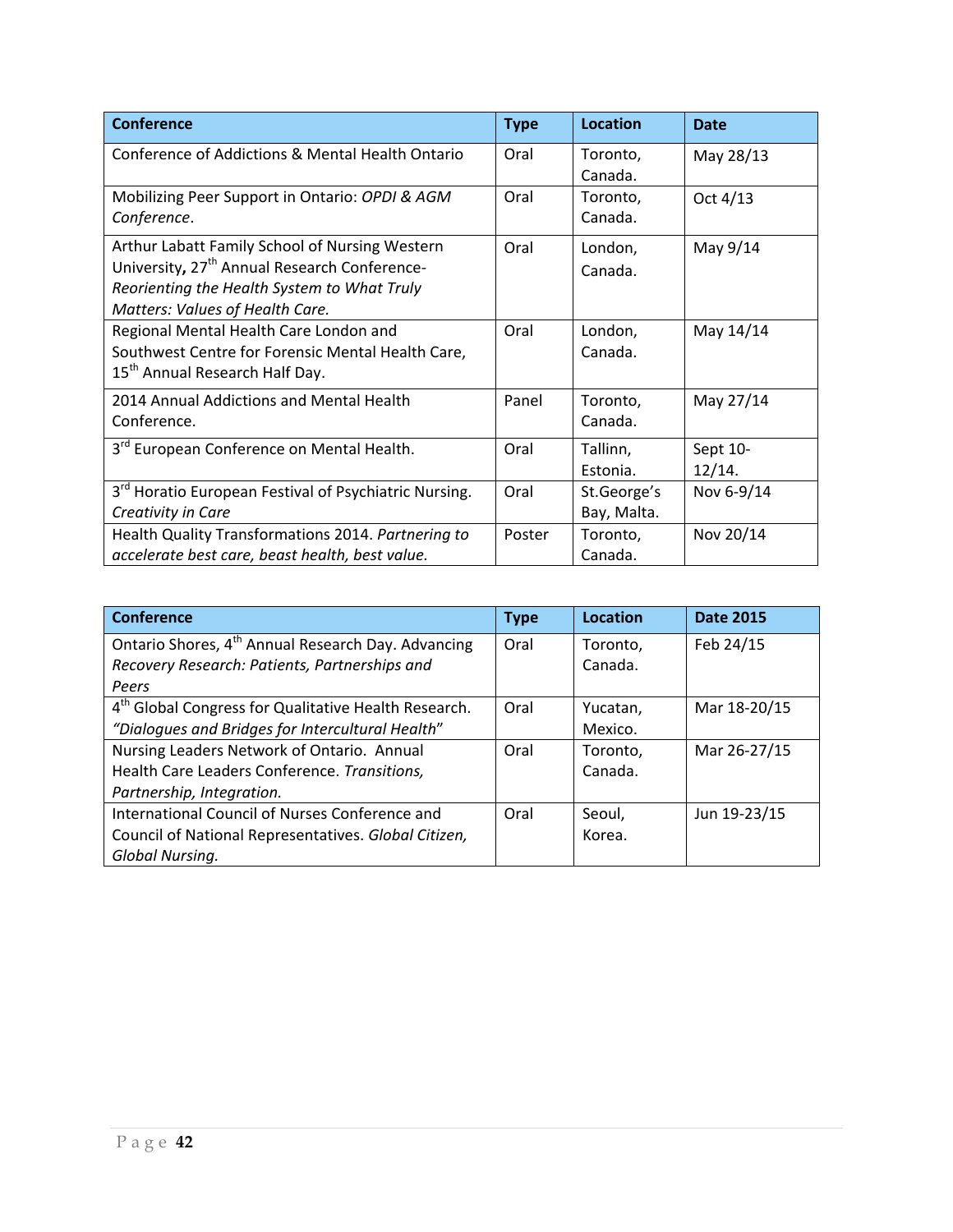## **PROJECT MILESTONES AND ACTIVITIES**

- 9 Hospitals have successfully launched TDM
- All sites met their milestones.
- To date over 350 clinical hospital staff and 400 peer supporters across all sites received training on the model. Additional staff and peer supporters continue to receive training.
- A total of 738 research participants were recruited
- Site visits and dissemination conferences were scheduled at each of the 9 participating sites.

## **CONCLUSION**

#### **Discussion**

This project sought to understand the best practices associated with TDM implementation. The study identified both barriers and enablers to successful implementation. Prior research already demonstrated the effectiveness of the TDM. However, those same studies showed that the TDM is most successful when it is leveraged in the favor of all parties. That is, it must be (it must and be perceived to be) a benefit to the clients, the hospital staff and community peer supporters. When these groups work together to successfully implement the TDM, both the local hospital and the health care system as a whole will benefit. Given the past success of the TDM, confirming the effectiveness of the TDM was a secondary goal of this study. As a result, this project sought to move the TDM from theory into practice by studying its implementation, use, and continuing potential in a variety of settings across Ontario.

This project implemented the TDM in 9 sites across Ontario. Using previous research on the TDM as a starting point, the research team and research staff developed the initial tools and strategies used in the first round of TDM implementations. Those strategies and tools were revised in consultation with clients, care providers, peer supporters and stakeholders. Revisions were then applied in further implementations. Throughout the project, this high-level of collaboration created a set of implementation strategies, rooted in practice, in order to help clients transition into the community. Successive implementation allowed each set of strategies to be tested and refined, positioning the results of this project to be implemented in other sites.

#### **Reflection**

By partnering with ARTIC, this project was able to spread and implement TDM in 9 sites across Ontario. Indeed, this project saws several "firsts" throughout. Spreading TDM to a non-CAHO hospital gave researchers some preliminary insight into how the model might be successfully used outside of the academic hospital context. By including a non-CAHO hospital, this pilot has contributed to ARTIC'S goals – promoting the rapid adoption of evidence into practice. Further, this study oversaw the first TDM implementation in acute care mental health wards in Canada. This also supported ARTIC's mission as it will allow for the rapid adoption of TDM in a variety of clinical settings.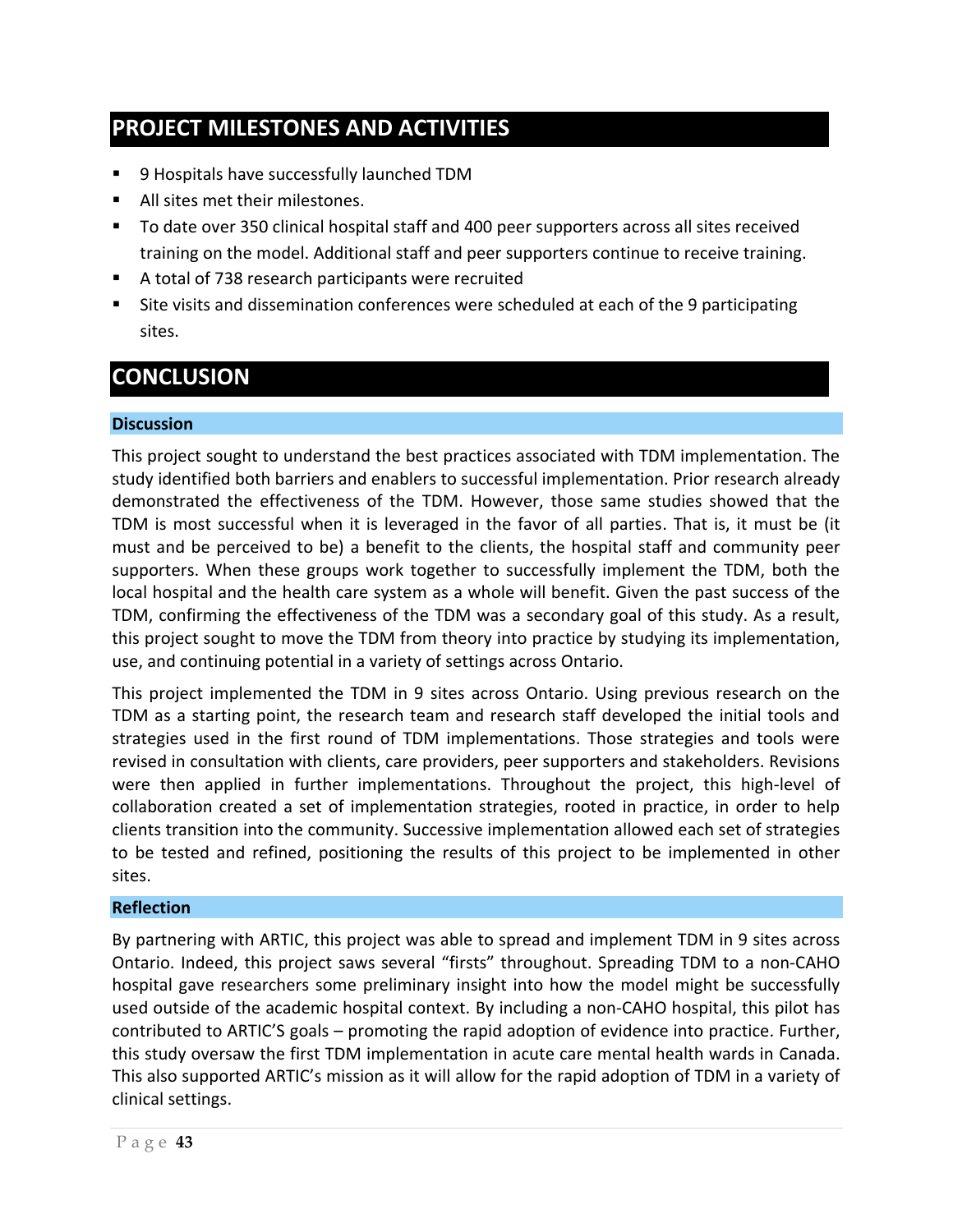The findings of this study indicate that there are several areas that will require continued support. Bridging a client's transition from the hospital into the community is the hallmark of TDM. In order to achieve this result, the research team and research staff worked closely with each site through their workshops, status update meetings, and bi-weekly teleconferences. Within each site, communication was found to be essential. Hospital leadership needed to be engaged in the implementation process from the outset and communicate effectively with front-line staff.

Site leads and ward champions benefited from mutual support following TDM implementation, and the value of their roles also needed to be acknowledged from the outset. This is especially important because their roles required a significant time commitment. Proactive communication with unions was also important because it allayed labor concerns and avoided potential problems. When existing hospital infrastructure could be leveraged to support TDM implementation (e.g., support from existing peer support programs, formal discharge planning, and the use of consistent nurse scheduling in order foster the development of therapeutic relationships), the transition into a TDM ward became smooth and efficient.

#### **Future Plans**

TDM is poised to be spread beyond the 9 sites involved in the current study. Several sites have already contacted the research team, and are interested in bringing TDM to their mental health wards. In order to support these hospitals and spread TDM, new types of sites should be included and studied in the next phases of TDM implementation. In particular, non-academic hospitals and hospitals in rural communities will require further study in order to understand how the TDM implementation strategy used in this study might be applied to those contexts. In Ontario, hospitals are regionally organized into LHINs. So, to spread TDM at the macro-level of health care, at least one hospital in every LHIN should implement TDM. Funding will have to be strategically sought in order to address this goal. These long-term strategies will allow for the spread of TDM within diverse regional contexts and will ensure that the unique needs of those contexts are addressed. This information is essential to achieve successful TDM implementation at all mental health wards in Ontario.

Given the success of TDM in the mental health context, consideration to testing the model with other long term-chronic conditions is appropriate. Peer Support exists and has been showed to be effective in other health-fields such as: cancer care (Campbell et al., 2004; Docherty, 2004; Rankin et al., 2004; Usher et al., 2006) , dialysis (Hughes et al., 2009; Sattoe et al., 2014) cardiac care (Riegel & Carlson, 2004) and eldercare (Bury, 2007). The reputation of peer support is spreading and its positive results noted whenever there is chronic and or acute life altering illnesses (Dennis, 2003; Heisler, 2006). As well, continuity of care has been explored in contexts such as: in seniors care after complex surgeries (Naylor et al., 1999), with elders hospitalized with heart failures (Naylor et al., 2004) and common medical and surgical conditions (Naylor and McCauley, 1999). As the Literature on therapeutic relationships indicates, providing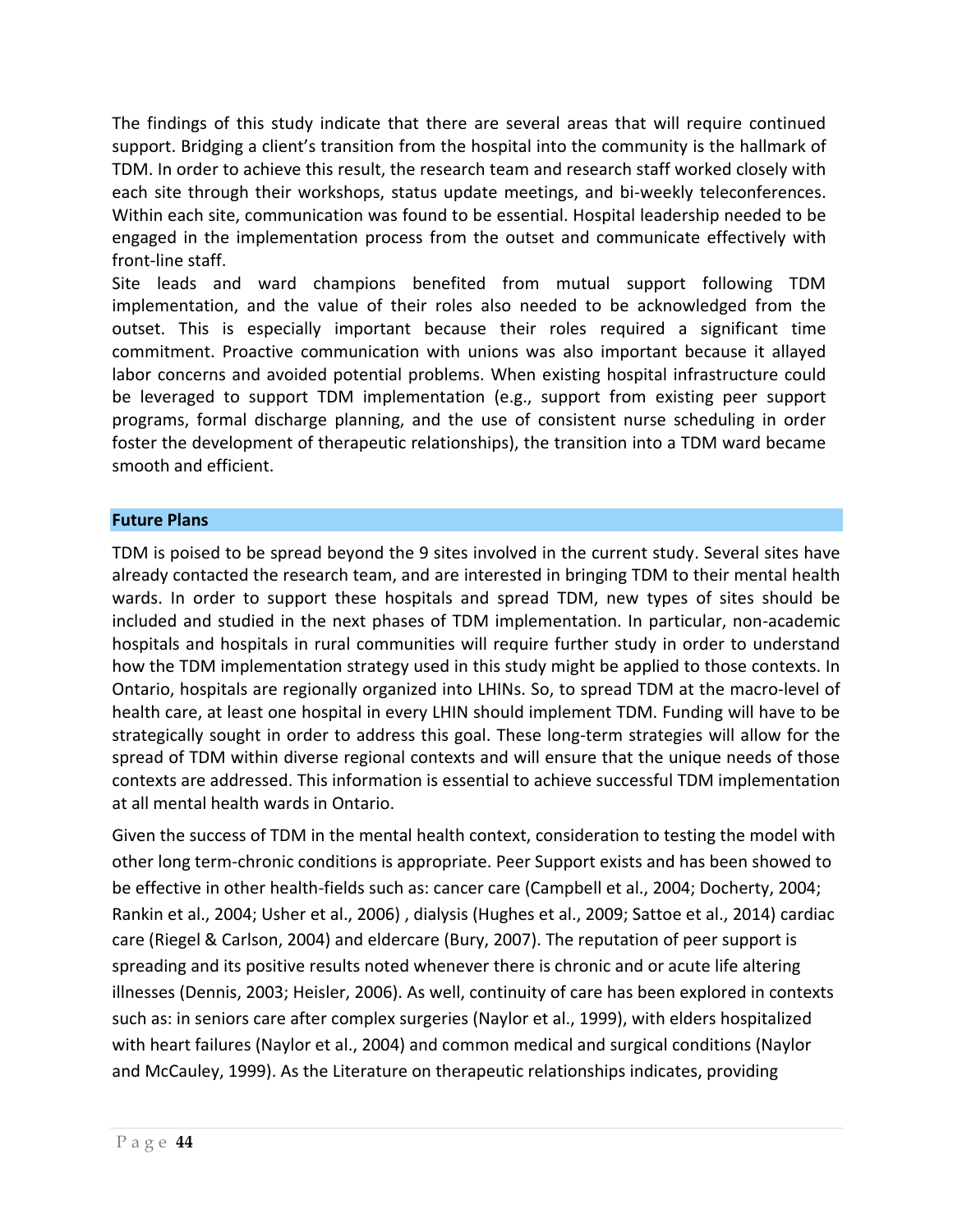continuity of staff support in combination with peer support is an innovation that should be spread beyond the mental health setting.

#### **Next Steps**

Rapid spread and implementation can be achieved in specialized mental health hospitals that have already implemented TDM on at least one ward. Given that these hospitals have experience implementing the model and trained local staff, spreading the TDM to additional wards within these hospitals may be done quickly and with the required level of support. In order to continue to support site leads, ward champions, and peer support coordinators throughout the bridging process, additional funding will be required. This is because changing staff roles must be accommodated within hospital budgets. Peer support, a key aspect of successful TDM implementation, generally requires collaboration with and funding for an external community group. This funding will also have to be actively pursued by all stakeholders to continually support transitional discharges. To ensure long-term sustainability, special attention must be paid to accessing and maintaining ongoing funding for peer support coordinators, staff, and their activities. Due to the important role played by these organizations, linkages must be maintained, supported, and built upon.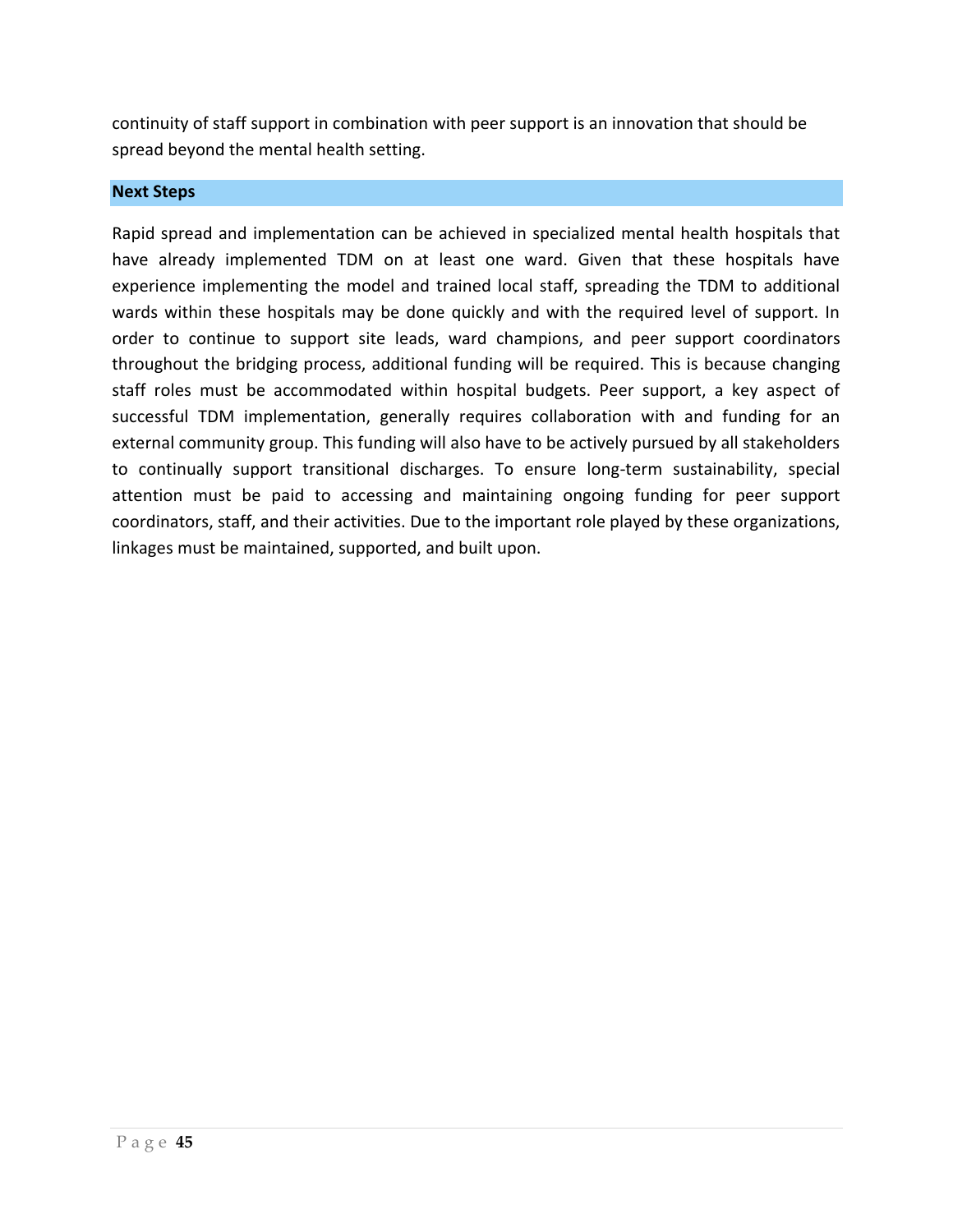- Bickley, H. Hunt, I., Windfuhr, K., Shaw, J., Appleby, L., & Kapur, N. (2013). Suicide within two weeks of discharge from psychiatric inpatient care: A case-control study. *Psychiatric Services, 64(7),* 653-659.
- Brandt, P., & Weinert, C. (1981). PRQ: A social support measure. *Nursing Resarch*, 30, 277-280.
- Bury, M. (2007). Self-care and the English National Health Service. *Journal of Health Services Research and Policy*, *12*, 65-66.
- Campbell, H.S., Phaneuf, M.R., & Deane, K. (2004). Cancer peer support programs Do they work?. *Patient Education and Counseling*, *55*, 3-15.
- Canadian Institutes for Health Information. (2015). Hospital Mental Health Services in Canada. Retrieved from [http://apps.cihi.ca/mstrapp/asp/Main.aspx?Server=apmstrextprd\\_i&project=Quick+Stat](http://apps.cihi.ca/mstrapp/asp/Main.aspx?Server=apmstrextprd_i&project=Quick+Stats&uid=pce_pub_en&pwd=&evt=2048001&visualizationMode=0&documentID=D901470C442A5B26D6CC89B28B21C75F) [s&uid=pce\\_pub\\_en&pwd=&evt=2048001&visualizationMode=0&documentID=D901470](http://apps.cihi.ca/mstrapp/asp/Main.aspx?Server=apmstrextprd_i&project=Quick+Stats&uid=pce_pub_en&pwd=&evt=2048001&visualizationMode=0&documentID=D901470C442A5B26D6CC89B28B21C75F) [C442A5B26D6CC89B28B21C75F](http://apps.cihi.ca/mstrapp/asp/Main.aspx?Server=apmstrextprd_i&project=Quick+Stats&uid=pce_pub_en&pwd=&evt=2048001&visualizationMode=0&documentID=D901470C442A5B26D6CC89B28B21C75F) on January 29, 2015.
- Conder, J., Milner, P., Mirfin-Veitch, B. (2011). Reflections on a participatory project: The rewards and challenges for the lead researchers. *Journal of Intellectual & Developmental Disability, 36*(1). DOI: 10.3109/13668250.2010.548753
- Curran, J., & Brooker, C. (2007). Systematic review of interventions delivered by UK mental health nurses. International Journal of Nursing Studies, 44(3), 479-509.
- Department of Justice Canada (2008). Costs of Crime in Canada. Retrieved from [http://www.justice.gc.ca/eng/rp-pr/csj-sjc/crime/rr10\\_5/b.html](http://www.justice.gc.ca/eng/rp-pr/csj-sjc/crime/rr10_5/b.html)
- Dennis, C.-L. (2003). Peer support within a health care context: A concept analysis. *International Journal of Nursing Studies, 40*, 321-332.
- Docherty, A. (2004). Experience, functions and benefits of a cancer peer support group. *Patient Education and Counseling*, *55*, 87-93.
- Farhall J., Trauer T., Newton R. & Cheung P. (2003). Minimizing adverse effects on patients of involuntary relation from longstay wards to community residences. *Psychiatric Services 54*, 1022–1027.
- Forchuk, C. (1993). *Hildegarde E. Peplau: Interpersonal nursing theory: Notes on nursing theories (*10). Newbury Park, CA: Sage.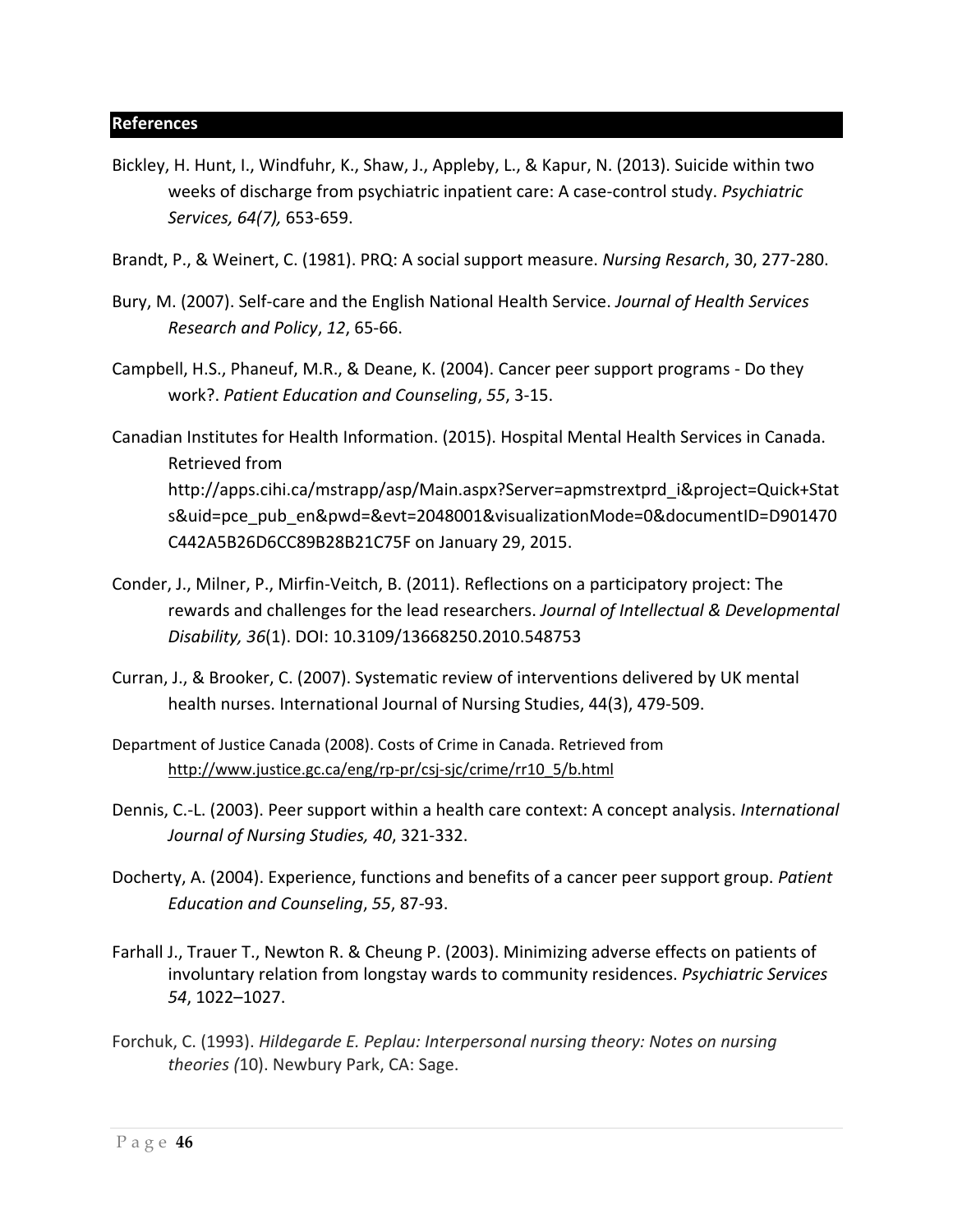- Forchuk, C. (1994). The orientation phase of the nurse-client relationship: testing Peplau's theory. *Journal of Advanced Nursing, 20*, 532-537.
- Forchuk, C., Chan, L., Schofield, R., Martin, M.L., Sircelj, M., Woodcox, V., Valledor, T., Jewell, J. & Overby, B. (1998). Bridging the Discharge Process. *Canadian Nurse*, *94*,(3) 22-26.
- Forchuk, C., Hartford, K., Blomqvist, A., Martin, M.L., Chan., Y.L., & Donner, A. (2002). *Therapeutic Relationships: From Hospital to Community: First Year Results*. Report to the Canadian Health Services Research Foundation, Ottawa.
- Forchuk, C., Jewell, J., Schofield, R., Sircelj, M., & Valledor, T. (1998). From Hospital to Community: Bridging Therapeutic Relationships. *Journal of Psychiatric and Mental Health Nursing*, 5 (3) 197-202.
- Forchuk, C., Martin, M. L., Chan, L., and Jensen, E. (2005). Therapeutic relationships: From Hospital to Community. *Journal of Psychiatric and Mental Health Nursing*, 12, 556-564.
- Forchuk, C., Martin, M.L., Ouseley, S., Sealy, P., Jensen, E., Beal, G., et al. (2012). Integrating the Transitional Relationship Model into clinical practice. *Archives of Psychiatric Nursing*, 26, 374-381.
- Forchuk, C., & Reynolds, W. (2001). Clients' reflections on relationships with nurses: Comparisons from Canada and Scotland. *Journal of Psychiatric and Mental Health Nursing, 8*(1), 45-51.
- Franx, G., Kroon, H., Grimshaw, J., Drake, R., Grol, R., & Wensing, M. (2008). Organizational change to transfer knowledge and improve quality and outcomes of care for patients with severe mental illness: A SR of reviews. *Canadian Journal of Psychiatry, 53(5),* 294- 305.
- Heisler, M. (2006). Building peer support programs to manage chronic disease: seven models for success. *Oakland, CA, California Health Care Foundation*.
- Hughes, J., Wood, E., & Smith, G. (2009). Exploring kidney patients experiences of receiving individual peer support. *Health Expectations*, *12*(4), 396-406.
- Lehman A. (1988) A quality of life interview for the chronically mentally ill. *Evaluation and Program Planning 111,* 51–62.
- Lehman A., Kernan E. & Postrado L. (1994). *Toolkit for Evaluating Quality of Life for Persons with Severe Mental Illness*. The Evaluation Centre, Cambridge, MA.
- Madi, N., Zhao, H., & Fang Li, J. (2007). Hospital readmissions for patients with mental illness in Canada. *Healthcare Quarterly, 10*(2), 30-32.